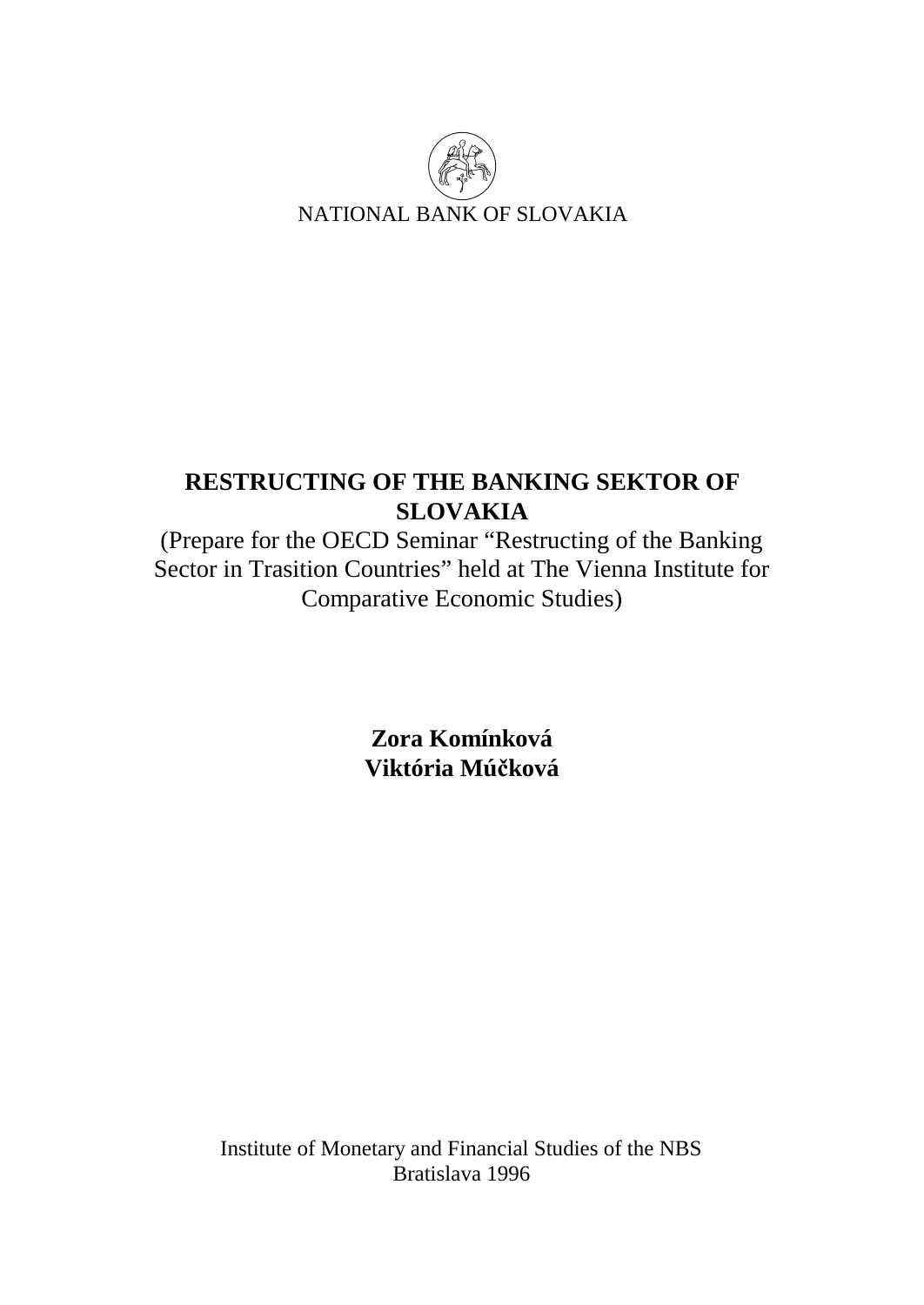**Restructuring of the Banking Sector of Slovakia** 

 **Paper prepared for the OECD Seminar** 

 **"Restructuring of the Banking Sector in Transition Countries"** 

 **held at** 

 **The Vienna Institute for Comparative Economic Studies (WIIW)** 

 **Presented by**

 **Zora Kominkova and Viktoria Muckova**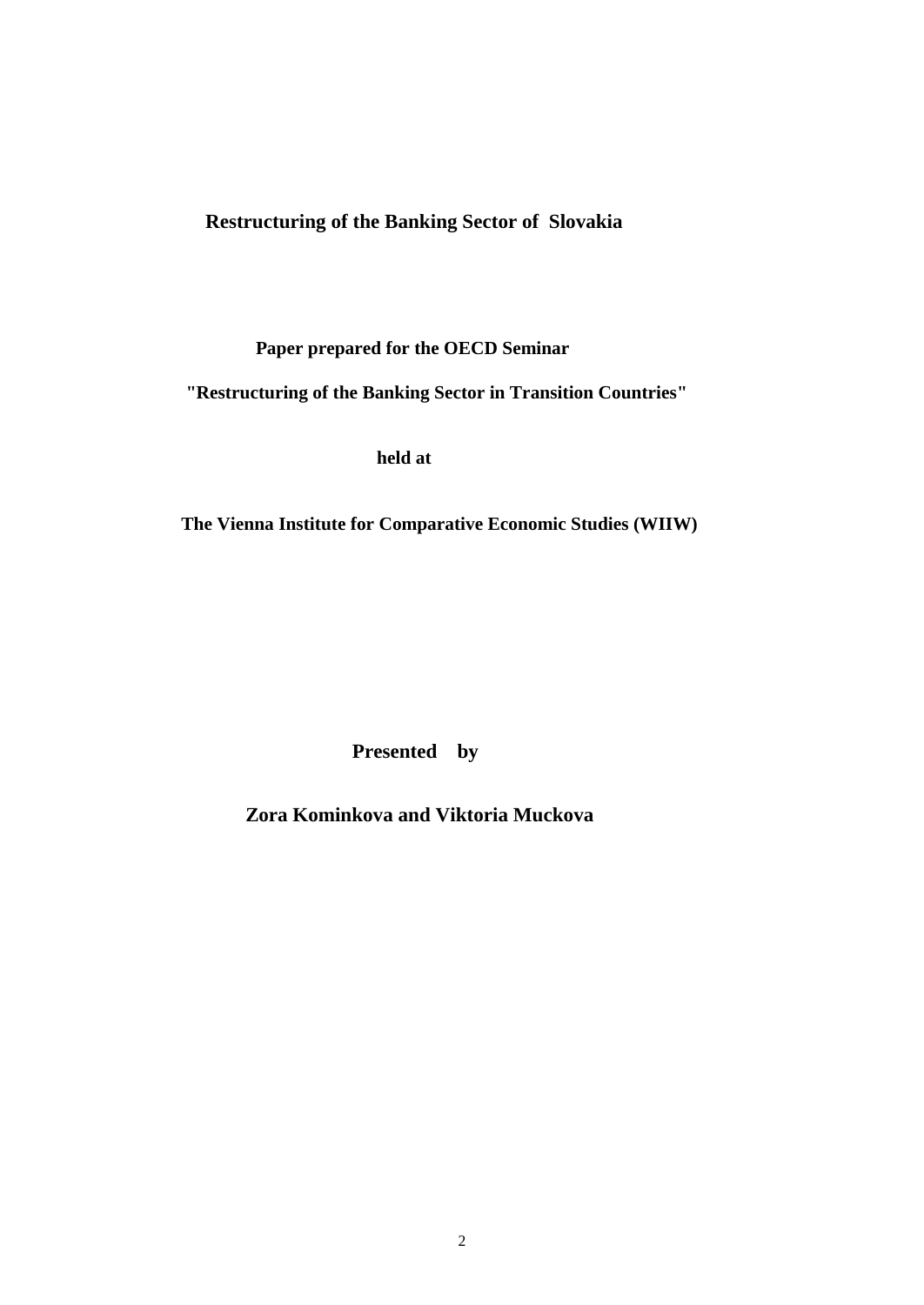# **Table of contents**

# **1 Overview of Sector Developments, 1990-1996**

- 1.1 Summary overview
- 1.2 Creation of the two-tier banking system
	- 1.2.1 Mono-bank system
	- 1.2.2 Towards the two-tier system
	- 1.2.3 Overview of the transformation of the Slovak banking system
- 1.3 Legal framework
- 1.4 Banking services and products
- 1.5 Foreign capital participation
- 1.6 Impact of multilateral institutions

### **2 National Bank of Slovakia: Development and Management of Monetary Policy**

- 2.1 National Bank of Slovakia overview
- 2.2 Targets and intermediate targets of the monetary policy of the NBS
- 2.3 Main instruments of the monetary policy
- 2.4 Exchange rate and foreign exchange policy
- 2.5 Changes in using the monetary policy instruments under changing monetary environment
- in
- Slovakia
- 2.6 Some comments on the NBS monetary targeting
- 2.7 Monetary policy performance in the light of bank lending to personal and enterprise

sectors

development

2.8 Issues and mid-term strategies

# **3 Banking Regulation and Supervision**

- 3.1 Legal framework for prudential regulations of banking activities
	- 3.1.1 Licensing requirements
	- 3.1.2 Capital adequacy
	- 3.1.3 Large credit exposure
	- 3.1.4 Liquidity ratio
	- 3.1.5 Open foreign exchange position
	- 3.1.6 Provision No. 3/1995 of NBS on rules of evaluating bank's claims and off-balance sheet liabilities according to the risk contained therein and of reserving funds in order to provide against those risks
	- 3.1.7 Act on Protection of Bank deposits (No.118/1996, Z.z.)
- 3.2 Effectiveness of the banking supervision
	- 3.2.1 Capital adequacy
	- 3.2.2 Large credit exposure
	- 3.2.3 Liquidity
	- 3.2.4 Monetary positions

### **4 Restructuring of the Banking Sector**

4.1 The dynamics of banking activities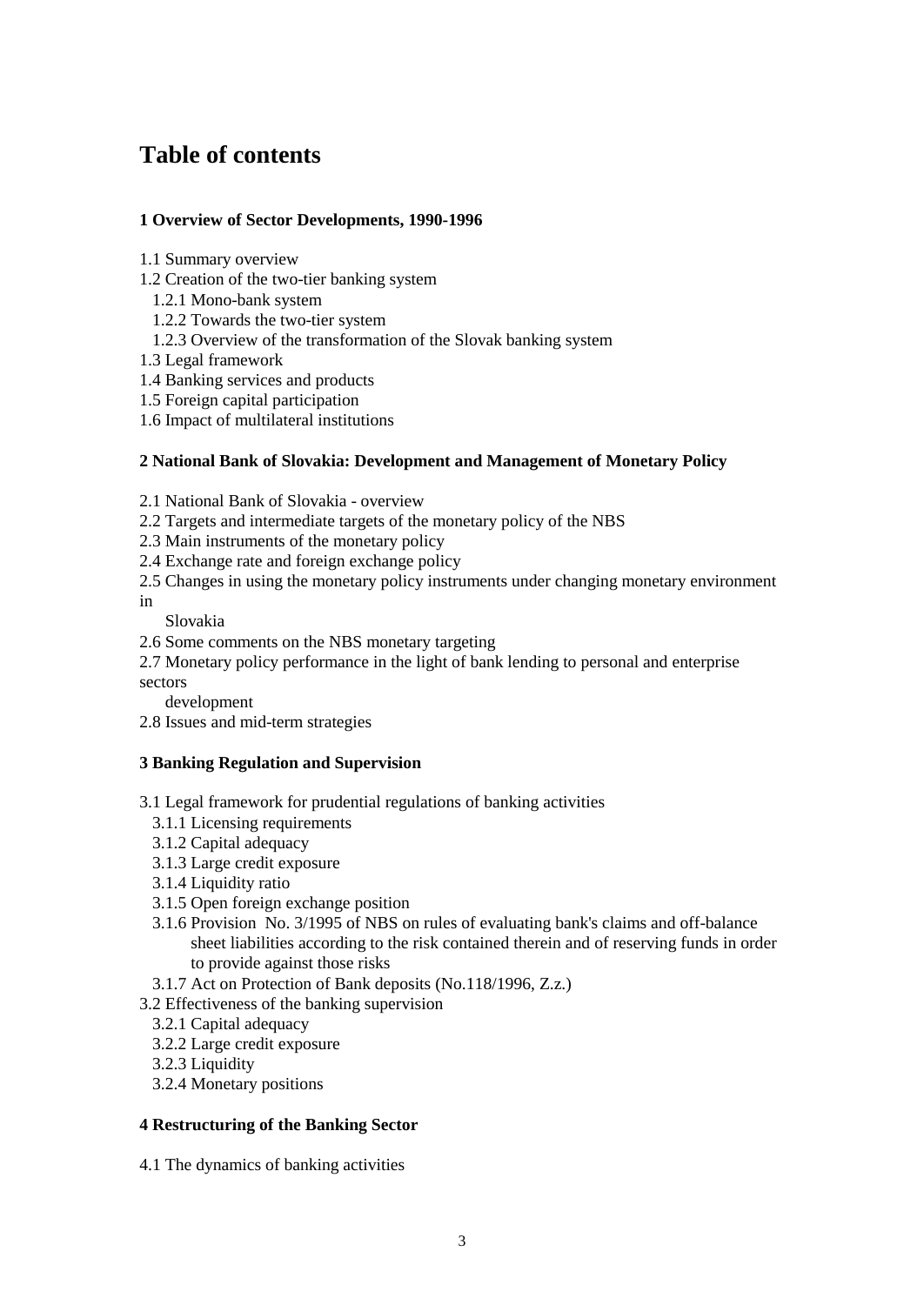4.2 Process of financial restructuring

- 4.2.1 Needs for restructuring: solving the "bad loans" problem
- 4.2.2 Methodological approach to restructuring
- 4.2.3 Causes of the loan portfolio problem
- 4.2.4 Measures adopted in the period 1990-1994
- 4.2.5 Restructuring programme

# **Conclusions**

**Supplement: General Economic Overview** 

*Bibliography*

**Annexes**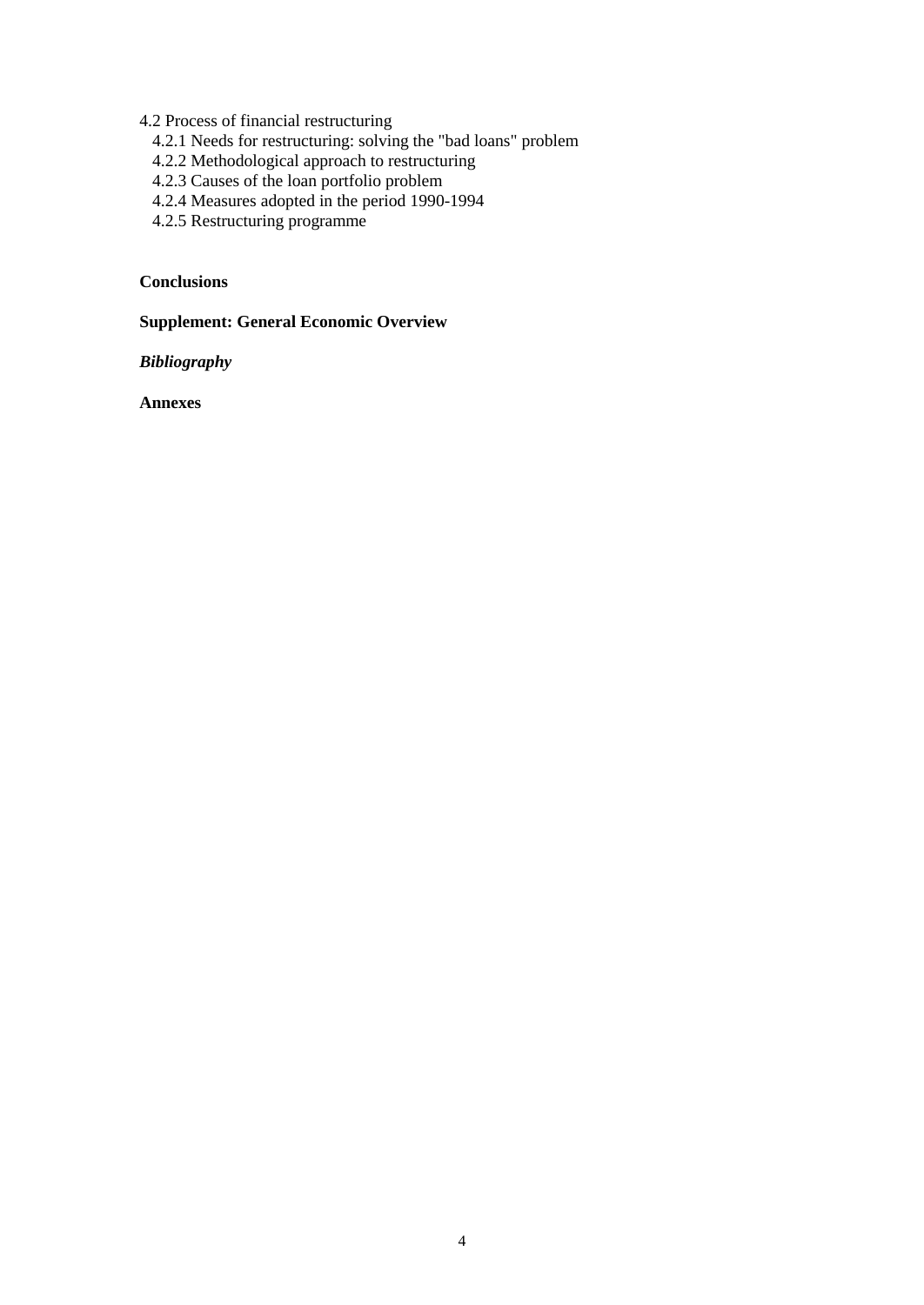# **1. Overview of Sector Developments, 1990-1996**

# **1.1 Summary overview**

First steps in building the new banking system in Slovakia were made under the former CSFR, during 1990-1992. As of December 31, 1989, Government finance was separated from the State bank and the Czecho-Slovak State Bank (SBCS) was established as the central bank of the Czecho-Slovakia, with all standard functions of a central bank. Within the financial reform from 1990,the two-tier banking system was created and commercial banks emerged.

A dynamic expansion of the banking sector in Slovakia occured after the establishment of the National Bank of Slovakia (Act of the National Council of the SR No.566/1992 Zb.) and the split of the former common State, as of January 1, 1993. While on January 1, 1993, there were 23 commercial banks in Slovakia, 33 banks were granted licence, as of June 30, 1996.

From the total number of the banks operating at present days in Slovakia, there are 24 domestic institutions and 9 branches of foreign banks. Apart of this, 12 representative offices of foreign banks are operating in Slovakia.

Prevailing legal form of the Slovak commercial banks are joint stock companies (22 banks). Two banks are public financial institutions, which fulfill special banking functions: the first one is the *Slovak Guarantee Bank* (*Slovenská záruèná banka*) and the second one is the *Consolidation Bank*  (*Konsolidaèná banka Bratislava*) , which activities are concentrated primarily on servicing the pretransformation credits and loans, and loan facilities for specific transformation purposes.

Of the total number of domestic banks (24), twenty banks have been granted a universal banking licence, and four are holders of specialized banking licence for specific activities (building savings banks, gaurantee and consolidation banks).

Sixteen commercial banks are licenced to conduct foreign exchange activities. The other banks have a limited licence in this field, according to requirements and conditions for trading in foreign exchange.

**Chart 1.1 Equity subscribed capital by origin**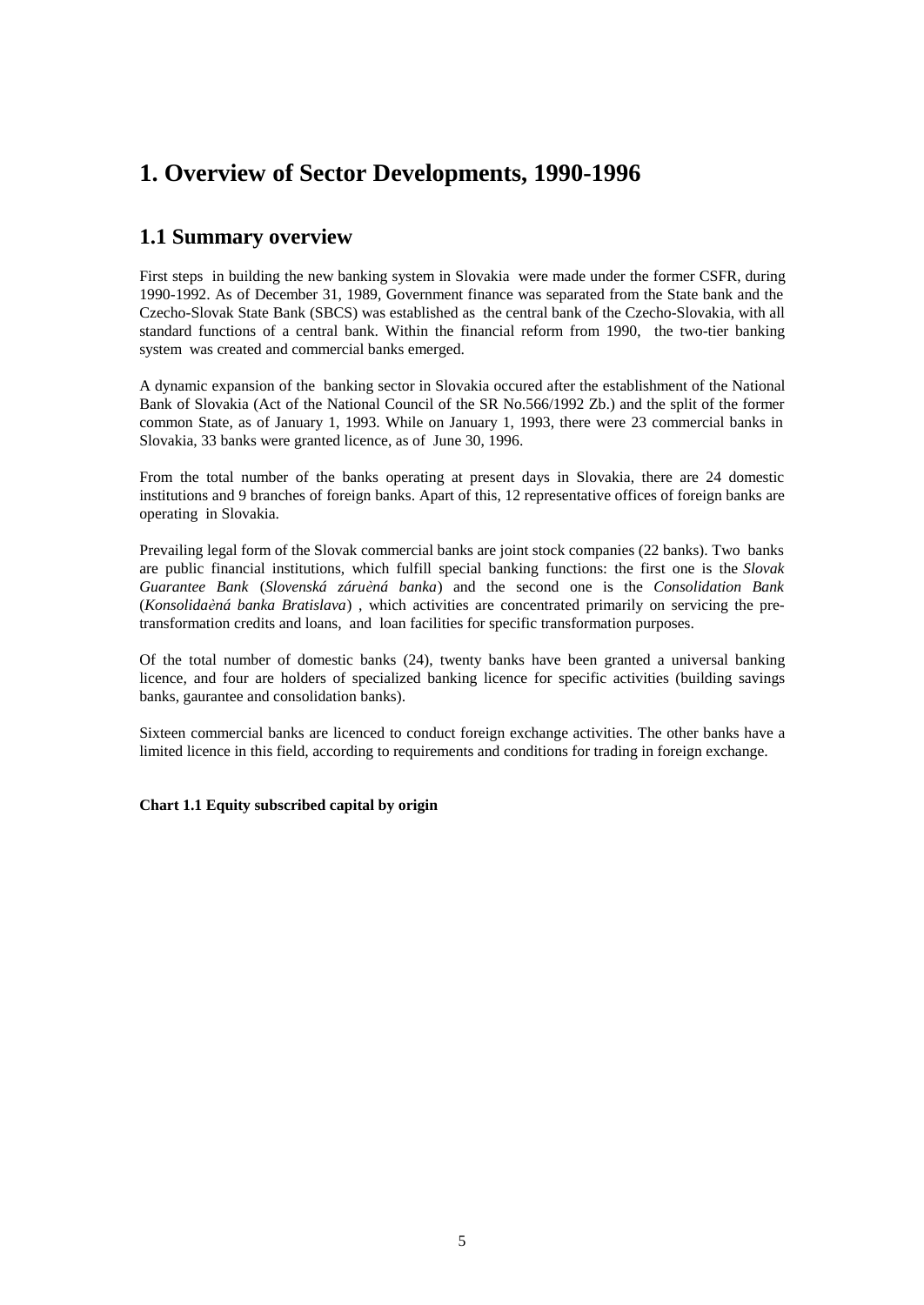

The first data concerning amounts of equity capital of commercial banks were officially published as of 1 April 1993. The subscribed equity capital of commercial banks amounted from 9.7 bill. SKK (as of 1 April 1993) to 20.2 bill. SKK (as of 31 December 1995).

The participation of foreign investors in the Slovak banking sector represented 10.6 % of the total volume of subscribed equity capital, as of 31 December1993, and amounted to 32.7 %, as of 31 December 1995.

# **1.2 Creation of the two-tier banking system**

# **1.2.1 Mono-bank system**

Until 1989, the Czecho-Slovak banking system existed in a form that only marginally resembled current two-tier system. So called mono-banking system consisted of the banks as follows:

- *The State Bank of the Czecho-Slovakia* [ *SBCS*] that fulfilled the function of the central bank of the State within the system of centrally planed economy, the function of the largest commercial bank that administered vast majority of financial resources and was the main creditor, as well as the function of organiser of the whole payment system in the country;
- *The Czech State Savings Bank* in Prague and the *Slovak State Saving Bank* in Bratislava that administered almost all saving deposits of individuals (the deposits were fully guaranteed by the State) and were the main suppliers of loans for individuals (in particular, special advantageous loans to newly weds and for housing construction projects and the purchase of household equipments);
- *The Czecho-Slovak Commercial Bank [ÈSOB]* that secured operations and transactions denominated in foreign currencies between domestic trading companies and foreign subjects and represented the State in international financial markets;
- *The Entrepreneurial (Merchant) Bank [Živnostenská banka]* that secured foreign exchange transactions for individuals.

# **1.2.2 Towards the two-tier banking system**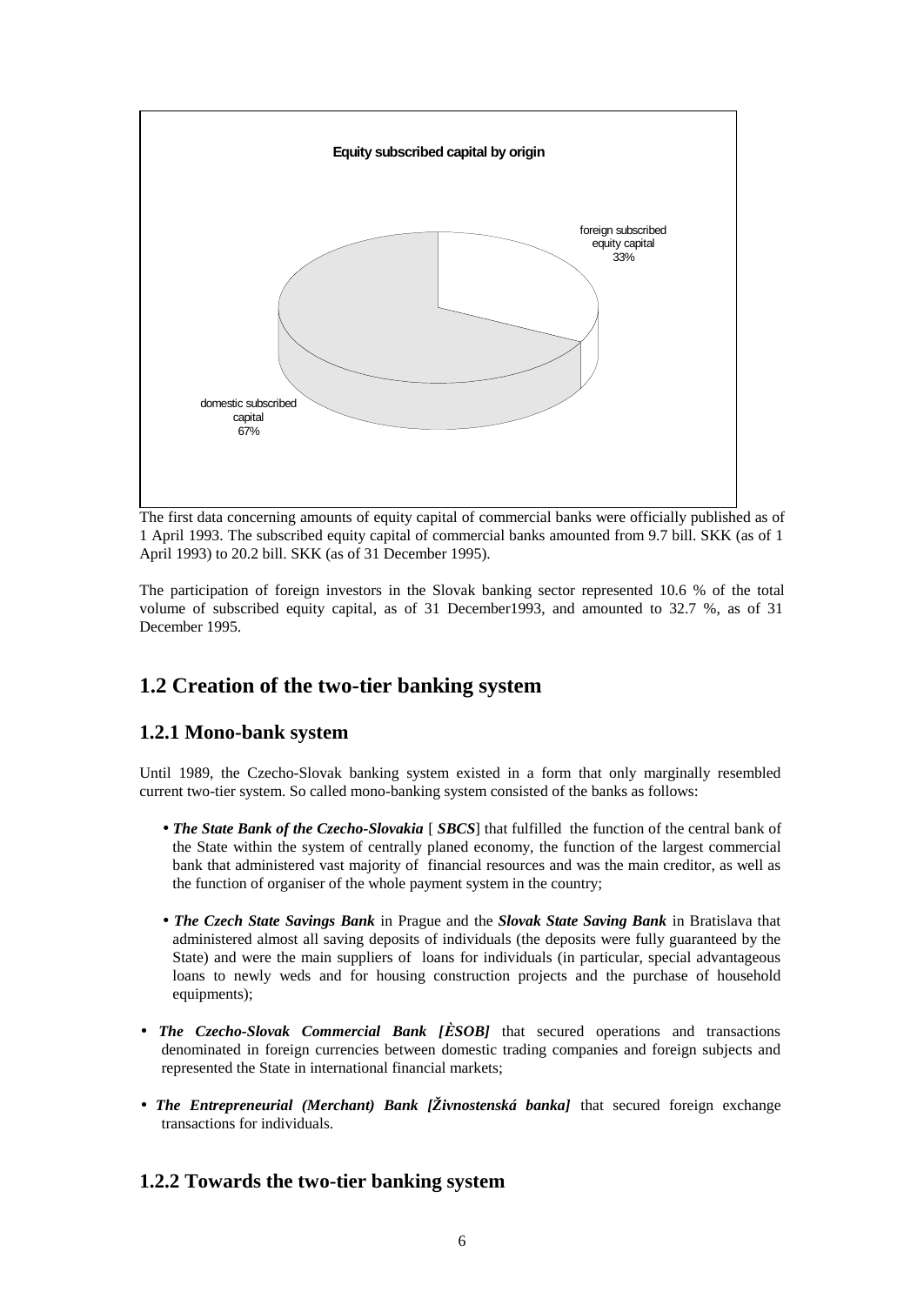Since January 1, 1990, within the framework of preparation of the transformation of the economy, the banking system experienced substantial movements. The State Bank of the Czecho-Slovakia was transformed in two parts: the SBCS seated in Prague as the central bank of the State that retained the functions of the issuing bank and, by separating the commercial functions of the former SBCS, three commercial banks were created, as follows:

- 1. *Commercial Bank Prague [Komerèní banka Praha]* that had assumed one part of deposits and credits, in particular those of entities with the seat in the Czech Republic. It assumed the respective technical equipment, premises and personnel from the SBCS.
- 2. *General Credit Bank [Všeobecná úverová banka]* that, in the Slovak Republic, did the same as the Komerèní banka in the Czech Republic.
- 3. *Investment Bank [Investièní banka Praha]* that assumed a part of long term credits, in particular those that were given to enterprises to finance large investment and housing projects in Czecho-Slovakia. On January 1, 1992, the Slovak organisation units had been disconnected on the grounds of which the *Investment and Development Bank [Investièná a rozvojová banka Bratislava]* was established.

The enactment of two laws, The Act on Banks (No. 21/1991) and The Act on the State Bank of the Czecho-Slovakia (No.22/1991) respectively, brought about more radical changes in the banking system [the powers of central bank, position against the government, monetary instruments, role and position of commercial banks, the framework of their activities in the banking sector were set]. Furthermore, a partial privatisation of four main domestic banks started (on the basis of the Act No. 92/1991 Zb. on the transfer of State property to other persons, the banks were transformed in joint-stock companies). Foreign banks were allowed to begin their banking activities.

# **1.2.3 Overview of the transformation of the Slovak banking system**

As of January 1, 1993, the Czecho-Slovak Federation dissolved and the SBCS ceased to exist. On the grounds of the Act on National Bank of Slovakia (Law No. 566/1992), the Slovak central bank was established.

*The National Bank of Slovakia (NBS)* has the character of the juridical person, it is seated in Bratislava and it is not registered in the Commercial Register. The NBS has the right to issue legally binding rules and regulations that are of the same juridical power as those of the ministries and other executive bodies of the State. The NBS determines the monetary policy and instruments for achieving the monetary policy targets. The NBS represents the Slovak Republic in the international financial institutions and carries out activities in convertible currency on behalf of the State in international financial markets. The NBS is an independent central bank the main priority of which is maintaining of the stability of the Slovak currency and keeping inflation under control. The second prior function of the NBS is to ensure a healthy development of the Slovak commercial banking sector.

### **Commercial banking: size, structure and composition of the industry**

**Property classification.** The commercial banks active in Slovakia, according to the property classification of banking institutions, are as follows: public financial institutions (2 banks), banks without foreign participation (8 banks), banks with foreign capital participation (14 banks), branch offices of foreign banks (8 banks).

|  | Table 1.1 Banking institutions in Slovakia |  |
|--|--------------------------------------------|--|
|  |                                            |  |

| Type of institution | Number of banks and their |
|---------------------|---------------------------|
|                     | organizational units      |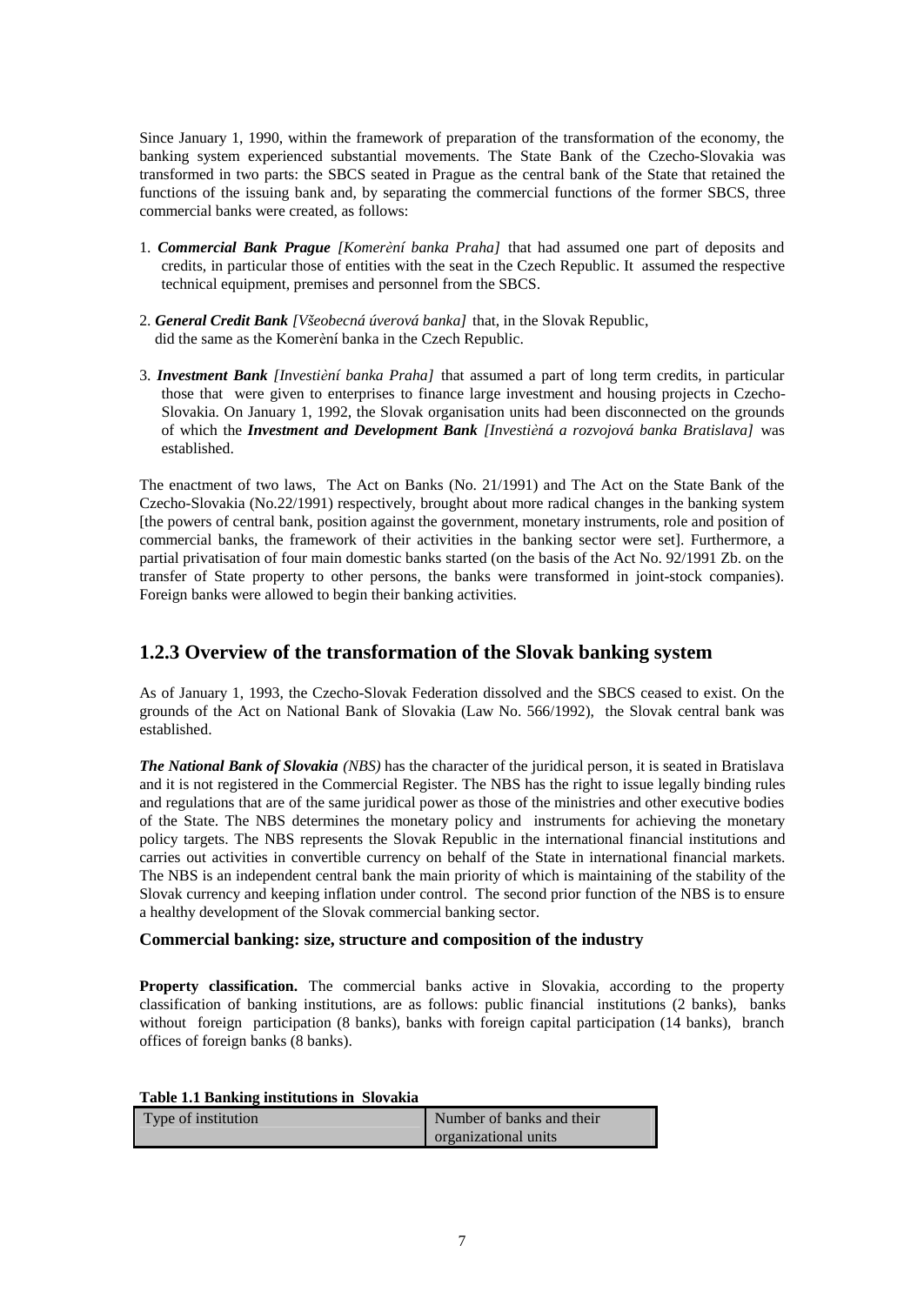| Public (state-owned) financial | banking institutions<br>2  |
|--------------------------------|----------------------------|
| institutions                   | organizational units<br>4  |
| Banks without foreign capital  | 6 banking institutions     |
| participation                  | 1,032 organizational units |
| Banks with foreign capital     | 14 banking institutions    |
| participation                  | 96 organizational units    |
| Branches of foreign banks      | banking institutions<br>8  |
|                                | 38 organizational units    |

At 1 January 1996, there were 1,170 organizational units of banks registered in Slovakia, whereof 38 operated within the local branches of foreign banks. The character of their territorial distribution is influenced by the fact that the head offices of 16 banks are located in Bratislava, capital of the Slovak Republic.

**Other institutions belonging to the banking sector.** Apart from commercial banks there are the *Banking Clearing Centre of Slovakia, a.s.,* which is responsible for interbank payments and settlements and the operation of banking information systems, and the *Association of Banks* whose primary function is to deal with the current problems of the banking sector and to represent the members of the Association in relation to the bodies of State administration.



**Number of Employees in the Banking Sector.** The total number of employees in the Slovak banking sector amounted to 21700, as of January 1, 1996, of which 20506 have been employed in the commercial banks and 1194 represented the staff of the National Bank of Slovakia. The number of bank employees per 1,000 inhabitants increased from 1.3 in 1990 to approximately 4.1 in 1995, including central bank employees.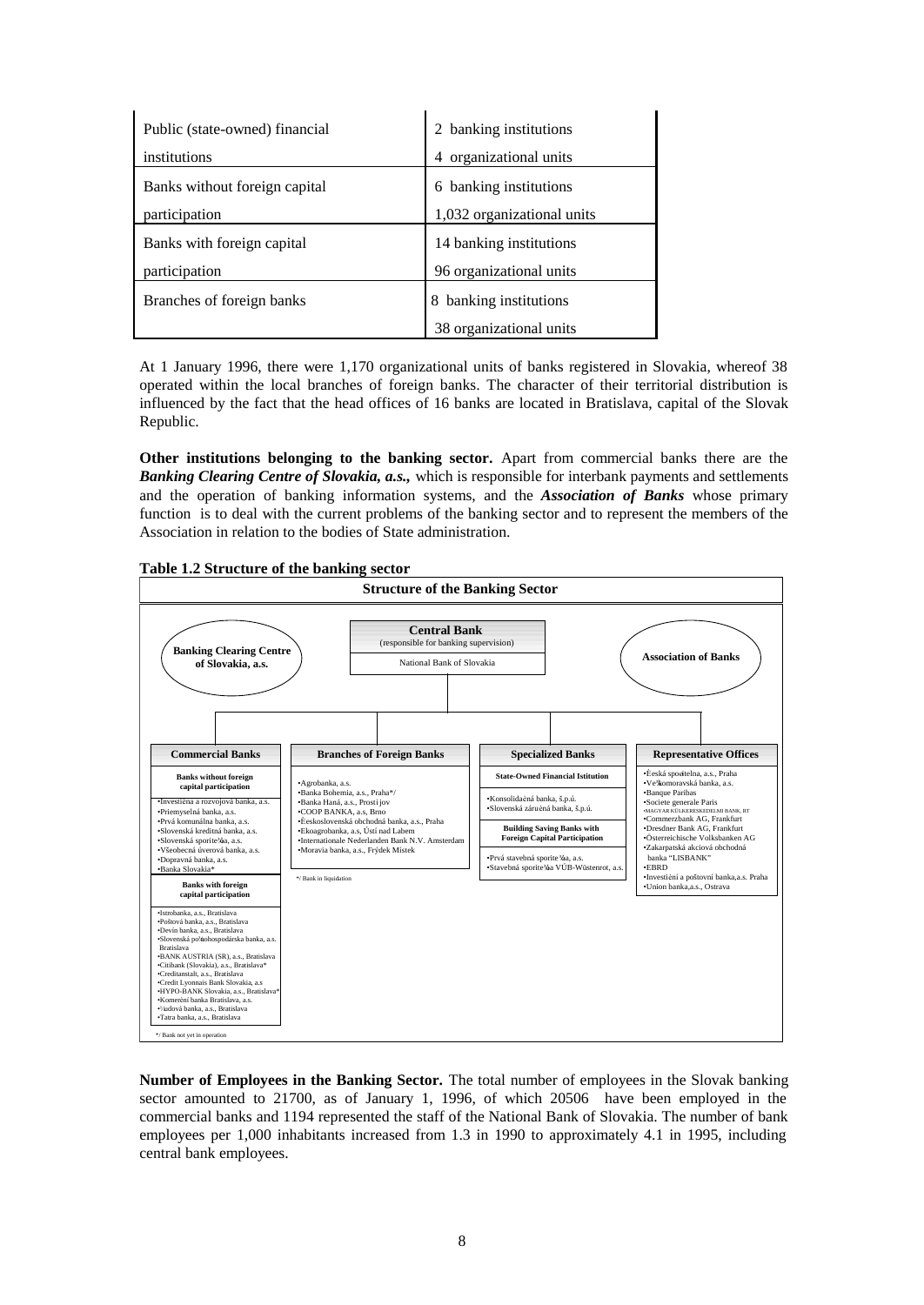#### **Table 1.3 Employees in the banking sector**

|                                  |              | of that   |        |
|----------------------------------|--------------|-----------|--------|
| <b>Type of bank</b>              | <b>Total</b> | in the SR | abroad |
| Banking sector in the SR - total | 21,700       | 21,608    | 92     |
| Central bank of the SR           | 1,194        | 1,194     |        |
| Banks and branches of foreign    |              |           |        |
| banks - total                    | 20,506       | 20,414    | 92     |
| Commercial banks - total         | 19,135       | 19,043    | 92     |
| Branches of foreign banks        | 1.371        | 1,371     |        |

Based on data at 1 January 1996

**Banking education.** Current institutional basis for banking education, of course, outside the state educational system, are the educational departments and centres belonging to individual banks and to the Institute of Banking Education of the National Bank of Slovakia. Course structure was focused on four basic types of educational events:

- preparation of new bank employees
- specialised preparation for selected banking activities and banking products
- preparation of middle and higher bank management
- language preparation

As far as participants' work experience in banking university graduates represent the share of 66% participants with 1-5 years of work experience, 24% less than 1 year and 10% more than 5 years. Comparable split is also in the group of high school graduates with more than 5 years work experience (18%). It is to be appreciated the assistance and co-operation with the American Agency for International Development, British Know-How Fund, important education institutions from Germany, as well as individual central and commercial banks all over the world etc. Special importance has the European Community programme PHARE.

# **1.3 Legal framework**

In general, legal framework covering the functioning of the Slovak banking (or larger, financial) system was established under former CSFR, during 1990-1992. Especially in 1992, prevailing part of the basic legislation was approved: the National Bank of Slovakia Act (No. 566/1992 Zb.), Banking Act (No. 21/1992 Zb.), Building savings Act (No. 310/1992 Zb.), Act on Securities (No. 600/1992 Zb.), Act on Investment Funds and Investment Societies (No. 248/1992 Zb.), Stock Exchange Act (No. 214/1992 Zb.). In the years before, remaining important acts related to banking were approved, as the Foreign Exchange Act (No. 528/1990), Accounting Act (No.563/1991 Zb.).

However, since 1993, multiple amendments to individual acts were made reflecting the new constitutional set-up of the Slovak Republic as well as development of the financial environment in the country and, last but not least, systemic changes in foreign exchange relations with abroad. In such cases, new acts, including all the amendments assumed, were approved by the National Council of the SR. This concerns namely the new Foreign exchange Act (from 1995) and the Banking Act (from 1996). Apart from this, Act on Deposits Insurance was approved in 1996. In this section, the Banking Act will be discussed.

**Act on Banks** (No. 21/1992 Zb.) (Banking Act) with subsequent amendments (The full wording as published in Collection of Laws, No. 62/1996 Z.z.), effective on March 1, 1996.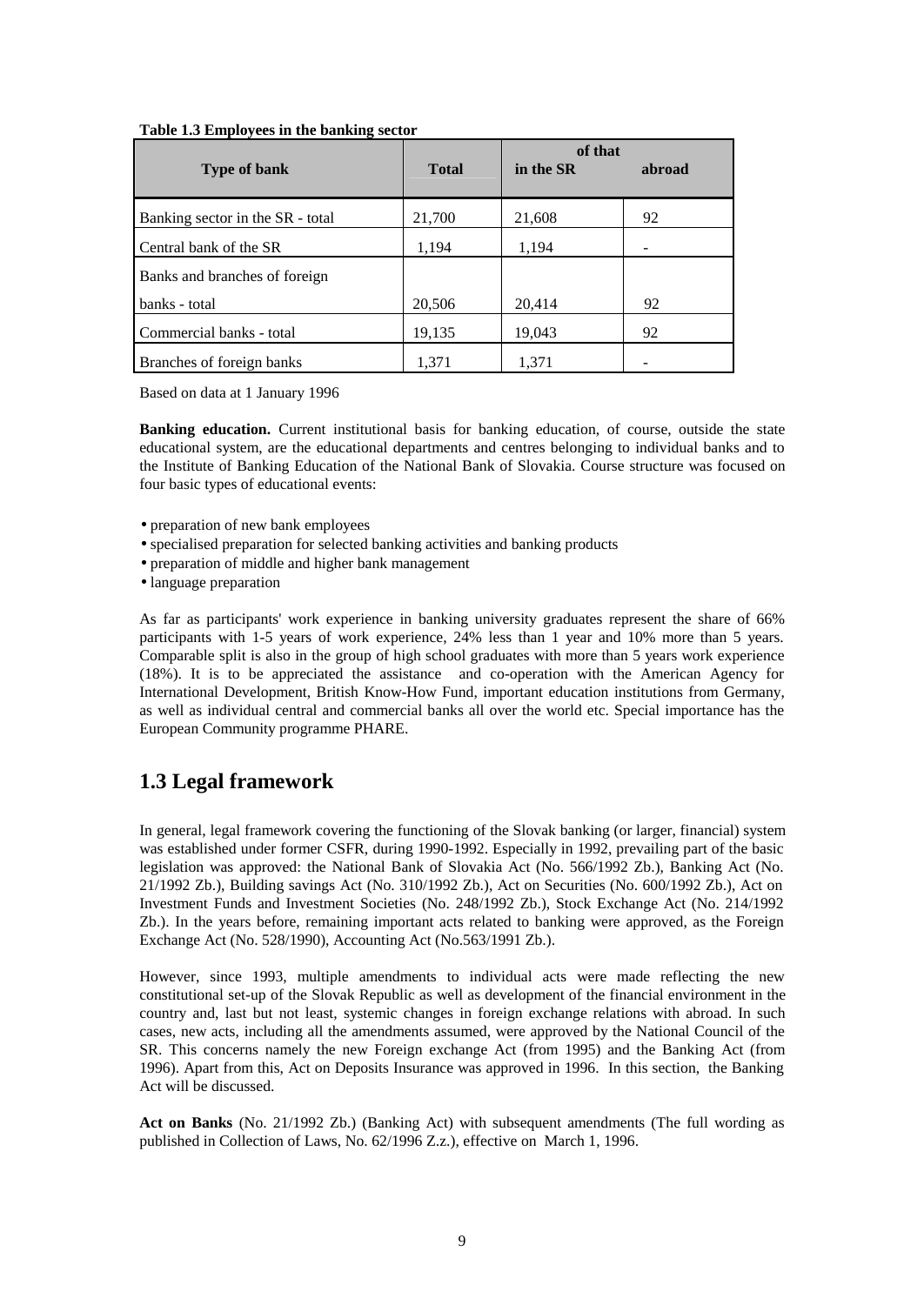For the purposes of this Act, banks are defined as legal entities permanently based in the Slovak Republic, established as joint stock companies or public (state-owned) financial institutions, which:a/ accept deposits and b/ offer loans, and perform activities specified in this Act on the basis of a licence to establish a bank and a licence to operate as a bank.

The due form of application, the minimum amount of equity capital -in the case of joint stock companies, the minimum amount of subscribed capital - (hereinafter called equity), which is a prerequisite for granting banking licence, shall be set forth by the National Bank of Slovakia (NBS) in a decree to be published in the Collection of Laws. At present the minimum amount of equity capital is 500,000 Sk. The decision to issue a licence to establish a bank shall be taken by the NBS in agreement with the Ministry of Finance of the Slovak Republic.

The decision to issue a licence shall be passed subsequent to assessment of:

- · the origin, adequacy and composition of the bank's equity capital and other financial resources;
- the professional competence and civic integrity of the persons nominated to the bank's management;
- · technical and organizational preconditions for performance of the bank's planned activities;
- · feasibility study based on analysis of economic data;
- economic viability.

The decision to issue a licence to operate as a bank shall be taken by the NBS, subsequent to the assessment of the bank's readiness for performance of banking activities, upon agreement with the Ministry of Finance.

A foreign bank wishing to set up a branch office in the Slovak Republic is required to submit an application for a licence to establish a bank, to the NBS. The granting of a licence shall depend on assessment of:

- the amount of financial resources provided by a foreign bank to its branch office for an indefinite period of time;
- technical and organizational conditions for performance of the proposed activities;
- · the professional competence and civic integrity of the persons nominated to the management of branch office;
- feasibility of business plan;
- economic viability.

Further chapters and articles of the this Act define requirements for banking operations, including some limits and prohibitions (for example, bank is not allowed to buy shares or acquire capital interests in legal entities which are not banks under this Act, exeeding 25% of the bank's capital and reserves; a bank may provide credit to persons having a special relationship to the bank, only if its statutory body decides to do so on the basis of an assessment of the banking transaction under consideration, and of the applicant's financial position); accounting and commercial documentation; remedial measures and penalties; conservatorship; revocation of a licence to operate as a bank.

If serious shortcomings in the activities of a bank or a branch office of a foreign banks persist, the NBS may, after consultation with the Ministry of Finance, revoke the licence to operate as bank; this step need not to be preceded by the imposition of conservatorship. A licence may also be revoked :

- · if the bank's equity capital is reduced, due to loss, by more than 50% in single year, or more than 10% a year during three successive years;
- if the bank has not taken deposits for more than 18 months;
- if licence was acquired on the basis false information given in licence application;
- if bank in question is a branch office of foreign bank which has lost to operate as a bank in its home country;
- if bank failed to meet the conditions for commencement of banking operations, within the period of time set forth in the licence.

One of the new part of the Banking Act is part eight *Mortgage Banking* in which the basic principles of mortgage business are defined: mortgage loans purpose and maturity, the activities connected wih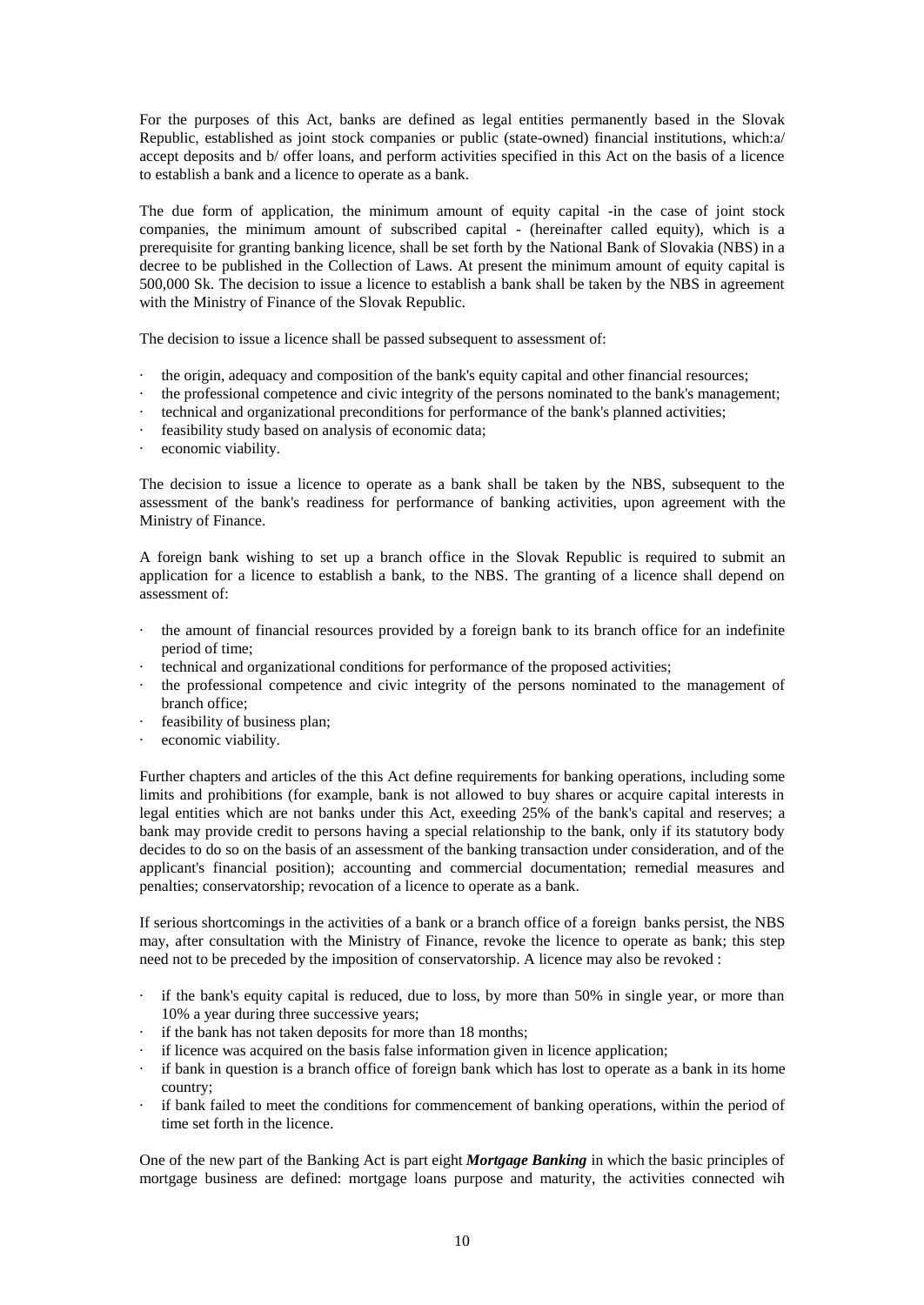mortgages; loan-to-value ratio; coverage principle - ordinary and substitute coverage; valutation of the real estate; mortgage register; the position a the role of trustee (controller). The regulations for keeping the register of mortgages and information shall be determined by the NBS and the Ministry of Finance in generally binding legal regulations. (The process in this area is ended.)

 Issuing of mortgage and municipal bonds, including all relevant conditions are regulated by *Act on Bonds* (No. 530/1990 Zb.) with subsequent amendments.

A very important article (44a) of the Act is following: Slovak savings bank, joint stock company, and other banks which granted loans prior to 1st January 1990, or banks which took over receivables resulting from such loans, which have been classified as high-risk bank receivables, will undergo a process of loan portfolio restructuring with participation of the State; the rules of loan portfolio restructuring will be set by government decree.

Banks specified above shall devise a method for restructuring their credit portfolios and shall provide the required data to the Ministry of Finance and the NBS. The prescribed form of the project of portfolio restructuring, its range, structure, and deadlines shall be set forth by the Ministry and the NBS in generally legal regulation.

Now the NBS is preparing a decree, the definitive version of which shall be finish in September 1996. In connection with the Banking Act, prudential behaviour rules will be innovated step by step.

# **1.4 Banking Services and Products**

On may state that the Slovak banking sector has been formed on the basis of a strategy to create a regionally equable, however, economically effective net of commercial banks that, gradually, would be able to provide all services and products required by the clients. Prevailingly, commercial banks have been established on the principles of universal banks.

Slovak commercial banks provide basic banking services, i.e. the receipt of customer's deposits, granting of loans and advances, and other services. On the Slovak banking market, within the framework of deposit operations, various types of deposits are accepted (demand deposits, savings deposits, time deposits, certificates of deposits, bank obligations) from various depositors (corporate customers, households, central and local governments, other banks, etc.) as well as various kinds of borrowings from other banks. On the basis of concentrated resources, banks conduct business activities mainly by granting loans and making investments.

However, various banking institutions have different approaches to the provision of banking services. Differences arise mainly within the range and the quality of banking services provided. New offers of services are made by the banking sector mainly in this field. Among others, offers of services depend largely on the level of automation and computerisation within the banking sector.

On the Slovak financial market, banking institutions render financial services in both Slovak crowns and foreign currencies. First of all, they effect interbank payments and settlements. These are the largest operations carried out by banks, which involve practically all corporate entities. The opening of bank accounts, conditions of their administration and termination are governed by the Commercial Code (No. 513/1991 Zb.). At present, payment cards are in still in the process of development; presently they are used only in ATMs, and at filling stations in exceptional cases. The number of domestic payment cards increases, while the number of international cards is relatively low. With an increase in the number of such cards, the number and volume of transactions concluded through ATMs will also increase. The precondition for a widespread use of payment cards is the development of telecommunications and computer networks. Apart from this, the banks provide safe deposit services and foreign exchange operations - they keep accounts for customers, make international payments, conduct foreign exchange transactions, make loans to abroad, and deal in foreign securities. Most banks operate in Slovakia on the basis of a full or limited foreign exchange licence.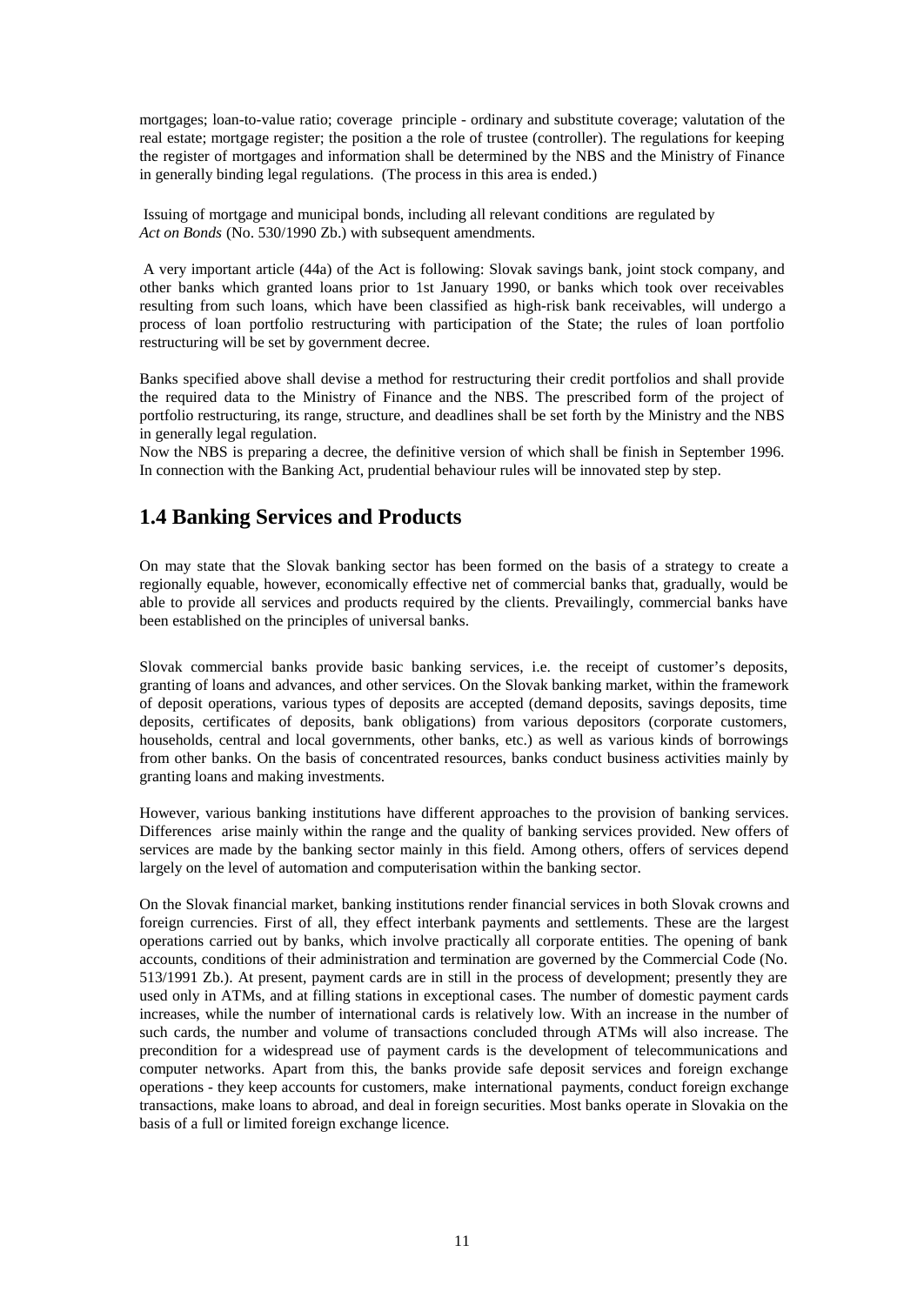Large banking institutions render various services in the field of investment banking - capital market operations, products and services in the field of financial and investment consulting, services in the field of market research and analysis.

Other services rendered by Slovak banks are: safety deposit services, factoring, forfeiting, and financial leasing.

# **1.5 Foreign capital participation**

Within the low amounts of foreign direct investment inflow to Slovakia, the banking sector (including financial sector) shared by the highest portions in 1993-1994, in 1995 the share of banking sector slowed down to the third place (behind the industry and trade sectors).

As concerns the foreign capital participation on the subscribed banking capital in Slovakia, it developed rapidly as compared with the very low starting amounts. While the participation of foreign investors in the Slovak banking sector represented 13.6 % of the total banking equity in Slovakia, as of June 30, 1993, their share amounted to 32.7 %, as of March 31, 1995. Prevailing part of this increase occurred during 1995, while in 1994, the growth in equity capital as a whole was rather moderate.

| <b>Country</b>       | <b>Subscribed capital</b><br>total in SKK million |
|----------------------|---------------------------------------------------|
| Austria              | 1933.7                                            |
| Czech Republic       | 3983.1                                            |
| France               | 270.0                                             |
| Russia               | 236.8                                             |
| <b>Great Britain</b> | 250.0                                             |
| Germany              | 657.5                                             |
| The Netherlands      | 305.8                                             |
| Italy                | 113.8                                             |
| ſSΑ                  | 500                                               |

**Table 1.4 Foreign capital investments** 

Foreign capital participation was reported in 13 domestic commercial banks, operating as of June 30, 1996. During first half of 1996, in accordance with the amended Banking Act, the NBS granted licence one bank with foreign capital participation to perform banking activities.

At the end of the first half of 1996, there were recorded 9 branches of foreign banks in the Slovak banking sector. Two branches of foreign banks were deprived licence to operate as a bank, in this period.

### **Chart 1.2**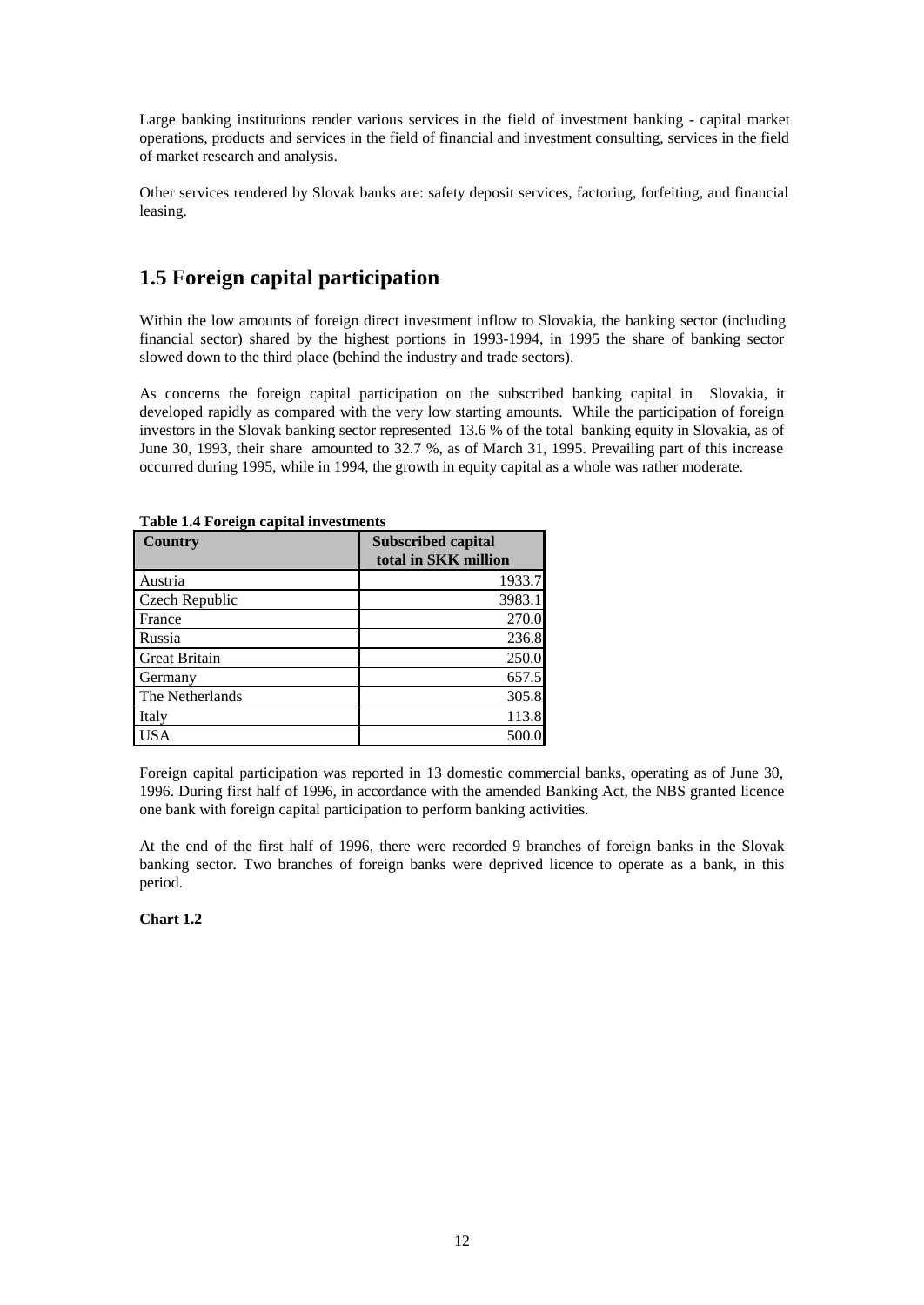

Banks with foreign capital participation are mainly of medium-sized entities, with equity capital between 0.3 billion SKK to 1 billion SKK. The equity participation ranges from 13.5 % to 100 %.

Foreign banking capital came primarily from Austria, in 1993-1994. As at the end of 1994 Austrian banking capital shared by 60.6 % on the total foreign banking investments in Slovakia, in 1995, the largest share (48 %) of foreign banking investments was of the Czech Republic origin, followed by Austria (24 %). To a smaller extent participations from Germany (8 %) , USA (6 %), The Netherlands (4 %), France, Great Britain, Russia (all 3 %) and Italy (1 %) on the total volume of foreign capital in the Slovak banking sector were recorded, at the end 1995.

Apart from the amounts invested, participation of the foreign capital in Slovak banks plays an important role in extending the required know-how in emerging specialized banking activities, such as are for example bulding savings or mortgage banking. With the Austrian and German capital participation were established the both Slovak building savings banks (Stavebná sporite¾òa VÚB-Wüstenrot, a.s., Bratislava, and Prvá stavebná sporite¾òa, a.s., Bratislava), and the licenced mortgage bank HYPO-BANK Slovakia, a.s., Bratislava, which would enter in operation in a near future, is fully controlled by the German capital.

The amounts and shares of foreign capital participation in the Slovak banking sector by the weight on the equity capital are given in following table.

| -                                                         |                    |                           |                  |        |           |
|-----------------------------------------------------------|--------------------|---------------------------|------------------|--------|-----------|
|                                                           | licence<br>granted | equity cap.<br>subscribed | of which foreign |        | Origin    |
|                                                           |                    | (SKK mill.)               | in SKK mill.     | in $%$ |           |
| Banks without important foreign capital                   |                    |                           |                  |        |           |
| participation (below 20 $\%$ )                            |                    | 1600,00                   |                  |        |           |
| Istrobanka.a.s.Bratislava                                 | 22.6.1992          | 1000.00                   | 100,00           | 10,00  | Austria   |
| Poštová banka, a.s., Bratislava                           | 15.12.1992         | 600.00                    | 74,40            | 12.40  | Austria   |
|                                                           |                    |                           |                  |        |           |
| Banks with important foreign capital                      |                    | 2190,10                   |                  |        |           |
| participation $(20-50\% )$                                |                    |                           |                  |        |           |
| Devín banka, a.s., Bratislava                             | 1.6.1992           | 640.0                     | 236,80           | 37.00  | Russia    |
| Slovenská<br>po <sup>3</sup> / <sub>4</sub> nohospodárska | 21.6.1990          | 1250.1                    | 36,20            | 2,89   | Czech R.  |
| banka, a.s., Bratislava                                   |                    |                           | 250,00           | 20,00  | G.Britain |

**Table 1.5 Foreign capital participation in the Slovak banking sector, as of January 1, 1996**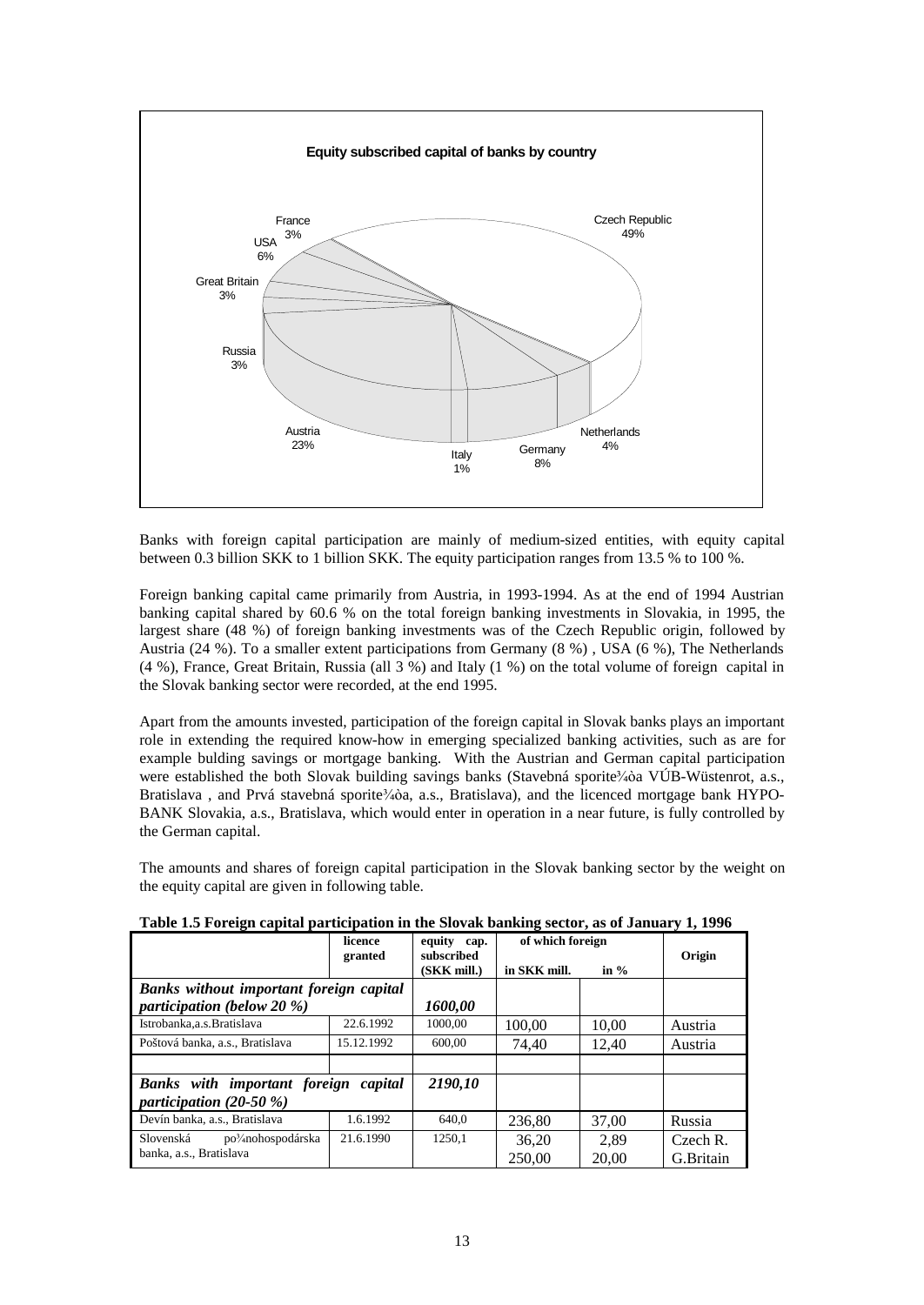| VÚB-<br>Stavebná<br>sporite3/40a<br>Wüstenrot, a.s., Bratislava  | 17.5.1993 | 300,0   | 90,00<br>60,00 | 30,00<br>20,00 | Austria<br>Germany |
|------------------------------------------------------------------|-----------|---------|----------------|----------------|--------------------|
|                                                                  |           |         |                |                |                    |
| Banks with prevailing foreign capital                            |           | 4065,7  |                |                |                    |
| <i>participation (over 50 %)</i>                                 |           |         |                |                |                    |
| <b>BANK</b><br>AUSTRIA<br>$(SR)$ ,<br>a.s.,<br><b>Bratislava</b> | 21.4.1995 | 500,0   | 500,00         | 100,00         | Austria            |
| (SLOVAKIA),<br><b>CITIBANK</b><br>a.s<br><b>Bratislava</b>       | 16.8.1995 | 500,0   | 500,00         | 100,00         | <b>USA</b>         |
| Creditanstalt, a.s., Bratislava                                  | 20.4.1994 | 515,5   | 500,00         | 100,00         | Austria            |
| Crédit Lyonnais Bank Slovakia, a.s.                              | 22.2.1993 | 300,0   | 270,00         | 90.00          | France             |
| Komerèní banka Bratislava, a.s.<br>21.4.1995                     |           | 500,0   | 500,00         | 100,00         | Czech R.           |
| ¼udová banka, a.s., Bratislava                                   | 1.7.1991  | 448,0   | 304.20         | 67,90          | Austria            |
|                                                                  |           |         | 113,20         | 25,40          | Italy              |
| stavebná<br>Prvá<br>sporite <sup>3</sup> /40a,<br>a.s            | 1.10.1992 | 300,0   | 97,50          | 32,50          | Germany            |
| <b>Bratislava</b>                                                |           |         | 97,50          | 32,50          | Austria            |
| Tatra banka, a.s., Bratislava                                    | 1.10.1990 | 502,2   | 252,20         | 50,20          | Austria            |
| <b>HYPO-BANK</b><br>Slovakia,<br>a.s<br><b>Bratislava</b>        | 16.8.1995 | 500,0   | 500,00         | 100,00         | Germany            |
|                                                                  |           |         |                |                |                    |
| <b>Branches of foreign banks</b>                                 |           | 3752,80 | 3752,80        | 100,00         |                    |

# **1.6 Impact of multilateral institutions**

l

The Slovak banking sector has received important supports from multilateral institutions which impact has been manifested not only through the amounts of granted loans (both, for supporting the balance of payments in the first years of the transformation process, as well as for supporting the enterprise sector, including commercial banks). The second form of the offered multilateral assistance is technical assistance, which importance is growing with identifying the main issues of the banking sector development and crucial needs in managing and financing its restructuring.1

The main Slovakia´s relations with the international organizations, concerning their assistance in building and development of the Slovak banking sector are given in following overview.

*World Bank (WB)***.** The relative share of the Structural Adjustment Loan (SAL) granted by the WB to the former CSFR in order to offset short-term deficits of the balance of payments represented 150 mill. USD. The remaining third SAL tranche of USD 39.8 million was granted to Slovakia in 1993. In February 1994, the agreement on USD 80 million Economic Recovery Loan (ERL) to Slovakia was signed: USD 79.5 million was drawn by the end of the year, the remaining USD 0.5 million in January 1995. In 1995, negotiations for an Enterprise and Financial Adjustment Loan (EFSAL) for restructuring the enterprise and financial sector, were initiated. At present, neither the SAL nor the ERL are repaid. Principal repayments of SAL are scheduled within the period 1997-2006, the ERL will be repaid during 1999-2011. The interest rate on these loans are closely below 7 %, at present.

*European Bank for Reconstruction and Development*. The EBRD declared its interest in participation in the restructuring and privatization of banks provided the government has agreed its clear strategy. In the meantime the Bank will continue to support the development and institution building of private sector and possibly regional banks. The Bank also consider an equity investment in a major Slovak bank once privatized. The disbursement of credit lines is progressing well and under the co-financing facility increased utilization is expected.

<sup>1</sup>Last but not least, as an "invisible" source of the multilateral assistance may be concerned all experience in economic - including banking - diplomacy which gradually acquire Slovak banking and economic representations by the way of working in the integration process of Slovakia towards European and world economic and financial institutions.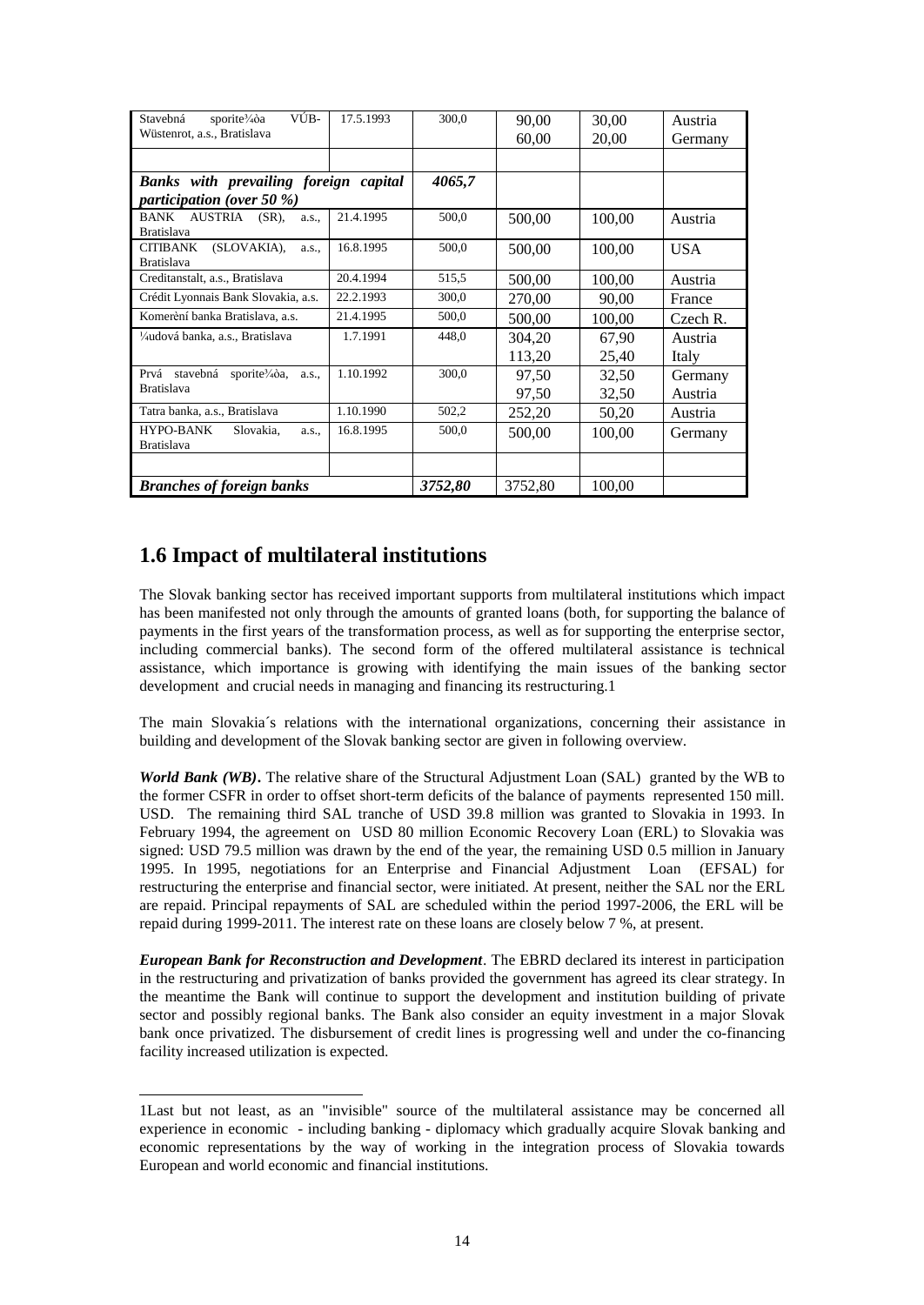*OECD.* Slovakia´s cooperation with the OECD began in 1993, with establishment of the Coordination Committee for cooperation with the OECD by the Slovak Ministry of Foreign Affairs in which the NBS is represented. Thereby, the interest in the offered cooperation within the program "Partners in the Process of Transformation" was declared. The Memorandum of Understanding between the OECD and the SR as a first step in the Slovakia´s interest in reaching the full OECD membership, was signed in December 1993. In February 1994, the SR applied for full membership in OECD. With regard to Slovakia´s integration into OECD, a matter of key importance for NBS is the application of the liberalization codes of OECD in the field of capital flow and current invisible transactions. The approved amendment to Banking Act (No. 21/1992 Zb., as amended in the full wording No. 62/1996 Z.z.) as well as the new Foreign Exchange Act (No. 202/1995, Z.z.) were elaborated in line with the OECD and EU requirements.

*The European Union.* Ratification of the Slovakia´s associated membership to the EU came into effect on February 1, 1995. The implementation of the Europe Agreement in the field of banking in line with the time schedule, i.e. during a period of roughly 10 years, forms the basis for creation of a legal and economic environment compatible with that of the EU. The material aspects of the process are specified in the "White Book - Preparation of Associated Countries in CEE for integration into the Internal Market of the EU", of which the National Bank of Slovakia is directly involved in regulations governing the free flow of capital (Chapter 1) and the internal market of financial services (Chapter 13). Groups of experts specially appointed for management of activities relating to individual chapters, were established. The NBS is represented in following groups: Free Flow of Capital, Financial Services, Protection of Personal Data, Accountancy, and Customs Union. Implementation of the White Book directives on banking and public finance is supported through the PHARE Program of technical assistance.

*Program PHARE.* The PHARE funds designed for the former CSFR were divided in the ratio 2:1. On January 4, 1993, an independent Project Management Unit (PMU) was established for the PHARE Program at the NBS. Since then, the PMU assumed responsibility for the coordination of PHARE assistance within the whole banking sector in Slovakia. Apart from supporting the development of both, the central and commercial banking, another aim of the assistance within the PHARE Program is approximation of the banking and finance legislation towards the EU legislation as a prerequisite of the future membership of Slovakia in the EU.

In 1993, the NBS obtained two foreign experts for long-term cooperation (special advisers to PMU and the Banking Supervision Department), and a number of experts specializing in solution of bad loans, training of bank employees, capital market operations, the activities of the Slovak Bank Association etc. For 1994, PMU prepared the Indicative Program which defined the priorities of the banking sector. The funds obtained for this program amounted to ECU 2 million.These funds may be drawn by July 31, 1998. In 1995, assistance was requested simultaneously by two financial resolutions, especially the financial resolution of 1993 and the remaining funds of GTAF 2, which were allocated to the PMU before 1995 and which were subject to special requirements. (Of the remaining funds, ECU 87,775 were granted to the FOREX dealers training program.)

Though the restructuring of the Slovak banking sector is still awaiting major decisions, the PHARE Program has allocated considerable amounts for projects of technical assistance, which will be available for banks as soon as the method of their restructuring has been approved. In May 1995, the NBS´s Foreign Department obtained a special advisor to PMU PHARE, who has prepared and coordinated technical assistance projects for Slovak commercial banks, and who also has prepared a so-called twinning program for the *General Credit Bank (VÚB*).

The most significant PHARE activity in 1995 was the implementation of a project for the *Investment and Development Bank, a.s.* A Consortium of AIB International Consultants of Ireland in a close cooperation with Gartside Miller Associates of Great Britain, and Grupo Espirito Santo of Portugal, worked on the project designed to strengthen the strategy and activity of this bank with the aim of ensuring its leading position among Slovak investment banks.

The PHARE Program also contributed to the training of banking professionals for the whole financial sector of the Slovak Republic. A large scale project in connection with the introduction of par-time banking study was funded in 1995. In accordance with results of a public tender, the implementation of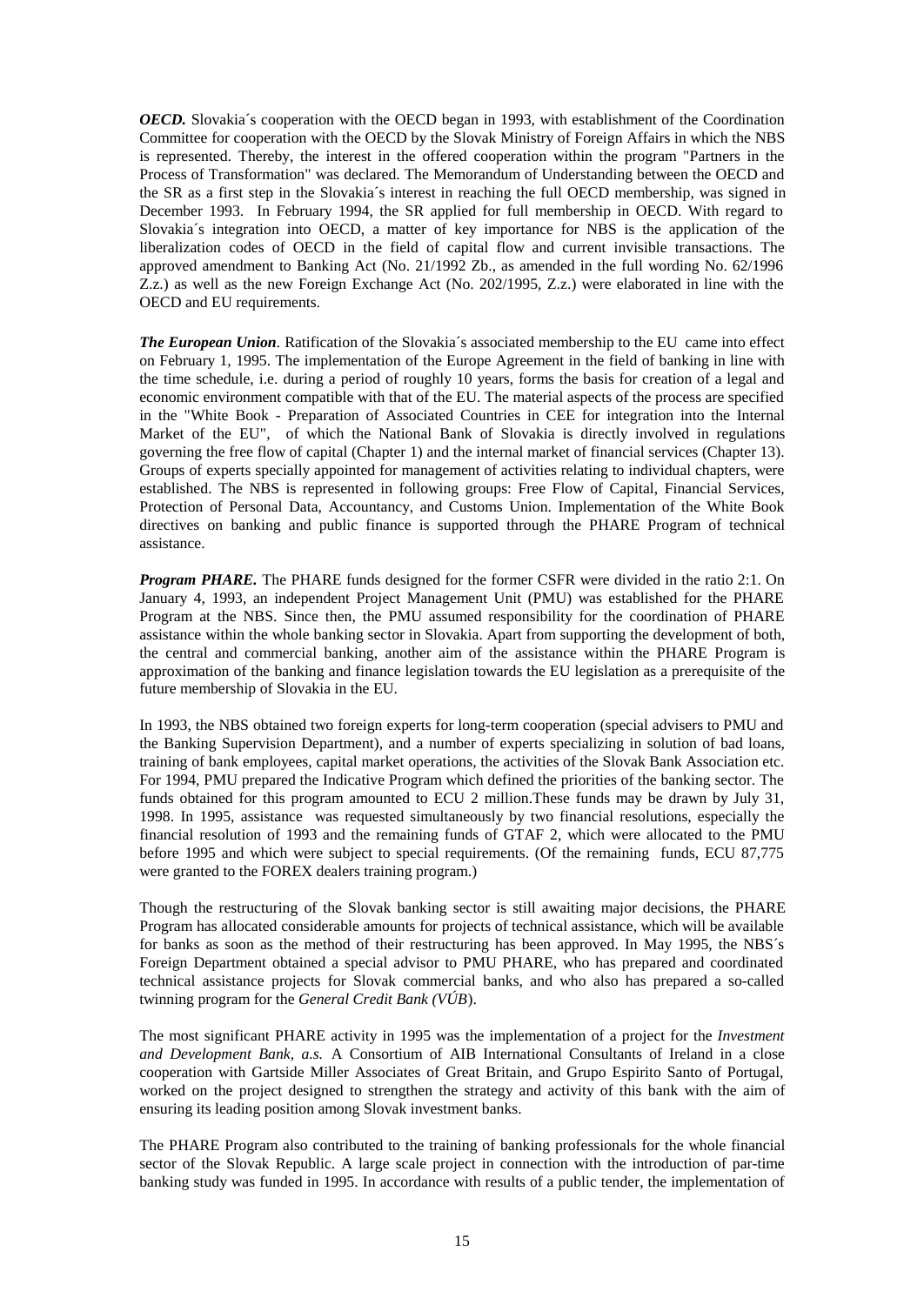the project will be coordinated by Instituto de Formacao Bancaria of Lisbon, a Portuguese-French-Austrian consortium.

In summary, as most important activities supported by the means of the PHARE Fund, following are to be mentioned:

- strengthening of the banking supervision;
- working of the team of experts, who elaborated an identification of loans and a proposal of a strategy for their improvement or off-writting (Mc Kinsey Report);
- assistance in restructuring and reorienting of the *Investment and Development Bank*.

Main tasks of the PHARE Program for 1995-1999 were set as follows:

- development of the legal system in the banking sector towards compatibility with the EU member states regulations;
- solving of the bad loans issue and release of funds for investments;
- technical assistance in maintaining the internal stability of the Slovak currency and supports for its transformation towards full convertibility;
- introduction of the par-time banking study;
- supporting of programs orientated on increasing the competitive environment in the Slovak banking sector.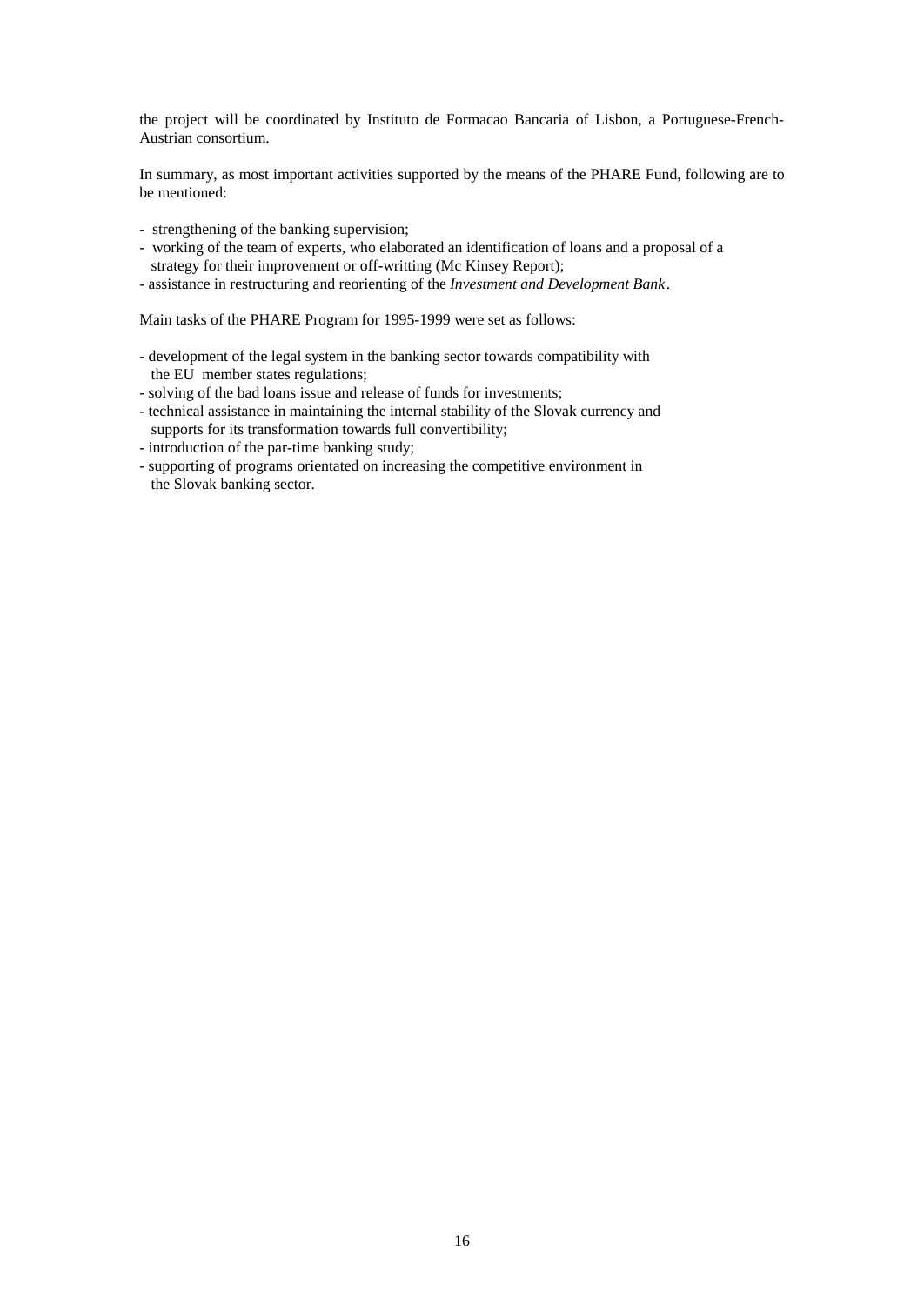# **2 National Bank of Slovakia: Development and Management of Monetary Policy**

# **2.1 National Bank of Slovakia - overview**

The National Bank of Slovakia (NBS), established by the Act of the National Council No. 566/1992 as the central bank of the Slovak Republic, commenced operating on January 1, 1993.

The major role of the NBS is to ensure the stability of the Slovak currency (Slovak crown, SKK). To meet this task, the following main activities fall under the Bank´s jurisdiction: monetary policy defining and main instruments of monetary regulation determining; issuance of banknotes and coins; money supply management; coordination of payments and settlement of accounts between commercial banks and ensuring efficiency of these operations; supervision on banking activities and prudential performance of the banking system. The Bank represents the SR in international monetary institutions and world financial markets, and coordinates the tasks arising from this representation.

The supreme bodies of the NBS are the Bank Board and the Directorate. The Bank Board is the highest management body of the NBS outlining Slovakia´s monetary policy and the instruments for its implementation, and making decisions on regulations to be imposed by the Bank in order to control the money supply and inflation. The members of the Bank Board are the Governor, two vice-governors and five other members.During the membership in the Bank Board, members cannot perform functions of a Parliament deputy nor a member of the Government. The executive body of the NBS is the Directorate, which is responsible for implementing the Bank Board decisions.

The NBS performs its main tasks independently of the Government. However, within the limits of the Act on the NBS, the Bank shall support the government economic policy. The Governor or an appointed Bank Board member shall inform the Government on approved decisions of Bank Board, and shall participate in meetings of the Government. The NBS shall serve advise the Government in the areas of monetary policy and banking. The NBS duty is to present half-year and annual reports on monetary development to the Parliament, and to publish information on quarterly monetary developments.

 Jurisdiction in the NBS´s Foreign exchange management imposes to the NBS trading in gold and foreign exchange with domestic and foreign banks, establishment of conditions for regulation the balance of payments, and conditions for trading in gold and foreign exchange performed by banks and other persons, and issuance of securities denominated in foreign exchange.

The Bank enjoys legislative powers as well. It submits bills pertaining to currency and money supply to the Government, and, together with the Ministry of Finance, proposes bills pertaining to foreign exchange operations and banking.

A new Act on the NBS, which should further reinforce the NBS independence, is expected to be discussed in the Parliament in a near future.

# **2.2 Targets and intermediate targets of the monetary policy of the NBS**

As expressed in the yearly monetary programs of the NBS, the monetary policy goal is ensuring the stability of the Slovak currency, in both, external and internal extent. The main monetary policy target is to control the rate of inflation, which is performed throughout two intermediate targets: maintaining of the fixed exchange rate of the Slovak crown (as a longer-term target) and the yearly growth of the money supply.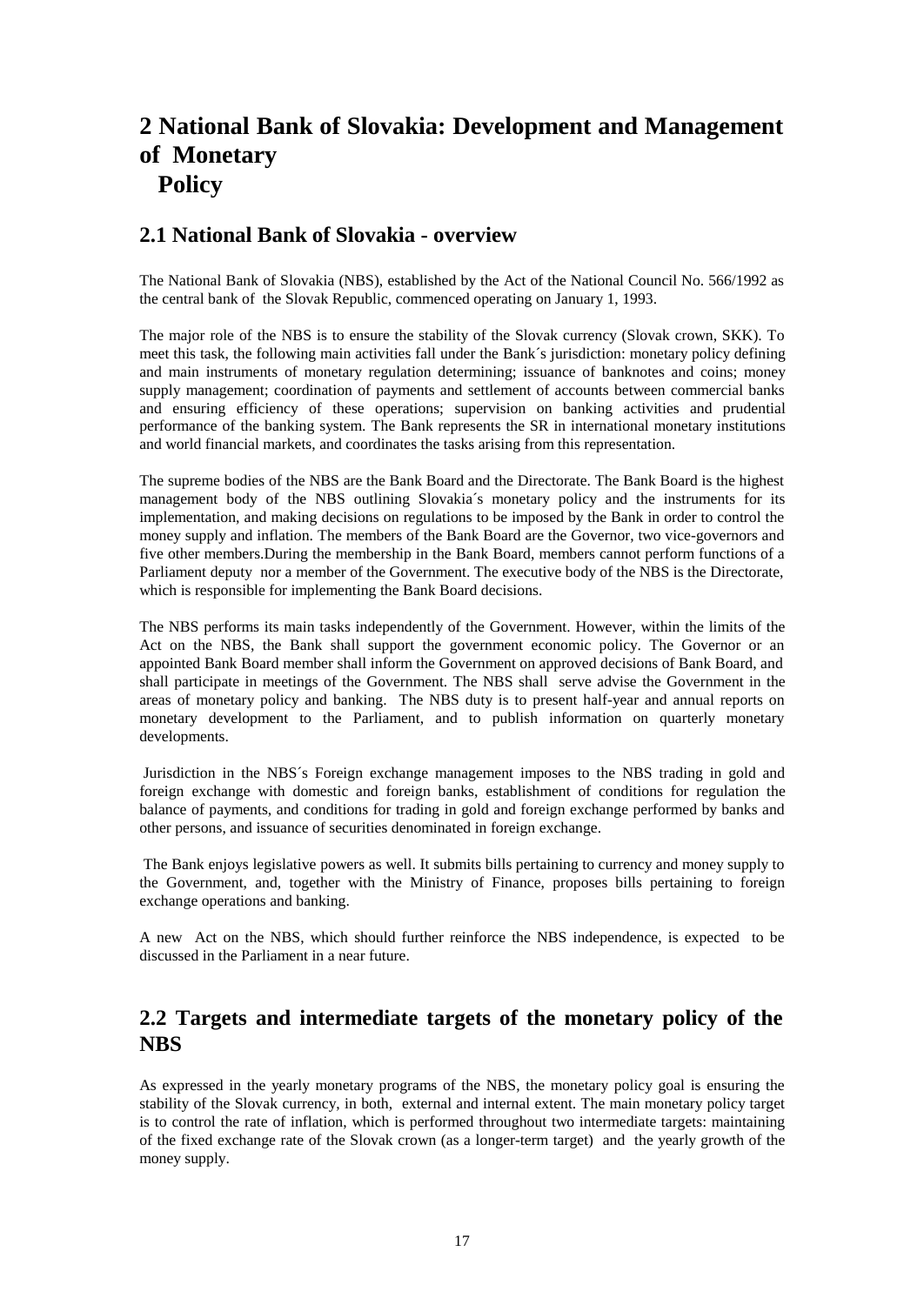The intermediate target of the money supply growth is measured by broader monetary aggregate M2 (defined as a sum of narrow money M1 and the quasi-money, or as a sum of notes and coins in circulation, demand deposits, time deposits including deposit certificates and deposits by building societies, and foreign currency deposits).

The operational variable is the central bank money, or the monetary base, defined as a sum of bank reserves with the NBS and the cash-currency in public and commercial banks holdings. The monetary base is regulated by means of discount and Lombard rates, open market operations, and minimum reserve requirements.

# **2.3 Main instruments of the monetary policy**

Development of operational details of the *NBS interest rate policy instruments* and the *required minimum reserve ratios* are summarized in the following tables.

| January 1, | December | March 17. | October 6, | January 13, |
|------------|----------|-----------|------------|-------------|
| 1993       | 20.1993  | 1995      | 1995       | 1996        |
| $9.5\%$    | 12.0 %   | 11.0 %    | 9.75 %     | 8.8%        |

#### **Table 2.2 Lombard rate of the NBS**

| January 1,<br>1993 | December<br>20, 1993                                                     | March 17,<br>1995 | January 1,<br>1996 | July 17,<br>1996 |
|--------------------|--------------------------------------------------------------------------|-------------------|--------------------|------------------|
| 14.0 %             | 1 % over the last<br>interest rate<br>on<br>auction<br>refinancing loans | 13.1 %            | 13 %               | 15 %             |

#### **Table 2.3 Required minimum reserve ratios**

|                           | as of January 1,<br>1993 | as of April 1,<br>1995 | as of August 1,<br>1996 |
|---------------------------|--------------------------|------------------------|-------------------------|
| demand deposits           | 9 %                      | 9 %                    | 9 %                     |
| time deposits             | 3 %                      | 3 %                    | 9 %                     |
| building savings deposits |                          | 1 %                    | 3 %                     |
| interest paid on RMR      |                          |                        | 1.5 %                   |

*Credit limits* as a direct monetary policy instrument, temporarily were used in a following way:

#### **Table 2.4 Credit limits**

| For the whole banking sector                                                    | March, 1993 - June, 1994 |
|---------------------------------------------------------------------------------|--------------------------|
| for banks with lending activities over 20 billion   July, 1994 - December, 1995 |                          |
| SKK (i.e. 5 Slovak banks)                                                       |                          |

*System of refinancing* of the banking sector includes three forms:

- auction refinance loans (Dutch auction);

- Lombard loans;

- Bills of exchange rediscounted.

Bills of exchange rediscounting includes traditional commercial bills, exports and agriculture promoting bills of exchange (introduced in May 1993), and bills supporting privatization (used within the period of June 1993 up to the end 1994) .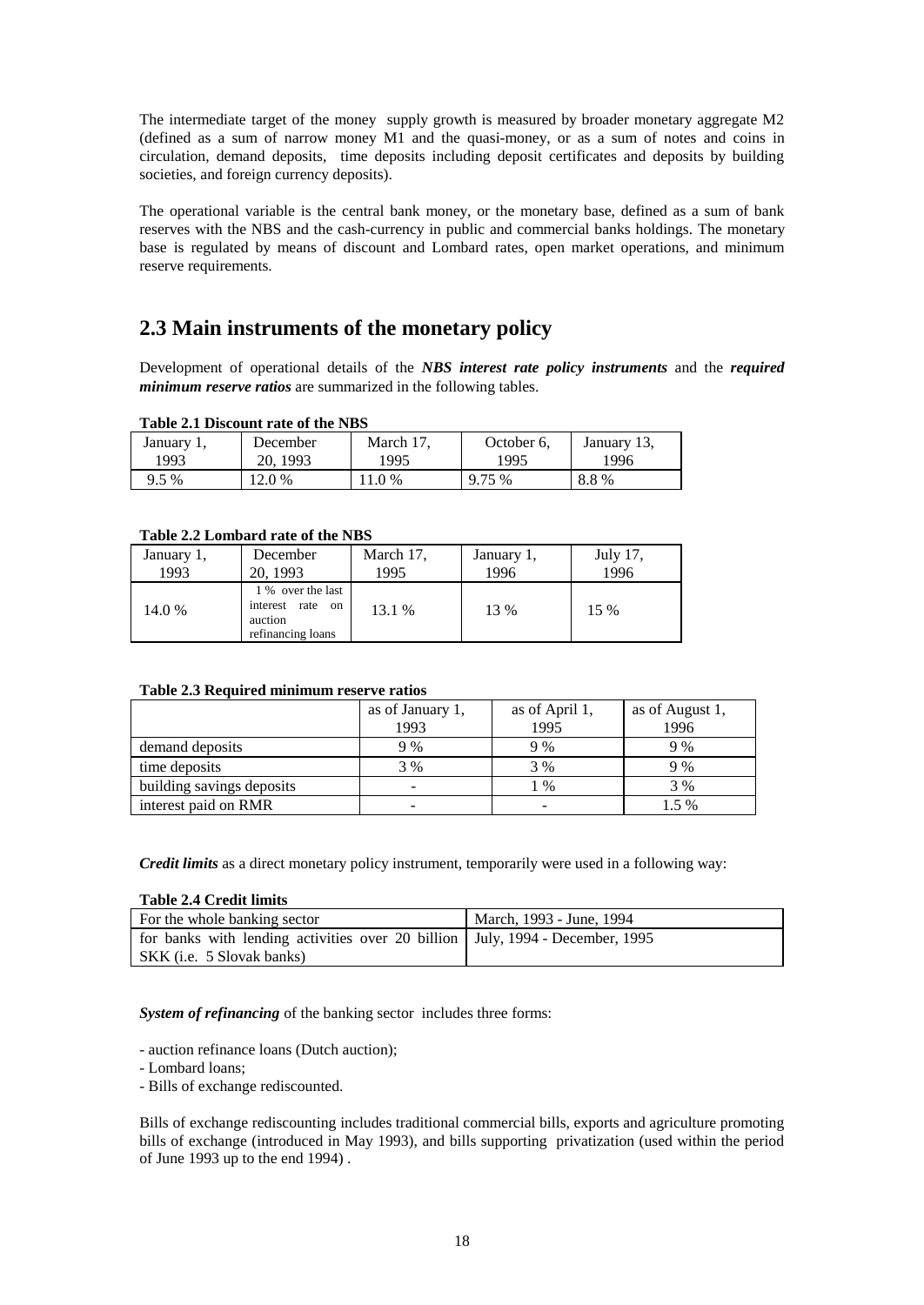*Open market operations.* The NBS trading with short term securities on the open market implies:

- REPO transactions (repurchase agreements)2**;**
- REPO tenders3 (auction form of the REPOs);
- secondary purchases and sales (direct purchases and sales);
- issues of the NBS-bills4.

l

The current REPO rates are announced by the NBS through the REUTERS system.

# **2.4 Exchange rate and foreign exchange policy**

The exchange rate policy of the NBS is operating in a fixed exchange rate regime which is defined towards a currency basket. However, due to unfavorable development of the foreign exchange reserves of the NBS resulting from the overall deepening of the macro-economic disequilibrium in Slovakia after the split of the former CSFR, the NBS devaluated the Slovak crown by 10 %, as of July 10, 1993.

The currency basket of the Slovak crown, originally, was formed by 5 currencies (USD, DEM, ATS, CHF, FRF)5. As of July 14, 1994, the redefinition of the currency basket was made. Analyses of the currency structure of the foreign trade turnover of the Slovak Republic showed stable shares of both, the leading currencies DEM and USD and the currencies closely related to the DEM. Therefore, the currency basket was simplified to a two-currency basket, formed by DEM and USD as follows:

|                   | Table 2.5 Currency basket reachined, as of oury 17, 1777 |               |
|-------------------|----------------------------------------------------------|---------------|
| Currency          | USD                                                      | <b>DEM</b>    |
| Weight            | 40 %                                                     | 60 %          |
| SKK exchange rate | 31.209                                                   | 20. <i>22</i> |

**Table 2.5 Currency basket redefined, as of July 14, 1994** 

Simultaneously, the fixed exchange rate of the SKK was defined within a fluctuation band of  $+/- 1.5$  % to the cross-exchange rate of DEM/USD. In order to harm a speculative foreign capital inflows and, more generally, to enlarge the NBS´s operational space for maintaining the fixed exchange rate of the Slovak currency after the liberalization of the current account, the fluctuation band was widened to +/- 3% (as of January 1, 1996), and further, to +/-5 % (as of July 17, 1996).

The flow of the foreign exchange between the NBS and Slovak banking sector is operating throughout the FX- fixing of the NBS. Trading on the NBS FX-fixing is realized in USD and DEM. Because of a drop in foreign exchange reserves of the NBS, the foreign exchange policy with respect to commercial banks was marked by a restriction of access to the NBS FX-fixing, in 1993. Apart, a "Directive" was enacted to define the procedure to be applied by commercial banks when making payments to foreign exchange non-residents (Decree of the NBS No.6, 30/93). The procedure was designed to restrict advance payments and to stabilize the foreign exchange reserves of both, commercial banks and the

<sup>4</sup> The NBS-bills were introduced in 1995 for sterilization purposes, due to growing liquidity of the banking sector in conditions of a relatively favourable Government budget performance.

| Currency          | USD     | DEM     | ATS    | CHF    | <b>FRF</b> |
|-------------------|---------|---------|--------|--------|------------|
| Weight            | 49,06 % | 36.16 % | 8,07 % | 3.79 % | 3,79 %     |
| SKK exchange rate | 33.062  | 19.255  | 2.741  | 21.637 | 5.669      |

5The following were the weights of the currencies in the basket, as of July 10, 1993:

<sup>2</sup>*Conditions for REPO agreements.* Minimum time for a REPO operation is one day. The agreement is closed for a definite time up to the end of a civil year. The whole time of the REPO since the moment of the security booking had not to exceed the maturity time of the security lowered by 2 working days. The interest on REPO is calculated on the basis of ACT/360.

<sup>3</sup> REPO tender may be realized by the way of American auction, Dutch auction, auction with a fixed interest rate and otherwise (not specified).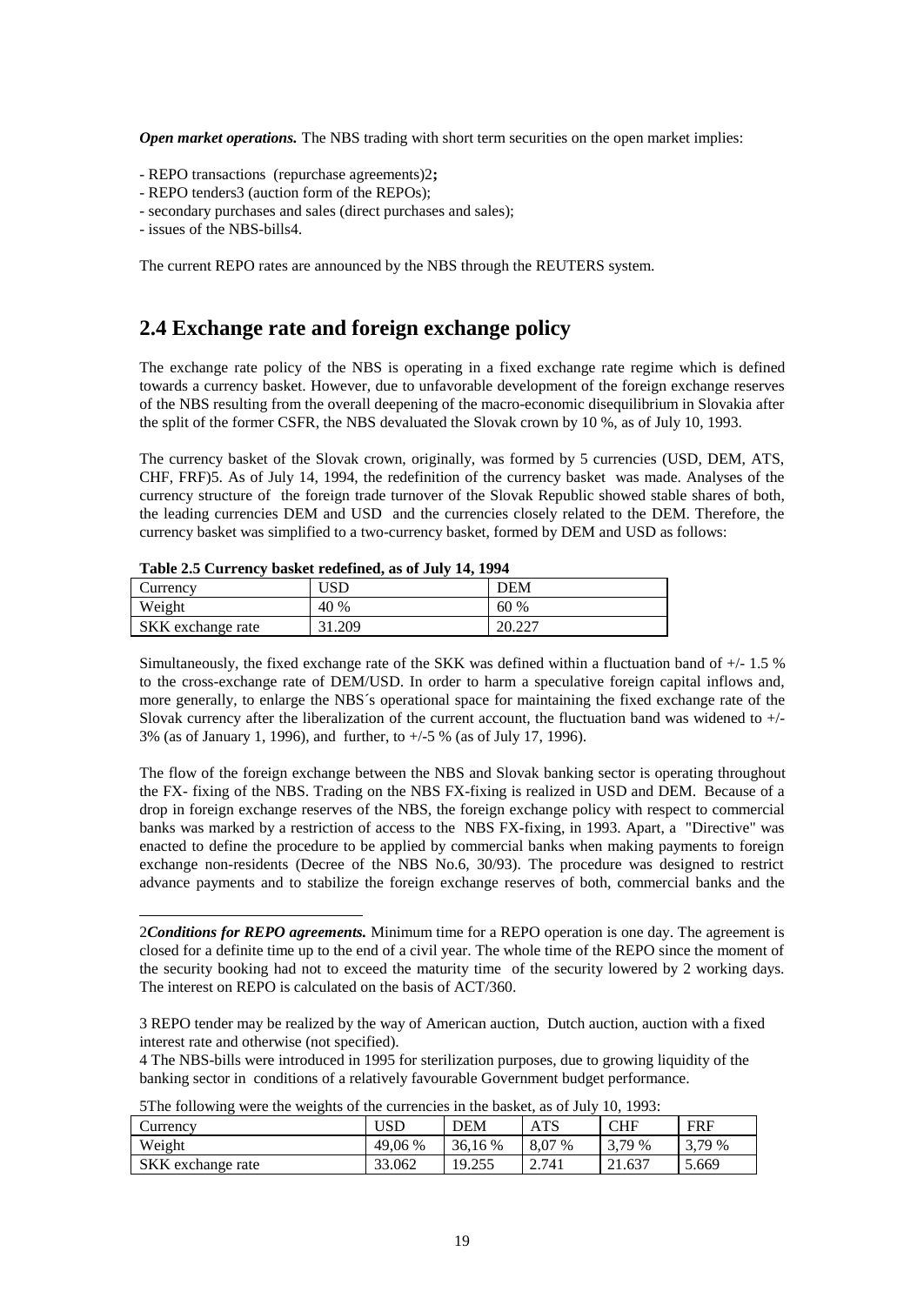NBS. In December 1993, the "Directive" was cancelled, and new measures facilitating the banks´ access to the NBS´FX-fixing were adopted.

*Foreign exchange policy towards the population***.** In order to avoid inadequate foreign exchange outflows, purchases of foreign exchange by the population were regulated to the amount of 9000 SKK up to 1994. In 1995, this limit increased to 16 000 SKK and since July 1, 1995 to 30 000 SKK (1000 USD) respectively. The regulation persists in 1996, the allowed amount increased to 60 000 SKK.

*(The New) Foreign Exchange Act (No. 202/1995 Z.z.)*. With regard to favorable development of the main monetary indicators and a dynamic growth of the foreign exchange reserves of the NBS during 1995-1996, a new foreign exchange act was passed, as of October 1, 1995. The contents of the Act is deregulation of the current account in the extent given by definition of the IMF Agreements´ Article VIII on the current account convertibility6.

However, in deciding on the acceptable extent of the current account liberalization, persisting weaknesses of the system environment in Slovakia provided the continued transformation process had been taken into account. Therefore, in the foreign exchange regime some securing levers have been kept, in order to protect the currency stability (Article 39, State of Emergency in the Foreign Exchange Economy).

Liberalization of the current account enables to residents and non-residents to perform transactions on the current account, and the Act licences circulation of the Slovak currency abroad.7

The Act deals only with those foreign exchange relations, which will be temporarily regulated or those ones that impose requirements. Direct regulation in the form of foreign exchange permission remains in trading in foreign securities and opening of accounts abroad. The hitherto regime of surrender requirement remains for legal persons, while for natural persons it was canceled. As limited remain also purchases and sales of foreign exchange in cash as well as its imports and exports. Acquisition of domestic real estates by non-residents is allowed only in cases mentioned by the Act, while as compared with the past, acquisition of real estates is allowed also for non-residents, who are citizens of the Slovak republic. The act includes also a reporting requirement, with which will be used as a means of information for balance of payments purposes.

On the capital account restrictions have been remained, which impose limitations on direct investment of residents abroad, with exception of direct investments to the European Union member states and to the states which have with the SR agreements on mutual support and protection of investments. Limitations are imposed also on operations with foreign securities and financial derivatives as well as credit withdrawing from abroad, with exception of credits that form part of foreign direct investments.

The whole philosophy of the Act is, to ensure a sufficiently large space for continuing of the liberalization process without the need of passing a new act on foreign exchange. This is supposed only as a final step, when the full convertibility of the Slovak currency will be reached.

Finally, as concerns the exchange rate policy, it is to be mentioned that passing from internal convertibility of the Slovak currency to the external one (in a limited extent of the current account liberalization), as of October 1, 1995, unification of the exchange rate in accordance with conditions of the Article VIII of the IMF Agreements was realized. This meant for Slovakia (as well as for the Czech Republic) elimination of inter-Republics advantageous payment conditions related with functioning of a mutual Payments agreement, since February 8, 1993 (after the split of the Czecho-Slovak Monetary union). The Agreement allowed to both Republics special exchange rate operations on their clearing account which could appreciate or depreciate the exchange rate of the both currencies towards the so called "clearing ECU" in the range of  $+/- 5$ %. With adoption of a new Foreign exchange act (as of

l

<sup>6</sup> Accordingly to the Article VIII, as a part of the process of preparing conditions for the current account liberalization was termination (to the date of passing the new foreign exchange Act) of the Payments agreement with the Czech Republic which included a clearing regime in mutual current transactions.

<sup>7</sup> The international acceptability of the Slovak crown may be expected in a regional extent.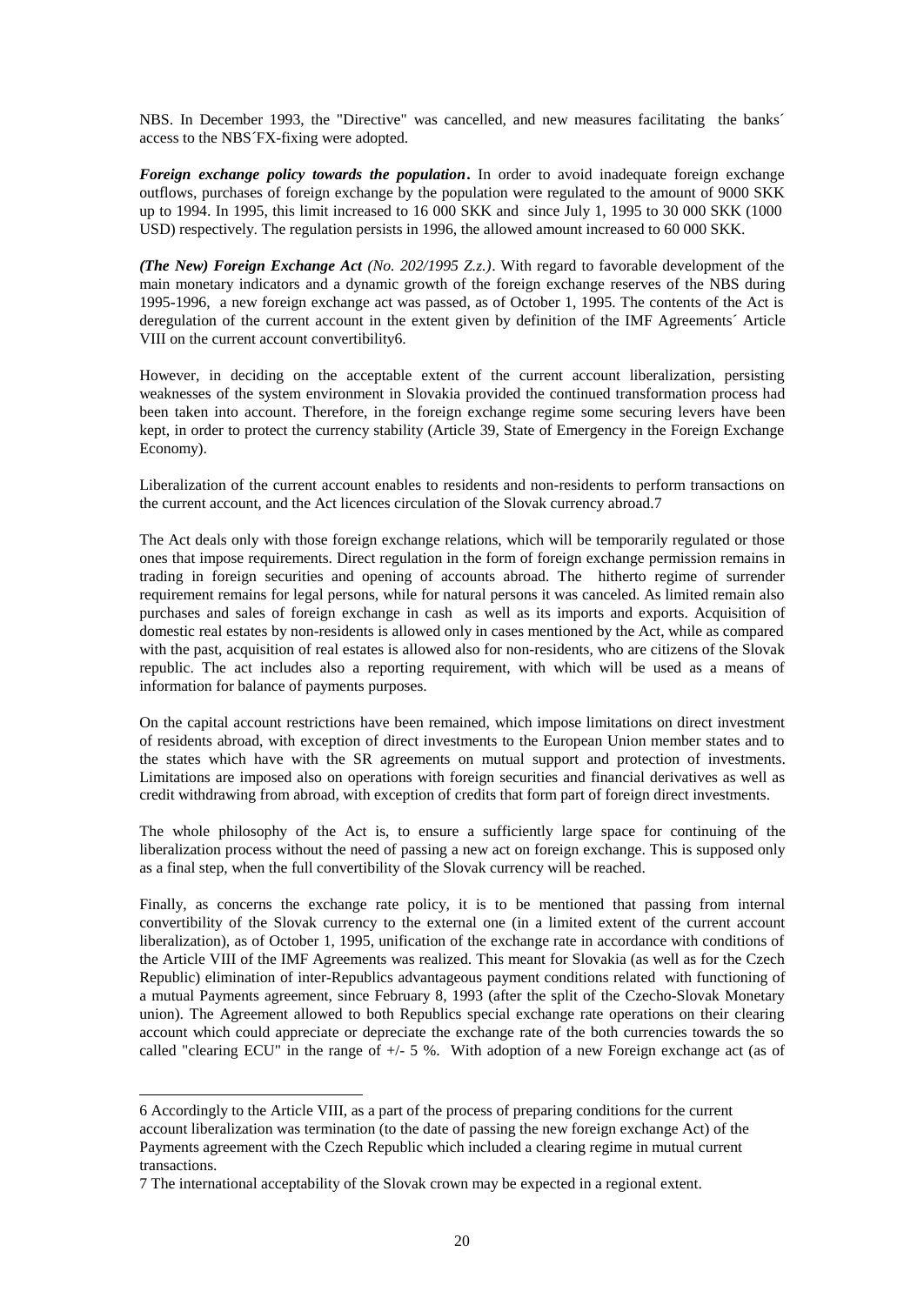October 1, 1995), which has liberalized the current account of the balance of payments, the Payments agreement was dissolved.

# **2.5 Changes in using of the monetary policy instruments under changing monetary environment in Slovakia**

The strategy of the NBS has been to decrease continuously the importance of direct instruments (namely credit limits) and to increase the use of indirect instruments with preferred orientation on growing role of the open market operations. However, the importance of individual instruments developed in a close relation with the monetary development in Slovakia, which recorded some substantial changes, since 1993.

The monetary environment in 1993 was quit instable, hardly marked by the establishment of a national independence of the country and emerging Slovak financial market in the year, when firstly the single Government Budget Act of the Slovak Republic was introduced.8 Due to the lack of liquidity in the banking sector, refinancing from the NBS by the way of auction refinance credits and rediscount credits reached relatively high amounts. Within the monetary policy instruments an important role played in this year credit limits (introduced in March 1993). The limits were set for the whole banking sector and in this form they were used up to the 1-st half of 1994. Minimum required reserves (3% rate on time deposits, 9 % rate on demand deposits) developed in 1993 unevenly, in this sense the effectiveness of this instrument was in this year not very convincing. With regard to forming a new monetary environment, changes of the discount rate were not been used in 1993 up to December 20, when the original rate of 9,5 per cent was increased to 12 per cent, in order to influence the public expectations on a disinflationnary monetary policy of the NBS. The development of open market operations, since repurchase agreements were introduced, was in this year rather slow.

During 1994-1995 the monetary development stabilized and obtained some durable features, which enabled more systematic selection in using the monetary policy instruments. In 1994, the importance of the credit limits lowered, in the sense that as of the 2-nd half of the year their general use has been abolished and limited only towards the banks with credit activities exceeding 20 bill. SKK. In such form credit limits were used up to the end of 1995. Since January 1, 1996, no credit limits for the banking sector are set.

More operative monetary policy management throughout changes in the indirect instrument parameters has been applied since 1995. In order to support economic growth, the discount rate was lowered by 1 percentage point (to 11 percent, as of March 17), and since the disinflation process continued all over the year, the second lowering of the discount rate to the level of 9,75 per cent occurred on October, 6, followed by further lowering to 8,8 per cent on January 13, 1996.

Due to stopping with the practice of auction refinance loans, there occurred redefinition of the Lombard rate towards a fixed rate at the level of 13,1 % (as of March 17, 1995), which changed to 13 % (from January 1, 1996). Within the packet of measures undertaken by the NBS on July 1996 which have been targeted on limitation of enormously growing credit activities of the banking sector, the Lombard rate was set at a two point higher level of 15 %, since July 17, 1996.

Several changes were made in ratios of minimum required reserves as well, in order to withdrawing the excessive liquidity of the banking sector. Apart from setting the RMR on building saving deposits with the 1 per cent ratio (from April 1, 1995), more important step represents unification of the former 3 per cent and 9 per cent ratios on time and demand deposits respectively, at the single higher 9 per cent level, as of August 1, 1996. The RMR on building saving deposits were increased to 3 %. Besides, the interest on the RMR paid by the NBS was introduced at the level of 1,5 per cent.

l

<sup>8</sup> In the years 1990-1992 there were three Government budgets in the former Czech and Slovak Federative republic - the Czech, the Slovak and the Federal one. Throughout the Federal budget was accomplished redistribution of resources between the both Republics. Balances from the Federal budget deficits were to be repaid by the successor States.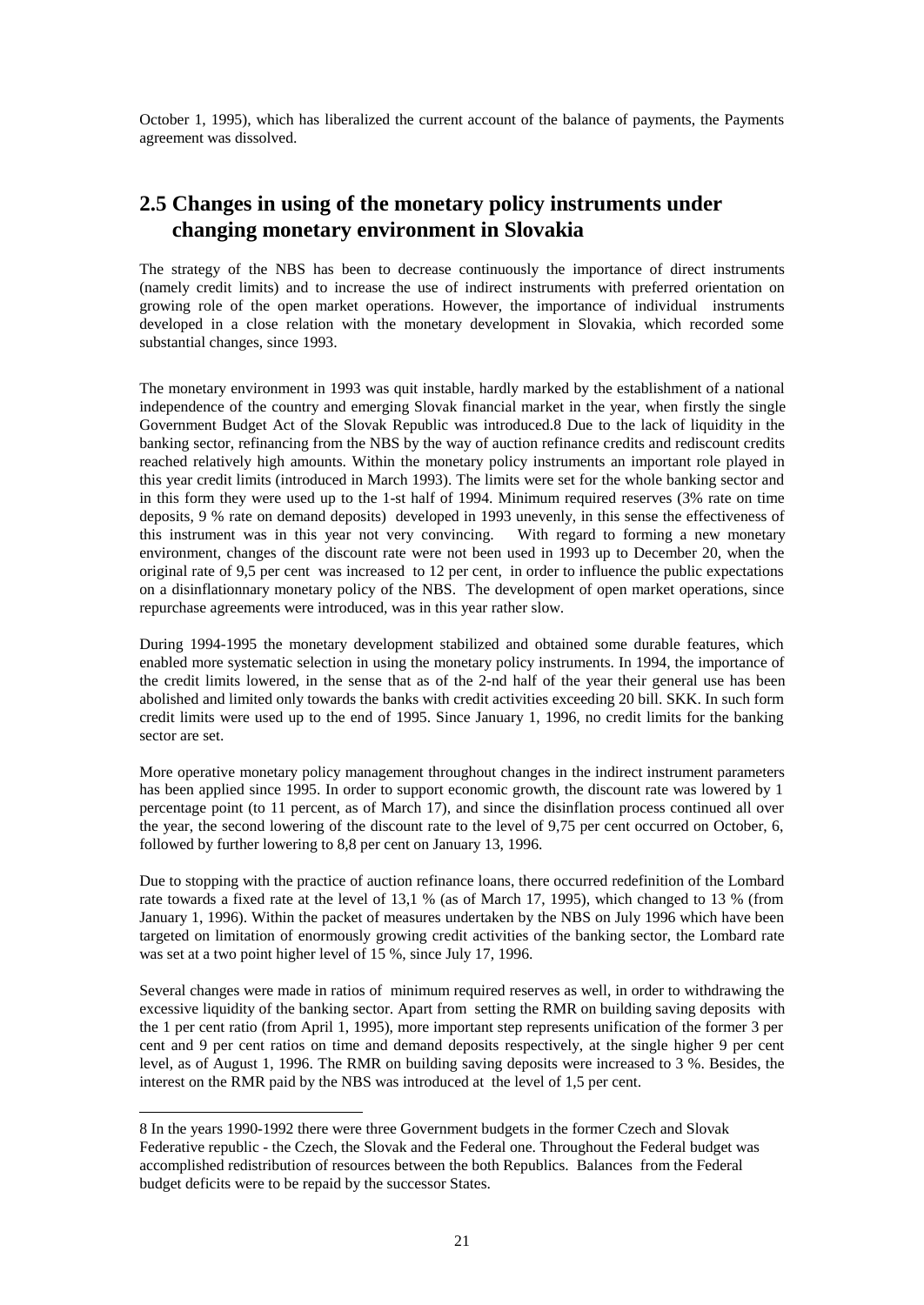# **2.6 Some comments on the NBS monetary targeting**

The fact, that the NBS adopted such a two-targets orientation which in theory are excluding each other (fixed exchange rate of the currency and growth of money stock *M2*), relates to the starting conditions of the regime of internal convertibility of the Slovak currency, which put substantially lower requirements on the foreign exchange reserves and interventions of the NBS.

Relatively high protected Slovak monetary environment has been preserved also in conditions of a liberalized current account of the balance of payments (since October 1,1995). Possibility for the monetary targeting has been further supported, in some extent, by widening of the exchange rate fluctuation band of the Slovak crown in 1996.

|      | Monetary program         |                     | Actual values  |                 |  |  |  |
|------|--------------------------|---------------------|----------------|-----------------|--|--|--|
|      | M <sub>2</sub>           | inflation $(CPI)^*$ | M <sub>2</sub> | inflation(CPI)* |  |  |  |
| 1993 | 12 %                     | 17.0                | 18,3 %         | 25,1            |  |  |  |
| 1994 | 13,2 %                   | $10,0 - 13,2$       | 18,9 %         | 11,7            |  |  |  |
| 1995 | 12,3 %                   | 8,0                 | 21,2 %         | 7,6             |  |  |  |
| 1996 | 11,6 %<br>$(+/0.6\%)$ ** | $6,0 -7,5$          | $21.5 \%$ ***  | $6.2***$        |  |  |  |

 **Table 2.6 Monetary targets of the NBS** 

\* Yearly indexes Dec./Dec.; \*\* Revisited value as of June 1996 (the original one was of 13,2 %); \*\*\*Yearly growth June 1996 / June 1995; \*\*\*\* June 1996/ June 1995.

Nevertheless, even in this period, a dynamic inflow of foreign exchange resources supported by favorable foreign trade development has continuously resulted in an excessive growth of liquidity in the Slovak banking sector, which put pressure on the growth of the money stock. In spite of enormous sterilization activities of the NBS and regardless of other interdependencies (expected and actual growth of *GDP*, level of stability of the money velocity), the money stock growth target was exceeded each year (see Table 2.6 and Chart 2.1).



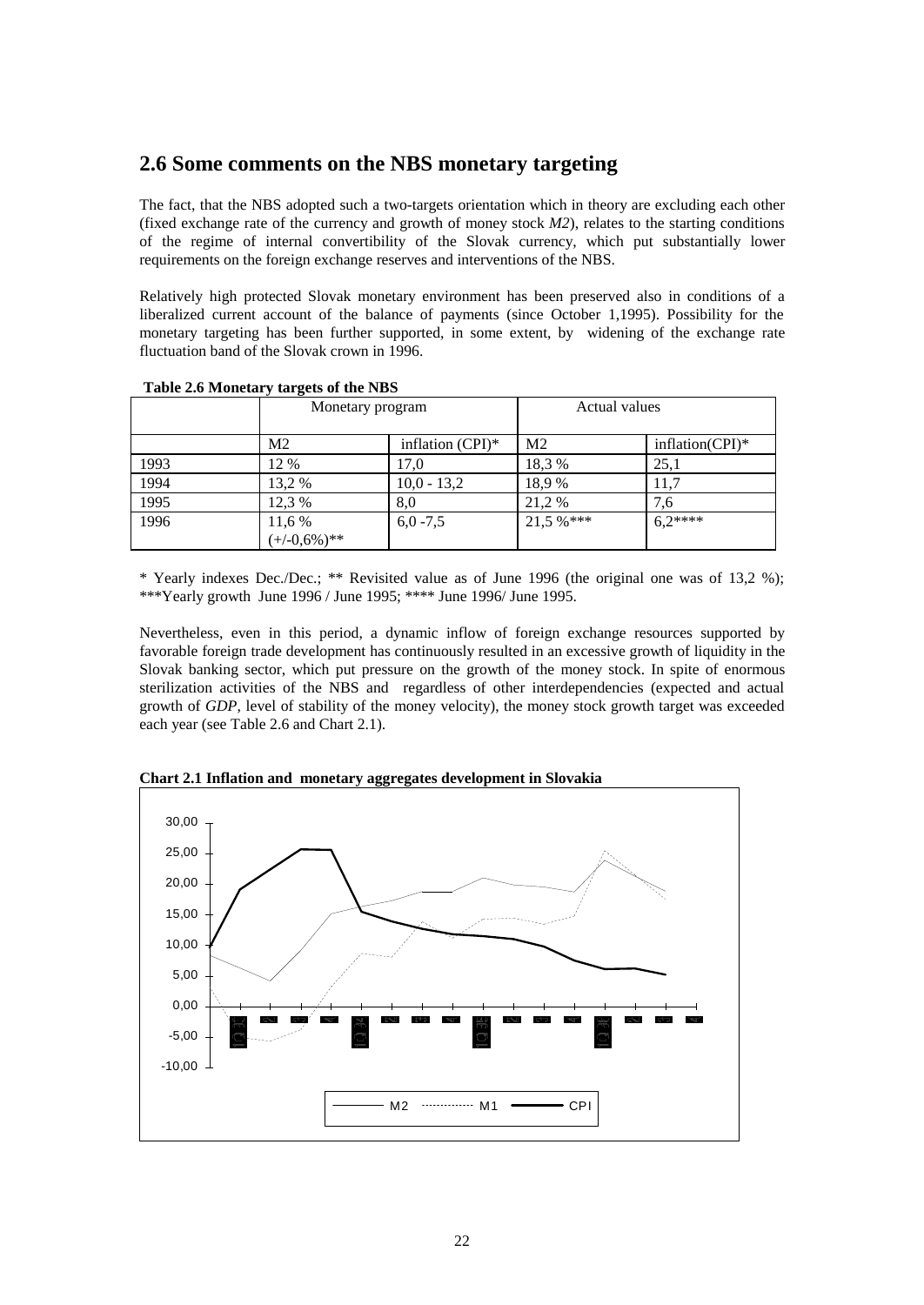An almost twofold growth in the *M2* aggregate against the targeted level for 1995 raises doubts as to the reasonability of announcing such a monetary policy intermediate target. If judging reasonable to maintain the practice of targeting the money stock growth, or, if to use it only as a supportive indicator of the monetary development, for both cases mentioned, it is necessary to improve its credibility by narrowing discrepancies between the targeted and actual values. Besides the fluctuation range widening, there might be useful the implementation of corridors for the money stock growth (as e.g., in the case of the German Bundesbank). The redefiniton of the M2 growth for 1996 in the value of 11,6 % (+/-0,6%) may be considered as a first step towards such a corridor targeting.

On the other hand, when taking into consideration the "twinning intermediate targets", eventually even in this period, due to the fixed exchange rate regime, the foreign exchange policy requirements in a safe level of the foreign exchange reserves of the NBS have been, implicitly, the leading criterion in valuing the importance of fulfilment the external and/or internal intermediate target. And the fact that the final disinflationary goal of the monetary policy of the NBS has been maintained all over the period of time without any serious relation between the growth of M2 and the development of inflation, confirms the crutial function of the fixed exchange rate as a nominal anchor.

From this point of view, one may state that the monetary policy management has been satisfactory succesfull, since the 1993 devaluation, and the foreign exchange reserves of the NBS have grown gradually: while at the end of 1993 the NBS´ FX-reserves exceeded moderately the starting January level and reached an amount which represented the value of 0,7-month Slovak average import of goods and services, the 1995 end-year level of the NBS´s FX-reserves covered 4-month average imports. However, growing import requirements in the FX-resources has reflection in a lower FXreserves/import covering ratio, which fell down to 3.7 monthly average imports, in June 1996.

It is obvious that the main issue of the NBS monetary targeting is to be found in actual possibilities of the NBS to control the money supply. That means, first, the NBS ability to control the development of the resource (assets) side of the monetary base and/or the effectiveness of regulations undertaken towards the use of the monetary base, i.e. of the central bank money (bank reserves with the NBS and currency issued). Findings were made that the NBS possibility of controlling directly the monetary base resources has been in practice neglecting.9 Second, there is a prerequisite of a stabile (or predictable) value of the money multiplier between the monetary base and the targeted broader aggregate M2, in the case of the NBS. The stability of the money multiplier has been found rather doubtful, as well.

To get clearer picture of the intervention space of the NBS used to regulate monetary base, the NBS has divided the monitoring of resources of monetary base into *autonomous factors* and *monetary policy factors*. The structure of *autonomous factors* includes net foreign assets , net credit to government, credit provided to the economy and other net assets. The *monetary policy factors* include credits to banks, and government securities.

The development of monetary base was influenced by resources that belong to the *autonomous factors*  group, over the period. This trend has been strengthened since March 1994, when the share of *autonomous factors* in the resources of monetary base moved to a level of around 90% and it has grown to almost 100%, since the last quarter of 1995. This means that the NBS has not got any space for discreet interventions toward the monetary base.

The basic factor for the above development has been the rapid growth of net foreign assets, which has been reflected in the excessive liquidity of the banking sector. As consequence, the banking sector has become independent of the NBS reserve money. Additionally, the banking sector has been able and

l

<sup>9</sup> See for example: KOMÍNKOVÁ, Z.: Regulation of the Money Stock and Issues of Monetary Targeting in the Slovak Republic. Biatec, 4,1996, No.8, pp. 29-36.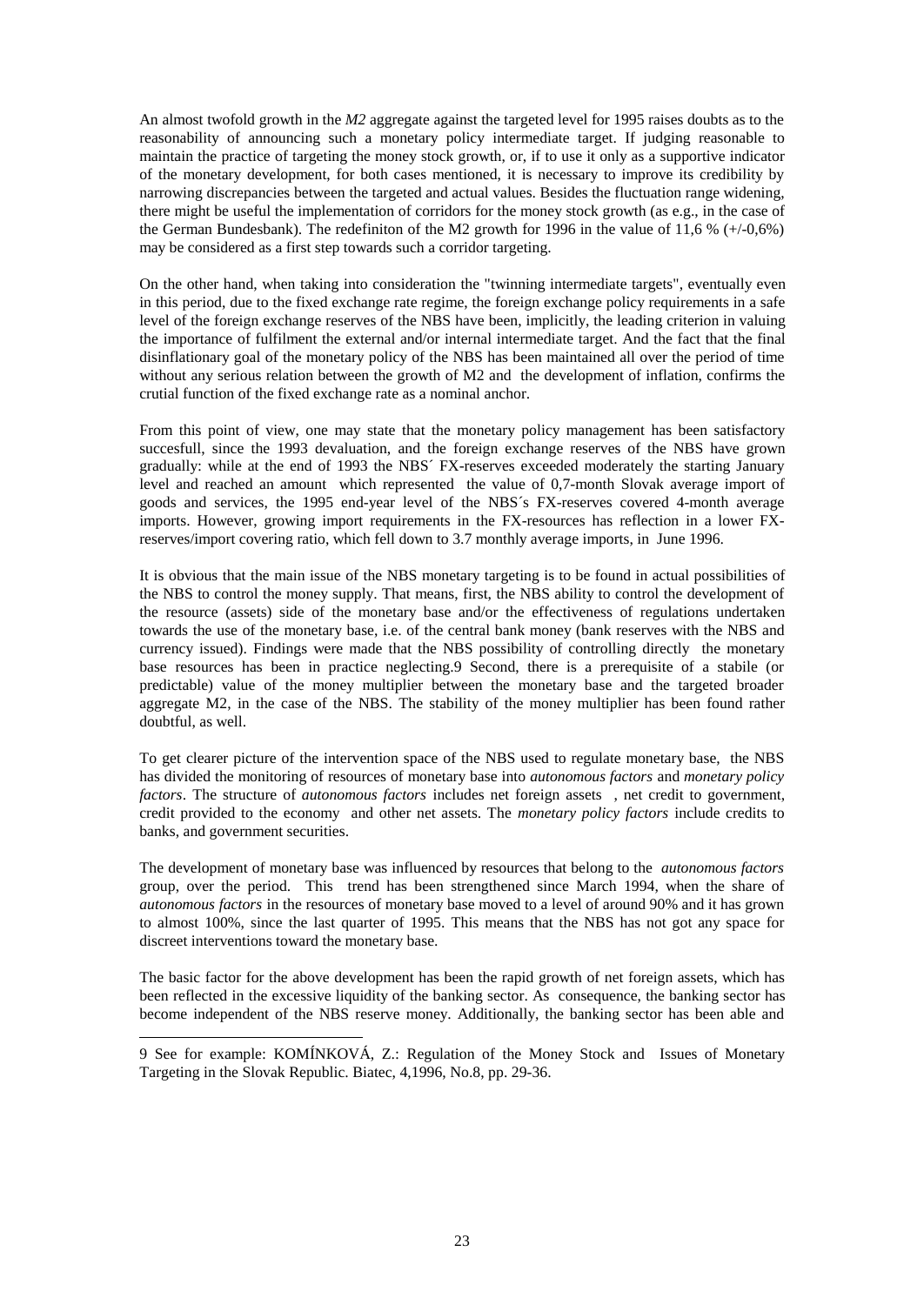willing to keep in its portfolio safe government securities, which, even could not absorb the excessive liquidity. As a result, the NBS has been put into a defensive position of a sterilization policy, which in 1995 resulted in permanent issuing of its own bills (NBS-bills).

The second consequence of losing effective control over the banking sector was an expansion of lending activities against the private sector.

# **2.7 Monetary policy performance in the light of bank lending to personal**

### **and enterprise sectors development**

Increase in the bank lending to the enterprise and personal sectors was relatively low in 1993-1994, due to tight regulation of the credit activities of the whole banking sector within the credit limits imposed by the NBS in March 1993, which were used up to the first half of 1994. Thereafter, for the whole banking sector has been set credit space for lending activities, while credit limits were set only towards the banks with credit activities exceeding 20 bill. SKK (that means 5 biggest Slovak banks). Loans from foreign sources (EBRD, EIB, EXIM Bank of Japan, PHARE, National Agency for Supporting the Small- and Medium-Sized Businesses) were excluded from the limits in these banks. Functioning of the credit limit regulations was quit satisfying during 1993-1994, monthly fulfillments reached percentage values a bid-below the limit level (with exception of 3 monthly moderate overfulfillments).

Another development occurred in 1995, when the growth in bank lending accelerated and the overall credit activities toward enterprise and personal sectors exceeded regularly the level of the credit space by 0.2 % - 7.2 % (July and December, respectively), since March. The recorded overfulfillment of the given credit space was significantly influenced by growing lending activities in banks not subject to credit limits. High increase occurred primarily in crown loans, however, a considerable part of which comprised interests on non-performing loans. Simultaneously, considerable increase in the latter, or in standard receivables with reservations and classified receivables, was caused in a large extent due to the reclassification of loans in accordance with the NBS Decree No.3/1995 stipulating regulations for the valuation of receivables and off-balance sheet liabilities of banks according to risk incurred and for the creation of resources designed to cover the same.

The leading tendency within the enterprise and personal sectors lending may be characterized as a continuos decrease in the personal lending share and a growing share of enterprise lending in the total amounts of banks lending. General overview is shown in the table below. The rising share of enterprise sector loans in the crown enterprise and personal loans developed from 92.7 % in 1993, and 93.5 % in 1994, to 94.6% in 1995. Apart, credits in foreign currency have grown with the highest dynamics, however, their share in the total leading has remained relatively low.

| Table 2.7 Emery prise and personal sectors crown-lengings . vearly percentage enanges |      |        |      |           |
|---------------------------------------------------------------------------------------|------|--------|------|-----------|
|                                                                                       | 1993 | 1994   | 1995 | 1996. May |
| enterprise sector                                                                     | 10.3 | $+1.5$ |      |           |
| personal sector                                                                       |      | -9.8   | -6.  | $-2.0$    |

|  | Table 2.7 Enterprise and personal sectors crown-lendings : yearly percentage changes |
|--|--------------------------------------------------------------------------------------|

After the advantageous (due to very low lending rates10) loans to newly weds together with loans for housing construction projects and the purchase of household equipments were cancelled, the drop in credit to household sector occurred, resulting in decrease in the personal sector indebtedness vis-a-vis the banking system. Another reason of a continued decrease in personal credits has been persisting high level of interest rates on new loans.

Concerning the enterprise sector, a significant factor affecting unfavorably the development of crown credits has been a high volume of loans provided in the past with a very risky return as well as new high

l

<sup>10</sup> The previous loans of this sort that by character have been long-term loans are still reflected in a low level of average lending rates on long-term loans to households, which move around 3 %, while the average rate on total concerned loans has moved around 10-12 %.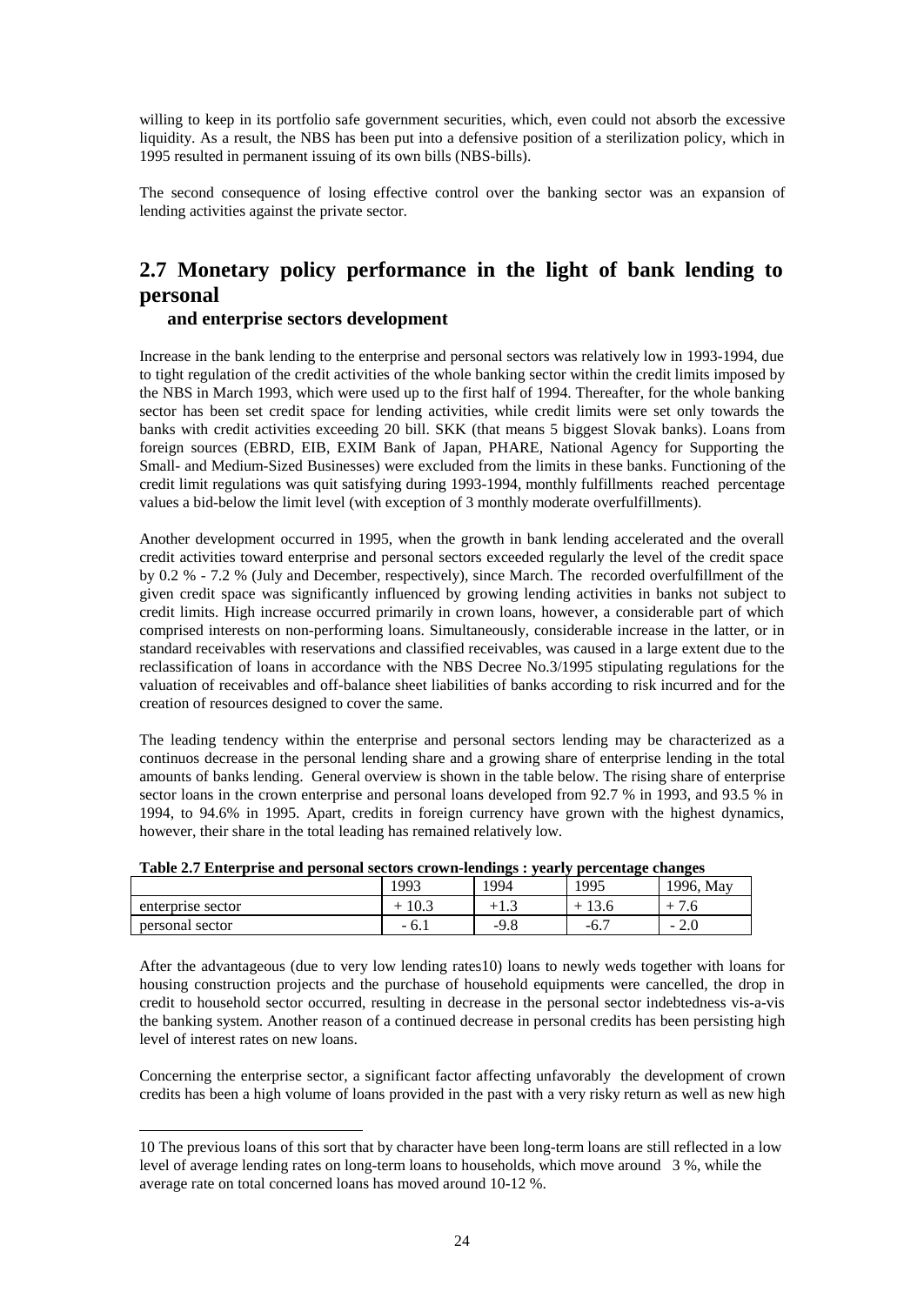risky loans extended mostly to the private sector. The percentage share of doubtful, risky, and bad loans as well as temporarily non-liquid loans on the total volume of crown loans changed over the 1993-1996 (May) period in the following way:

#### **Table 2.8 Non-performing loans development**

|                                          | 1993 | 1994 | 1995   | 1996. May |
|------------------------------------------|------|------|--------|-----------|
| Non-performing loans (all categories), % | 21.8 | 13.9 | 53.19* | 39.57     |
| in total crown loans                     |      |      |        |           |

\* The extraordinary increase of the value between 1994 and 1995 is due to the reclassification of loans in accordance with the NBS Decree No. 3/1995 on rules of receivables and adjusting entries analysis by risk involved and creation of resources to cover such risks.

Another negative feature of the lending development in Slovakia was prevailing share of short-term loans, while the shares of medium and long-term loans dropped, in 1993 and 1994. In 1995, the dynamics in shares of short-term loans and the one hand and of medium and long-term loans on the other hand moderately changed: short-term loans decreased from 38.1 % in January to 37.6 % in December, while the share of medium and long-term loans increased from 61.9 % to 62.4 %.

Credits in foreign currency have been extended exclusively to legal entities. Their share in the total volume of enterprise and personal sectors credits increased from 1.5 % to 3 %, during 1993. In 1994, their shares reached 5.4 % and 7.4 % in 1995. In June 1996 the share increased to 10.2 %.

# **2.8 Issues and mid-term strategies**

Taking into account rapid economic growth in 1995 and a continuous anti-inflationary trend in the Slovak economy, the NBS did not implement measures targeted at the reduction of the growth in the money stock. However, monetary development in 1995 can be considered as a warning signal, which brings about doubts as to the applicability of the money stock growth targeting in the future monetary policy of the NBS. Preservation of this approach is justified by a necessity to maintain its control functions. But, given the imperfect predictability of the Slovak monetary and economic development, implementation of a corridor form for setting monetary targets would allow for higher credibility space for meeting targets.

Nevertheless, the practice of the money stock targeting in the future may be disturbed with maintaining the fixed exchange rate regime of the Slovak crown. The fixed regime of exchange rate in conditions of a full convertibility of the national currency (i.e. of fully liberalized current and capital accounts of the balance of payments) will impose on the NBS obligations to intervene in the case of monetary disequilibrium (depreciation or appreciation of currency) on foreign exchange markets. In such conditions, maintenance of external stability of the currency will become the primary monetary policy target. On the other hand, this approach implies that achievement of the internal goal of monetary stability, defined, e.g., as the growth of a selected monetary aggregate, becomes residual, being limited by the intervention obligations of a central bank in the area of exchange rate policy.

From a systemic point of view, liberalization of the current account does not represent a step, which would result in dramatic changes of the foreign exchange flows between the Slovak Republic and abroad. After all, in the near future the inflow of foreign exchange resources created by the Slovak foreign trade sector will be reduced (or, as a result of a growing negative trade balance it may result in an outflow). Obviously, the pressure on the money stock will come from the development on the capital account, as the NBS anticipates from the expected inflow of foreign investment.

With respect to the expected development on the capital and financial account, the fact is to be considered that these two accounts are not yet liberalized in Slovakia. However, this has not got a clear, exclusively positive impact on the applicability of the money stock targeting. An asymmetric time schedule for the liberalization of these two accounts, which counts on a faster release of capital flows to Slovakia rather than from Slovakia, may represent an additional item hindering the applicability of the money stock regulation. From this point of view a symmetric time schedule of the liberalization would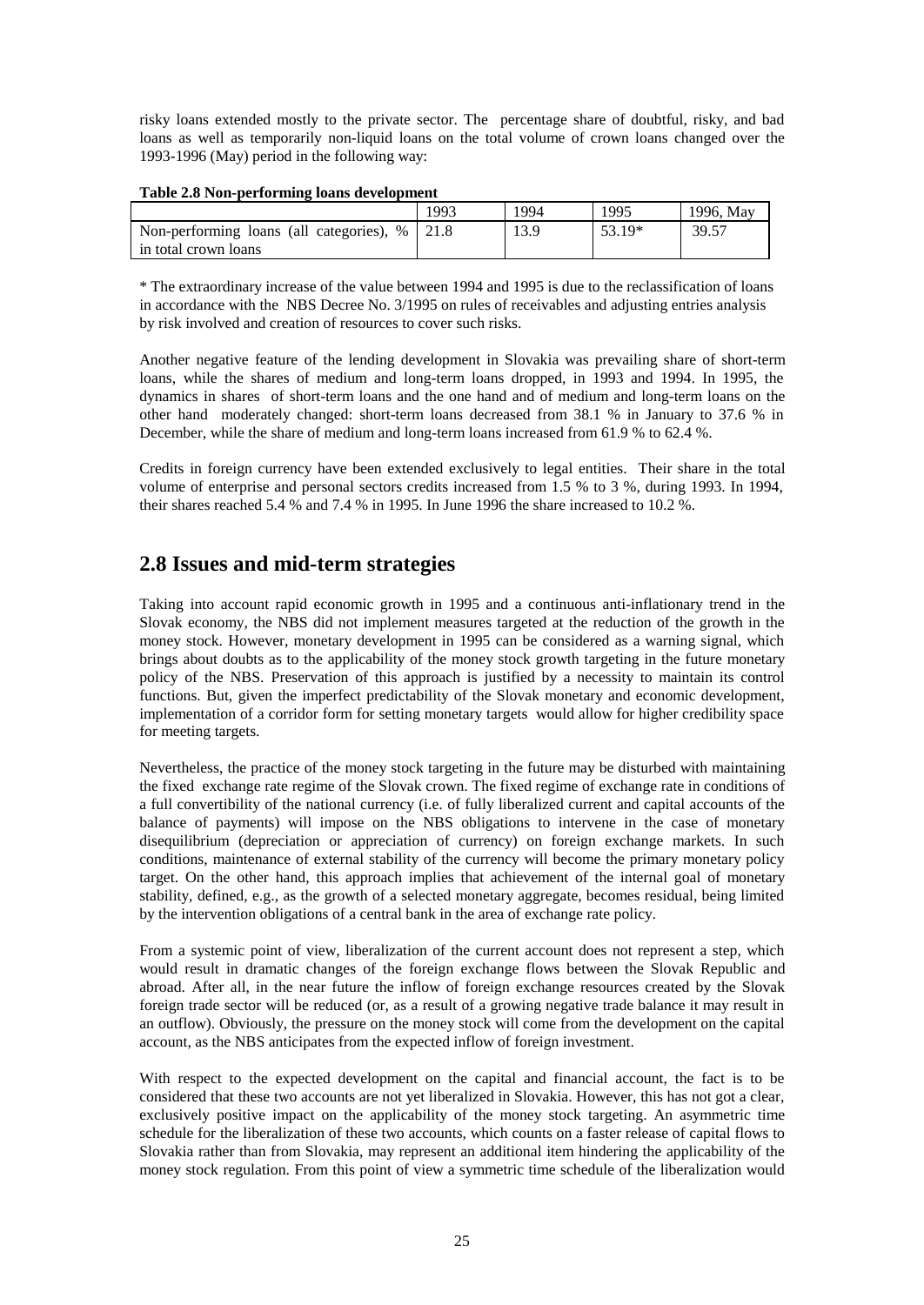be more reasonable, although, on the other hand, it is more risky for maintaining the fixed exchange rate regime of the currency.

A further broadening of the fluctuation range for the exchange rate and the implementation of corridors for the money stock growth appears to be a certain satisfactory compromise for maintaining both intermediate targets, the fixed exchange rate of the Slovak crown and the money stock targeting, in the future monetary policy of the NBS.

Another way comes into consideration. It could be maybe useful to change the targeted monetary variable and to replace the intermediate target of the money growth M2 by direct inflation targeting. Apart, more flexible politics towards regulation of the amounts of *reserve money of the NBS* (use of the monetary base) would be perhaps more effective, regarding present conditions on the Slovak money market. The enormous credit activities of the banks since 1995, and on the other hand, costly sterilization policy of the NBS, called for implementing of such measures, as the NBS introduced in mid-July 1996: increasing in the ratio of required minimum reserves (or the unification of the former two ratios at the higher level of 9 %, respectively) and of the Lombard rate.

The expected effect of the RMR increase has been calculated in the amount of SKK 12 billion drawn by the NBS on the banks. However, in present days, the result of the measure in a whole is hardly to estimate, due to its relating impact on the banks as well as Government behaviors in the field of interest rate policy. While the immediate reaction of the banking sector was increase in the interbank interest rates11, increase in the lending interest rates which could slow down the credit activity dynamics is to be expected later, obviously, with further uncertain impact on the capital inflow dynamics. Moreover, the Government will also be under pressure to increase the interest rate on the issued Treasury-bills. Another question arises - what will be the impact of the interest rates increase on the inflation rate development.

With respect to probable impact of the increase in interest rates on the foreign capital inflow to Slovakia, as well as taking into account the unfavorable development of the current account since the beginning of the year, enlarging of the fluctuation band of the Slovak currency towards the money basket to +/-5 % introduced simultaneously with the above measure, should serve as an important instrument of ensuring the external stability of the currency.

# **3 Banking Regulation and Supervision**

l

# **3.1 Legal framework for prudential regulations of banking activities**

In Slovakia, the banking supervision is institutionally merged within the National Bank of Slovakia. The Banking Supervision Division consists of three departments: the On-Site Supervision and the Off-Site Supervision Departments and the Licensing Department.

Duties of the NBS in the field of banking supervision, subject, performance as well as sanctions in case of violation of conditions established by the banking supervision, are given in Part Nine (Section 36) of the Act on the National Bank of Slovakia. By the Law, the banking supervision consists of : (a) assessment of applications for granting a banking licence pursuant to statute of the Banking Act; (b) supervision of compliance with conditions established in the granted licences; (c) supervision of compliance with regulations issued by the NBS; (d) imposition of measures to correct or sanction noncompliance with the NBS Act and other relevant legislations. Penalties imposed by the NBS in the case of violation of established conditions shall constitute revenue of the State Budget of the SR.

<sup>11</sup> In a July/June 1996 comparison, apart from 1-day deposit average interest rate, which decreased continuously and reached 11,47 % at the end of July (with a maximum of 13,31 % in the middle of the month), all inter bank average interest rates increased by around 1,5 percentage-points: average interest rate on 1-month deposits increased by 1,47 percentage points (to 13,43 %); on 3-month deposits by 1,57 percentage points ( to 13,40 %); and on 6-month deposits by 1,87 percentage points (to 13,33 %).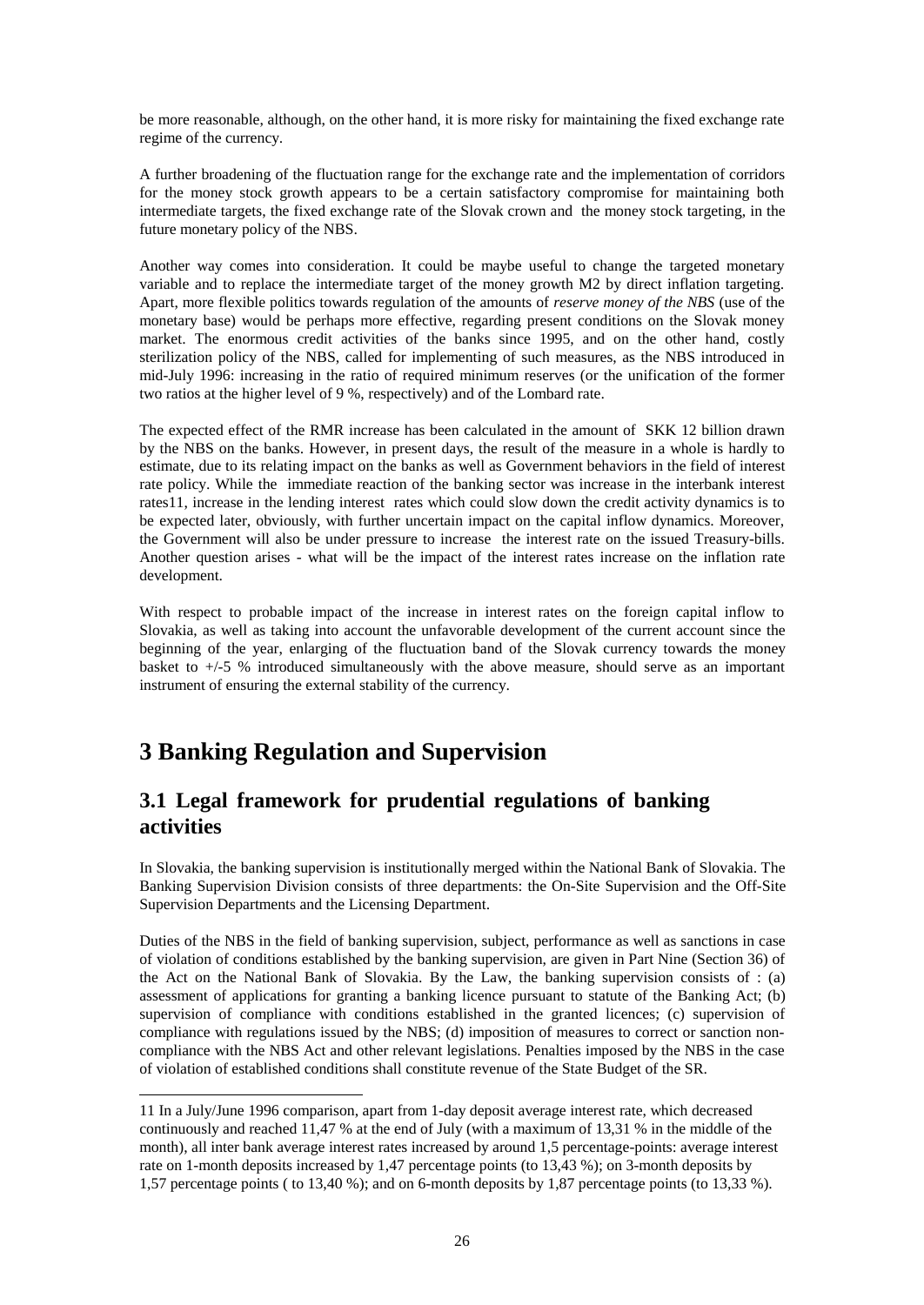Legal framework for prudential regulations of the banking sector activities is formed by:

- The Act on Banks, No. 21/1991, amendments (in effect of 1 March 1996);
- Provisions No.1 5/1994 of the NBS;
- Provision No. 3/1995 "On rules of evaluating banks' claims and off-balance sheet liabilities according to the risk contained therein and of reserving funds in order to provide against those risks".
- Act on Protection of Bank Deposits, No. 118/1996 Z.z.

The Banking Act is presented in Chapter 1. The rest of the above will be discussed in this section.

# **3.1.1 Licensing requirements**

Provision of National Bank of Slovakia (No.1/1994) establishing the prerequisites of the application for granting a licence to operate as a bank, as well as establishing the minimum amount of initial capital, being the condition for granting licence, and the requirements of the application form a licence to operate as a bank to a branch of a foreign bank as well as establishing the minimum amount of provided capital, being the condition for granting a licence.

The minimum amount of initial capital, in case of joint stock companies the amount of subscribed initial capital (hereinafter "initial capital"), representing the condition for being granted a licence for operating as a bank is 500 000 000 Sk (from 1 January 1994).

The application for a licence to operate as a bank must contain the following:

- a) banks draft articles of incorporation;
- b) information on the founders of the bank ;
- c) the intended bank activities;
- d) commercial plan of the bank for the first three years of its activities
- (1.the balance sheet; 2.the profit and loss account12); e) intentions of the bank as to the development of the various banking
	- activities indicating how these shall be reflected in the bank′s balance sheet and the profit and loss account;
	- f) information on the structure and organisation of the bank;
	- g) information on top management;
	- h) internal control guidelines, the position and duties of the internal control unit;
	- i) the decision-making process for extension of credits;
	- j) the decision-making process for forex operations.

The application of the foreign bank that intends to establish its branch on the territory of the SR for granting of a licence to operate as a bank must contain:

- a) the decision of the statutory body of the bank to establish a branch in the SR and to provide the branch of the bank with the capital and other financial funds to secure its activities;
- b) the approval of the authority responsible for banking supervision in the state the bank is seated in with the establishment of the bank′s branch in the SR, if in the respective state such a consent is required;
- c) information on the founder;
- d) the reasons that lead the bank to establish a branch in the SR;
- e) the list of activities;

l

f) the commercial plan of the branch for the first three years of its activities;

<sup>12</sup>Minimum scope of information when publishing accounting records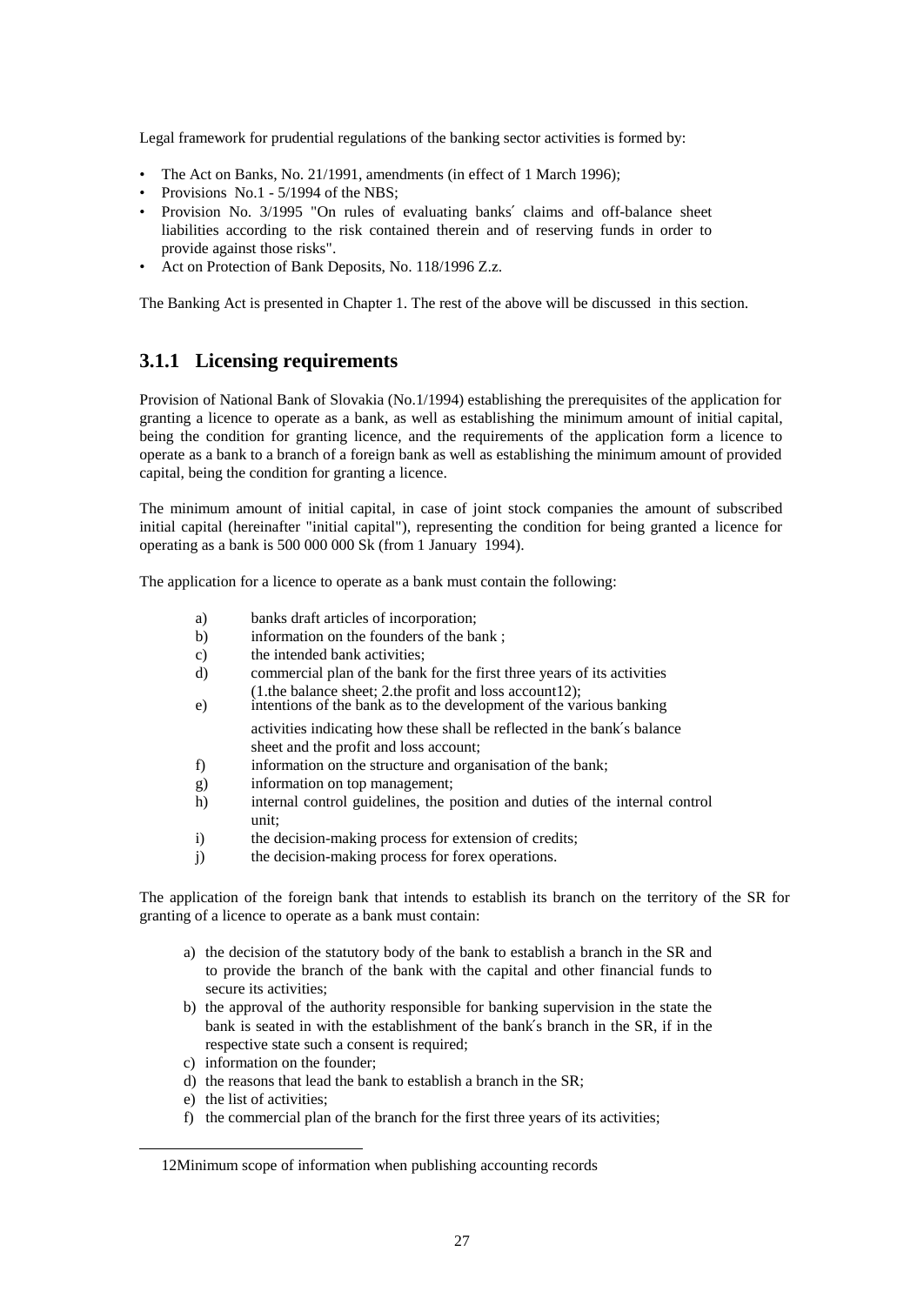- g) the intentions of the bank as the development of the various banking activities indicating how these shall be reflected in the balance sheet and the profit and loss account;
- h) the structure of the branch, the activities of individual departments and the number of employees, a detailed description of the relationship between the branch and the bank′s head office from the viewpoint of competencies and responsibilities in decision-making on banking transactions and their execution;
- i) information on top management;
- j) internal control guidelines applied within the framework of the bank and towards the branch of the bank;
- k) the decision-making process for the extension of credits;
- l) the decision-making process for forex operations.
- *Types of licences.* A banking licence is granted for an indefinite period of time. The performance of certain banking activities may be excluded or restricted in the licence. There are two types of forex licences: a) a full forex licence; b)a partial licence, with types of operations explicitly stated.

### **3.1.2 Capital adequacy**

The NBS passed *Provision No. 2/1994* to determine the capital-to-risk weighted asset ratio. This ratio is defined as capital adequacy. The limit of capital adequacy was set up at the international standard of 8 %. With respect to difficulties of the banking sector transformation, application of the limit for the whole banking sector shall enter into effect since January 1, 1997. During the period before, reaching of the 8 % limit will be regulated gradually with respect to the date of the individual banks establishment: banks established before December 31, 1992, the so-called banks undergoing transformation were excluded of the limit and special limits year by year were set for this group of the banks under transformation. For all other banks the limit represents 8 %. Limits set for the transforming banks for respective years are shown in Table 3.1.

| From January 1 of a Year | Limit  |
|--------------------------|--------|
| 1992                     | 6.25 % |
| 1993                     | 6.25 % |
| 1994                     | 6.75 % |
| 1995                     | 7.25 % |
| 1996                     | 7.25 % |
| 1997                     | 8.00 % |

**Table 3.1 Capital adequacy limits for the transforming banks** 

### **3.1.3 Large credit exposure**

The NBS passed *Provision No. 3/1994* in order to limit the magnitude of losses that could occur to a bank as a result of failure on the part of one or several debtors to meet their commitments. The amount of credit extended to a single debtor (and to 10 largest debtors) and/or economically associated group of debtors, does not exceed a predetermined percentage of its capital and reserves. Basically, the net credit risk exposure towards a client or economically linked group of clients had not to exceed 15% of the bank′s capital by the end of 1995. Until then, it can amount to 40% of a bank′s capital.

### **3.1.4 Liquidity ratio**

The NBS passed *Provision No. 4/1994* to ensure a bank′s liquidity. In order to satisfy fully bank′s obligations to pay, a minimum level of liquid assets in relation to the bank′s assets or liabilities has to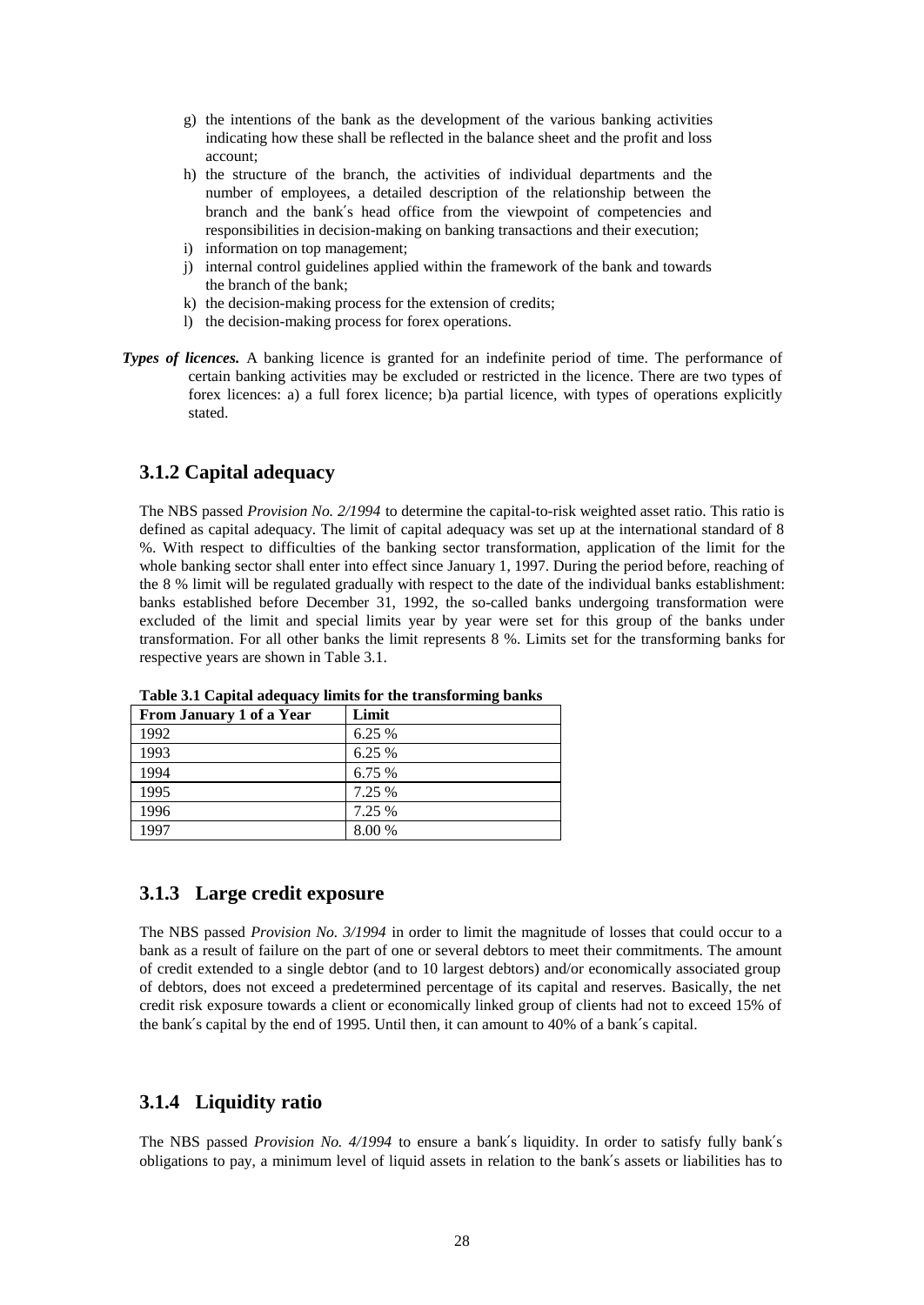be kept. This obligation may also be met by depositing a predetermined portion of resources with the NBS.

### **3.1.5 Open foreign exchange position**

The NBS passed *Provision No. 5/1994* following the legal requirement to restrict the open forex position. By this Provision the overnight overall forex position is limited to 25% of the bank′s capital.

# **3.1.6 Provision No. 3/1995 of NBS on rules of evaluating bank's claims and off-balance sheet liabilities according to the risk contained therein and of reserving funds in order to provide against those risks**

The purpose of this provision is to set uniform rules of correct reporting and evaluating of banks' claims and off-balance sheet liabilities that would consider the risks of loss contained therein. The risk of unpayment (credit risk), contained in claims, is identified by analysing the client and the claim according to two main criteria:

• Results of a financial analysis of the client and assessment of his economic situation or moral standing. Financial analysis and assessment of client's economic situation is to be understood the calculation of various ratios as e.g. immediate and current liquidity, cash-flow determining and assessing, balance-sheet and profit and loss account analysis, client's capacity to repay his commercial obligations and liabilities towards other banks, assessment of client's position on the relevant market etc.

• Client's delays in repaying his obligation against the bank.

Claims are classified according to the significance of the risk contained therein into five categories.

#### *Standard claims - have all the following characteristics:*

• the client is solvent, his economic situation and solvency do not provide any reason to assume that in the future the repayment of principal, interest and fees would be jeopardised

- delays in payments do not exceed 30 days
- the bank has granted to the client, regarding his requirements, the right type of loan
- the client has utilised the loan for the purpose that was agreed in the contract

#### *Special mention claims - have at least one of following characteristics:*

• the client is in economic and financial difficulties which do not justify to assume that he would not be able to overcome them and that they would jeopardise the loan repayment

• delays in payment exceed 30 but not more than 90 days

• the client has failed to present to the bank the required financial statements and information within at least 30 but not more than 90 days

• the bank has granted to the client a wrong type of credit {if bank finances client's long-term activities by short-term loans}

• the client has utilised the credit for other purpose than was agreed in the loan contract

#### *Substandard claims - have at least one of the following characteristics:*

• the borower's economic evolution is significantly negative and he is in financial and economic difficulties based on which it can be expected that in the near future he would become insolvent

• delays in payment exceed 90 but less than 180 days

• the borrower has failed to present the requested information within more than 90 but less than 180 days

#### *Doubtful and litigious claims - have at least one of following characteristics:*

- the borrower is insolvent
- delays in payment exceed 180 but not 360 days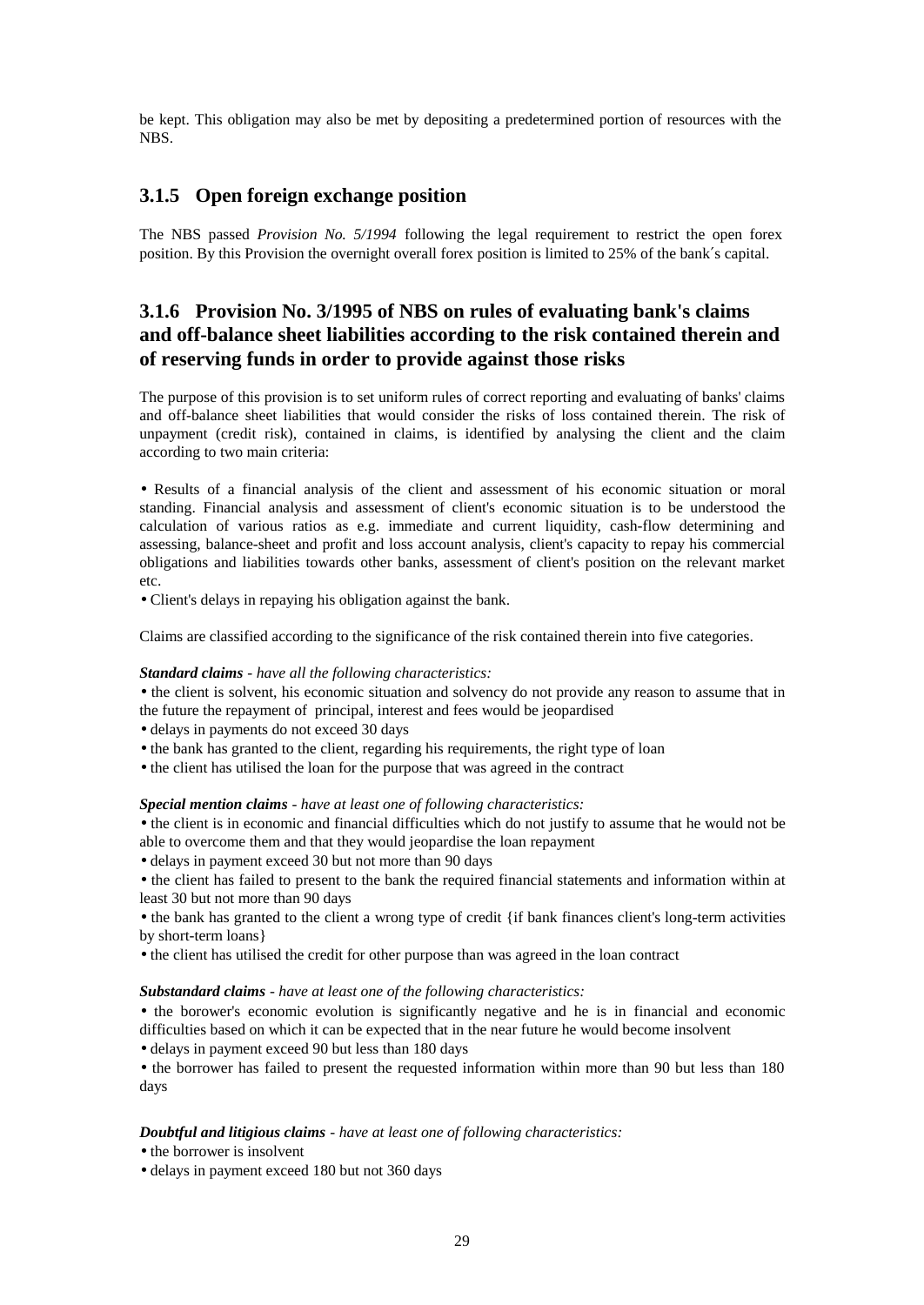• the borrower has failed to present the required information within more than 180 days but less 360 days

#### *Loss claims - have at least one of the following characteristics:*

- the client has not repaid his liabilities towards the bank for more than 360 days
- the client has failed to present to the bank the required information within more than 360 days
- the client is in bankruptcy or liquidation {regardless the amount of estimated loss}

In compliance with the rules of prudential banking the bank reserves funds for providing against contingent losses that could result from risks contained in claims or from off-balance sheet liabilities. These funds have a form of provisions or reserves, in exceptional cases the form of specific reserve funds in the minimal amount of: 5% of nominal value for special mention claims, 20% of the nominal value for substandard claims, 50% of nominal value for doubtful and litigious claims, 100% of nominal value for loss claims. When calculating the amount of necessary provision or reserve in order to cover the risks contained in the appropriate claim or balance sheet liability, the value of the collateral to claim or off-balance sheet liability in question is taken into account. The procedure is to deduct the value of the collateral from the nominal value of the claim or off-balance sheet liability. The difference is multiplied by a coefficient according to the category into which the claim or off-balance sheet liability was assigned and the result represents the amount of the needed provision or reserve.

# **3.1.7 Act on Protection of Bank Deposits (No. 118/1996, Z.z. )**

The function of a deposit protection scheme is to pay compensation to depositors when a bank becomes incapable of repaying deposits due to its financial situation. Funds for covering an intervention are created with participation of all banks operating on the financial market. The scheme is based on the principle of mutual solidarity and common responsibility in the case of collapse of any one of banks.

The objective of the Act is to extend the protection of deposits scheme to all banks, including branch offices of foreign banks, without recourse to State guarantees, as well as to more precisely define the degree of existing protection and the necessary degree of protection.

A Deposit Protection Fund is to be established, for the accumulation and management of financial contributions from banks and branch offices of foreign banks for compensation for the banks deposits held on behalf of members of public. The Fund is an independent legal body. It is registered in the Corporate Register. The deposits under this Act are any type of fund deposited by a physical person in a bank and which represent an obligation of the bank towards the depositor to repay these the deposit with any interest accrued. Publicly non-tradable securities issued by the bank are also considered deposits. The act does not cover deposits of legal persons used for business activities.

Anonymous deposits are also unprotected. In order to ensure continuity with the period before enactment of the Act, whereby the state guarantees anonymous deposits in certain banks, the Act gives depositors time to transfer their anonymous deposits to non-anonymous deposits. During this period, deposits in anonymous account opened before the coming into effect of Act, will also be protected.

All banks in Slovakia accepting deposits from physical persons are obliged to participate in the deposit protection scheme. Branch offices of foreign banks are obliged to do so, only if their deposits are not insured or protected in the country where the bank has its head office, or are protected to a level that is lower than stipulated in the Act.

Article 5 defines the contributions banks are obliged to pay into the Fund: an initial contribution, an annual contribution and an extraordinary contribution. The initial contribution is a one-off contribution (is set at 1,000 000 Sk). Annual contributions are regular annual payments by participating banks to achieve the principal objective of Fund: payment of compensation for inaccessible deposits. The Fund sets the annual contribution in the range from 0.1% to 0.3% of the aggregate amount of deposits at a bank in the preceding quarter, and is to apply to all banks. The annual contribution of housing construction savings banks is 50 percent of the annual contribution set for other banks. The one-off entry contribution of the National Bank of Slovakia is 100,000,000 Sk. *By way of illustration:* with the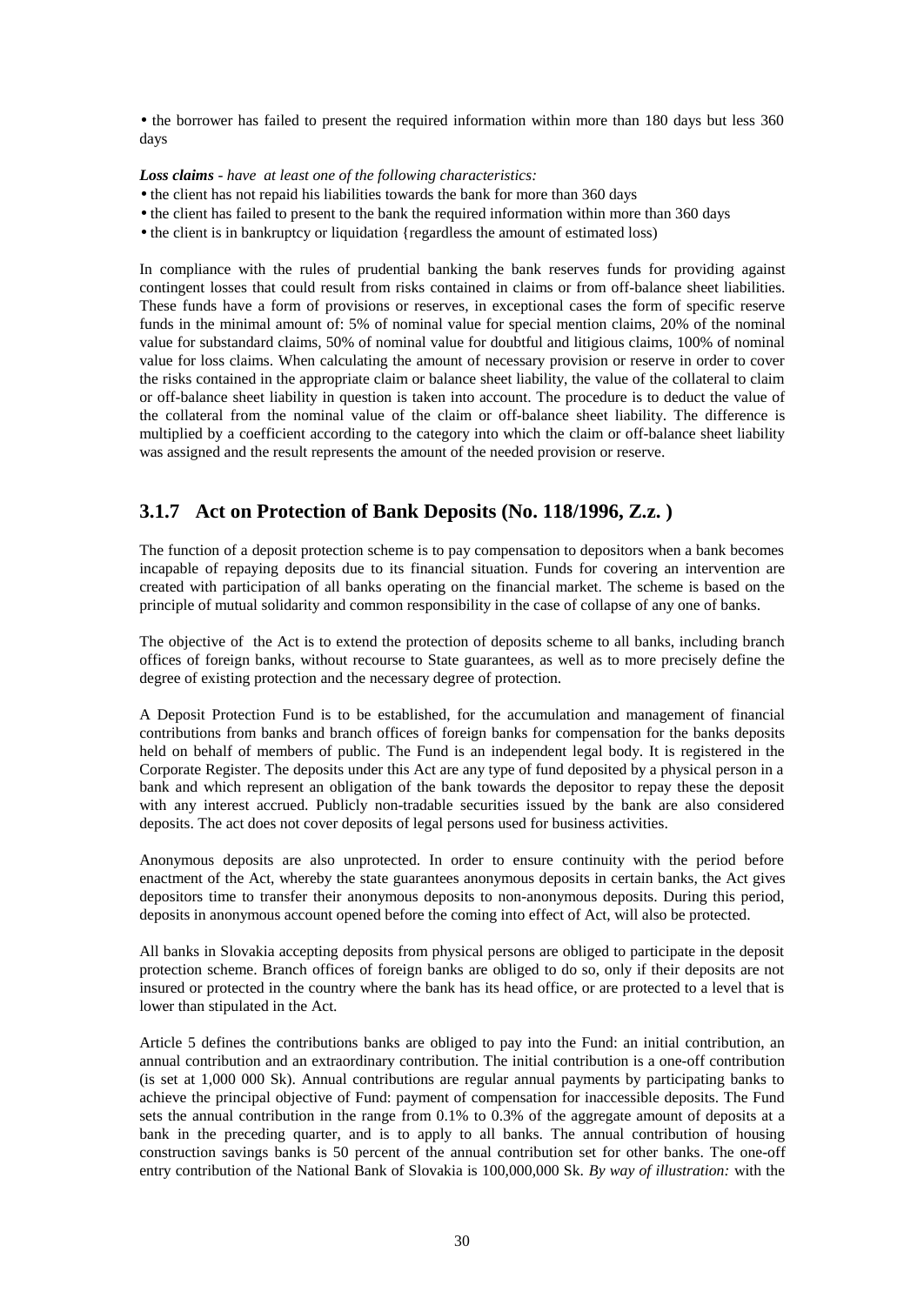level of savings deposits on December 31, 1995, the annual contribution to the Fund would be 148.1 million Sk at 0.1%, 296.2 million Sk at 0.2%, and 444.3 million Sk at 0.3%. The amount of an extraordinary contribution shall not exceed the amount of annual contribution.

If the NBS declares a bank unable to refund deposits, depositors are entitled to compensation from the Fund equivalent to thirty (sixty in the case of building savings deposits) average monthly salaries in the Slovak Republic for the previous calendar year, which currently amounts to approximately 200,000 Sk. Official data from the Statistical Office of the SR is to be used for the calculation. The compensation shall be calculated for each client of the bank irrespective of how many inaccessible deposits the client may have in the bank. The clients deposits are to be totalled, including deposit-share in joint accounts, and the compensation paid out in one pre-determined sum.

The money necessary for the Fund to carry out its functions is made up of contributions to the Fund, income from investments in state bonds, income in connection with completed bankruptcy proceedings. Should the Fund lack the necessary reserve, the Fund may borrow from the NBS or from other banks. Approval by the NBS is required in the case of a loan from foreign bank. The reserve of the Fund shall be deposited in a special account at the NBS. The NBS is authorized to supervise Fund activities with regard to compliance with provisions of the Act.

With regard to the restructuring of the banks named in the Act (Slovenská sporite¾òa, a.s., Všeobecná úverová banka, a.s., Investièná a rozvojová banka,a.s.) the State shall guarantee deposits in those banks, including anonymous deposits, in their full amount for 18 months from date the Act becomes law. During that period, depositors may transfer their anonymous deposits to named deposits. If they fail to do so, they shall cease to bear the full responsibility for their anonymous deposits, which shall cease to be protected after three years. The Act also introduces the obligation of aforementioned banks to transfer anonymous deposits to named deposits at the request of depositor, at his/her expense within a period of one year. Terms for depositors under which the anonymous deposit was originally established shall remain in force.

During the restructuring period of banks, however, for three years at most, the composition of the Funds' Board and its Supervisory Board may vary. The intention is to provide for equal representation of Ministry of Finance and the NBS in those bodies. The finance minister shall have the right to appoint and dismiss representatives of the Ministry from among the Ministry´s staff, and the Governor of the NBS from among the staff of bank. On the recommendation of the banks, the NBS Governor appoints and dismisses representatives of banks on the Fund's Board and Supervisory Board. The Act proposes the amendments of Income Tax Act, Act on banks, Act on the NBS, the Bankruptcy and Settlement Act.

# **3.2. Effectiveness of the banking supervision**

Since January 31, 1994, the evaluation of results of the prudent conduct of commercial banks is based on new rules of conduct, which entered into effect to this date by the NBS´s Provision No.2/1994. Compared with the regulations used by the former SBSC, these are stricter and include monitoring of the activities of foreign bank branches and focus on revitalization of the banking sector.

# **3.2.1 Capital adequacy**

 Except the banks undergoing transformation (which are under special regulations, as mentioned in Section 3.1.2), the limit of capital adequacy was set up at the international standard of 8 %.

The development of the capital adequacy ratio was very different in the individual banks, during 1993- 1994. It varied from 6.92 % to 160.62 %. In 1995, it obtained a less volatile figures, and presentation of the average capital adequacy ratio for banks operating in the SR (excluding branches of foreign banks) obtained reasonable sense: it was 7.9 %, for 1995. The 8 % ratio was achieved by all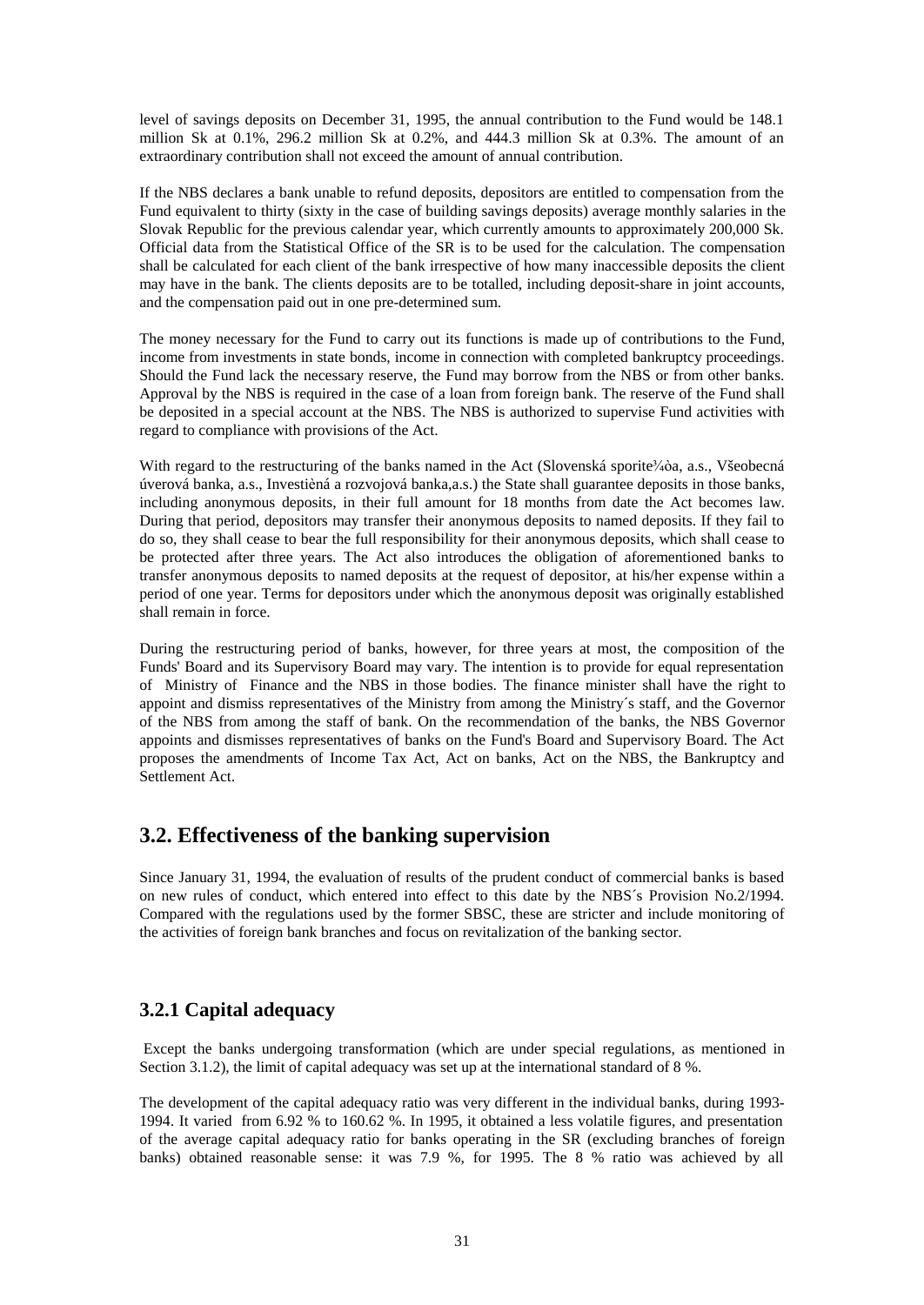commercial banks with the exception of one bank undergoing transformation and one state financial institution, which credit portfolios are to be restructured with the participation of the State.

In the first half of 1996, achieving of the capital adequacy limits worsened, in the group of the banks undergoing transformation. Due to a high level of risk assets, these institutions are under-capitalized, or they require improvements of the credit portfolio in such an extent, which would not call for the capital shortening due to the uncovered potential losses from insufficient coverage of the value of the classified receivables.

The present 1996´s trend in the capital adequacy of banks (excluding the transforming banks), which capital adequacy was higher than 8 % in the previous period, has been decreasing, as a result of the process of enlarging the business activity of the new established banks.

# **3.2.2 Large credit exposure**

*a) Net credit exposure to non-banks clients.* The international limit of credit exposure to non-bank clients is set to 25 % of the bank´s equity. By the NBS Decree No. 3/1994, this limit entered into effect from January 1, 1996. During 1993-1995, the limit for banks in Slovakia, in the case of one debtor or a group of debtors, was set at the level of 40 %. While in 1933, two banks exceeded the limit, in 1995, this limit was exceeded by 8 bank, and a similar development was recorded in the first half of 1996. The number of borrowers who exceeded limit did not recorded substantial changes, as well. As positive might be valued the shift of customers classified as high risk credit exposure to a lower category.

*b) Net credit exposure to bank clients*. Net credit exposure to bank clients may not exceed 80 % of the bank´s equity. In 1993, the limit was exceeded by 5 banks, the number of cases increased to 12 banks, in 1994. In 1995, seven banks exceeded the limit, and there were four banks, as of June 30, 1996.

*c) Aggregate net credit exposure.* The aggregated amount of net credit exposure of one bank was set at a level of 800 % of the capital adequacy reserve. While in 1995 the limit was not exceeded by any bank, five banks exceeded the 800 % limit of the aggregate level of the all net credit exposures, as of June 30, 1996.

# **3.2.3 Liquidity**

The liquidity of the banks is analyzed with regard to the calculation of cumulative net balance position within respective due dates, as stated in NBS Decree No. 4/1994. The liquidity situation developed dynamically, over the period 1993-1995. In 1993-1994, it was complicated by the insufficient inflow of funds back to banks (credit payments), due to the clients´ failure to meet their loan repayment schedules. The analyses of liquidity had shown that namely the share of high liquid assets on the total assets of the banks was extraordinary low (in average 12.1 %, in 1994).

A serious issue of the liquidity management of the Slovak banking sector during 1993-1994 was insufficient and inadequate classification of bank receivables. Moreover, their amount was not balanced with the level of the credit risk exposure. In order to set a realistic classification of bank assets, the NBS approved the *Provision on rules of evaluating bank's claims and off-balance sheet liabilities according to the risk contained therein and of reserving funds in order to provide against those risks* which entered into effect in 1995.

In 1995, banks had not serious liquidity problems. They maintained the required level of liquidity, fulfilled the required minimum reserves, without any need to draw a stand-by loan from the NBS. During the first half of 1996, the situation in high liquid resources of the Slovak banks and of branches of foreign banks has implied a sufficient liquidity of the banking sector.

However, the issue of insufficient inflow of funds from the clients back to the banks persists, with respect to the situation in the classified receivables resulting from unsatisfied keeping of the loan repayment schedules.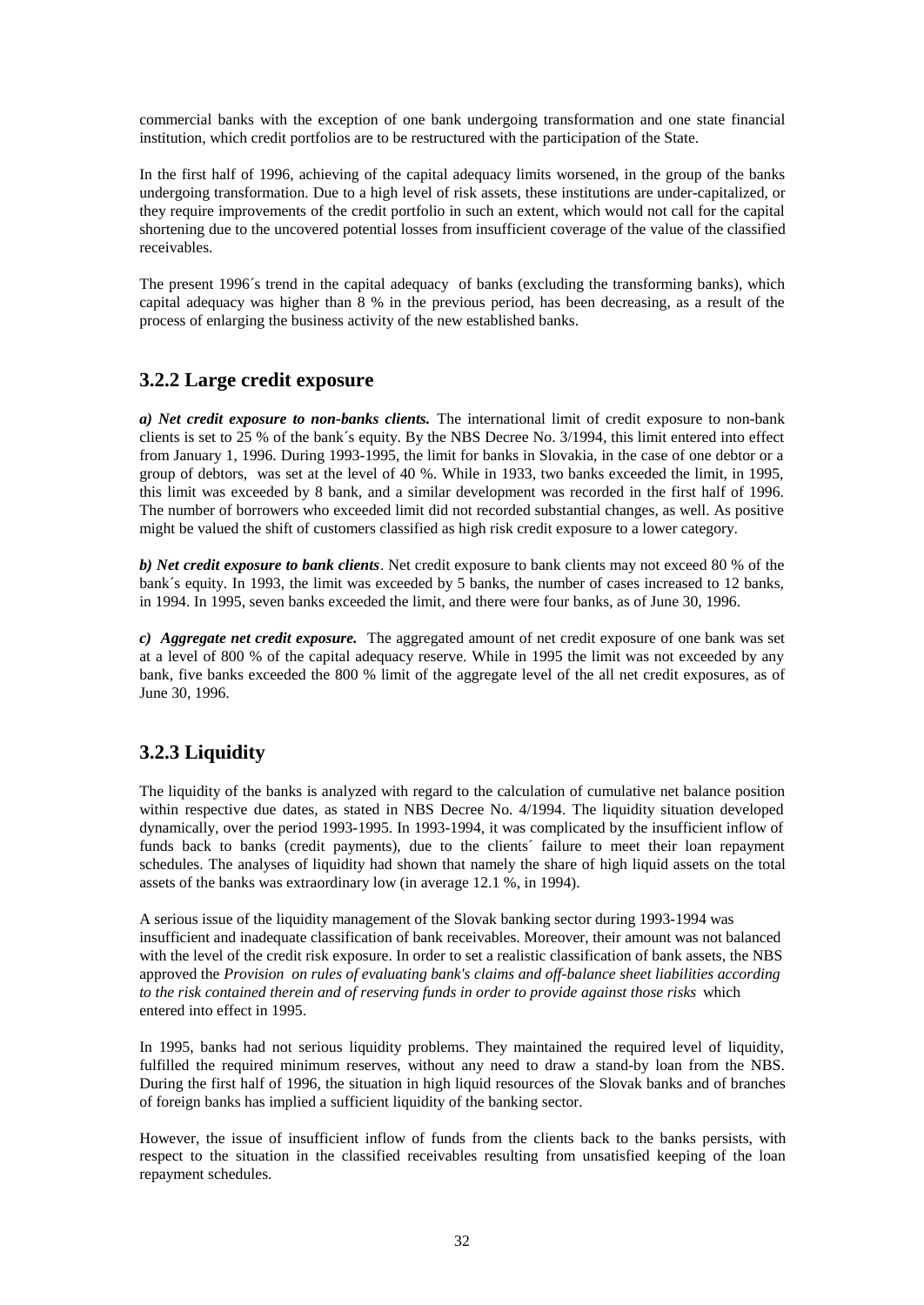# **3.2.4 Monetary positions**

Considering the possible risk of losses due to the floating exchange and interest rates, NBS sold a limited amount of foreign exchange to the commercial banks via foreign exchange fixing set by special regulation of the NBS. Under this regulation (*Provision No. 5/1995*), sales are possible only in case of short position of the bank, when the coefficient of foreign exchange position has attained a value 1.05 (FX-assets/liabilities).

Monetary positions of the banking sector was reviewed only in banks which were granted the foreign exchange licences, in 1994. The regulation of certain currencies position, as well as the overall currency and crown position, is set by limits included in the NBS Decree No. 5/1995. On the basis of the reports on the daily currency position, one may state that banks observe the set limits and only exceeded the limits (USD, DEM) in a few cases and for short periods of time, during 1994-1995. Subsequently banks adopted measures to remedy these differences within time limits agreed with the banking supervision authority.

In connection with the liberalization of the Foreign Exchange Act and the subsequent transition to a standard method of payments and settlements with the Czech Republic, the Banking Supervision Division of the NBS modified the limit for the individual overnight monetary position of the Czech crown, from 2% to 10 % of the bank´s capital as defined by the NBS´s Provision on capital adequacy.

Due to uncovered expected losses, lowering of the capital level for the capital adequacy calculation (to 25 %, as of January 1, 1996) affected in certain banks also the valuation of the monetary position limits. The NBS initiated discussions with the representations of concerned banks and adequate corrective measure was agreed.

# **4 Restructuring of the Banking Sector**

# **4.1 Dynamics of the banking activities**

General overview of the assets, liabilities and structure of the profit and loss accounts of banks developments is given in following tables. Balance-sheet items and ratios, including selected financial ratios of banks in Slovakia are shown in Annexes I-III.

|                     |         |               | <b>Domestic Banks</b> |               |         | <b>Branch Offices of Foreign Banks</b> |         |               |        |               |         |               |
|---------------------|---------|---------------|-----------------------|---------------|---------|----------------------------------------|---------|---------------|--------|---------------|---------|---------------|
|                     | 12/1993 | $\frac{6}{9}$ | 6/1994                | $\frac{0}{0}$ | 12/1994 | $\frac{6}{9}$                          | 12/1993 | $\frac{0}{0}$ | 6/1994 | $\frac{0}{0}$ | 12/1994 | $\frac{0}{0}$ |
| <b>Total Assets</b> | 403291  |               | 413327                |               | 456.313 |                                        | 42154   |               | 39219  |               | 49.016  |               |
| 1. Loans            | 237387  | 58.9          | 227994                | 55.2          | 223.866 | 49.1                                   | 22936   | 54.4          | 25058  | 63.9          | 28.209  | 57.6          |
| 2. Interbank        | 100827  | 25.0          | 106712                | 25.8          | 115.337 | 25.3                                   | 7966    | 18.9          | 7058   | 18.0          | 7.036   | 14.4          |
| <b>Assets</b>       |         |               |                       |               |         |                                        |         |               |        |               |         |               |
| 3. Securities       | 27949   | 6.9           | 35819                 | 8.7           | 53.412  | 11.7                                   | 779     | 1.8           | 546    | 1.4           | 4.561   | 9.3           |
| - T-bills           | 7183    | 1.8           | 10127                 | 2.5           | 23.105  | 5.1                                    | 499     | 1.2           | 231    | 0.6           | 2.919   | 6.0           |

#### **Table 4.1 Assets (in SKK million)**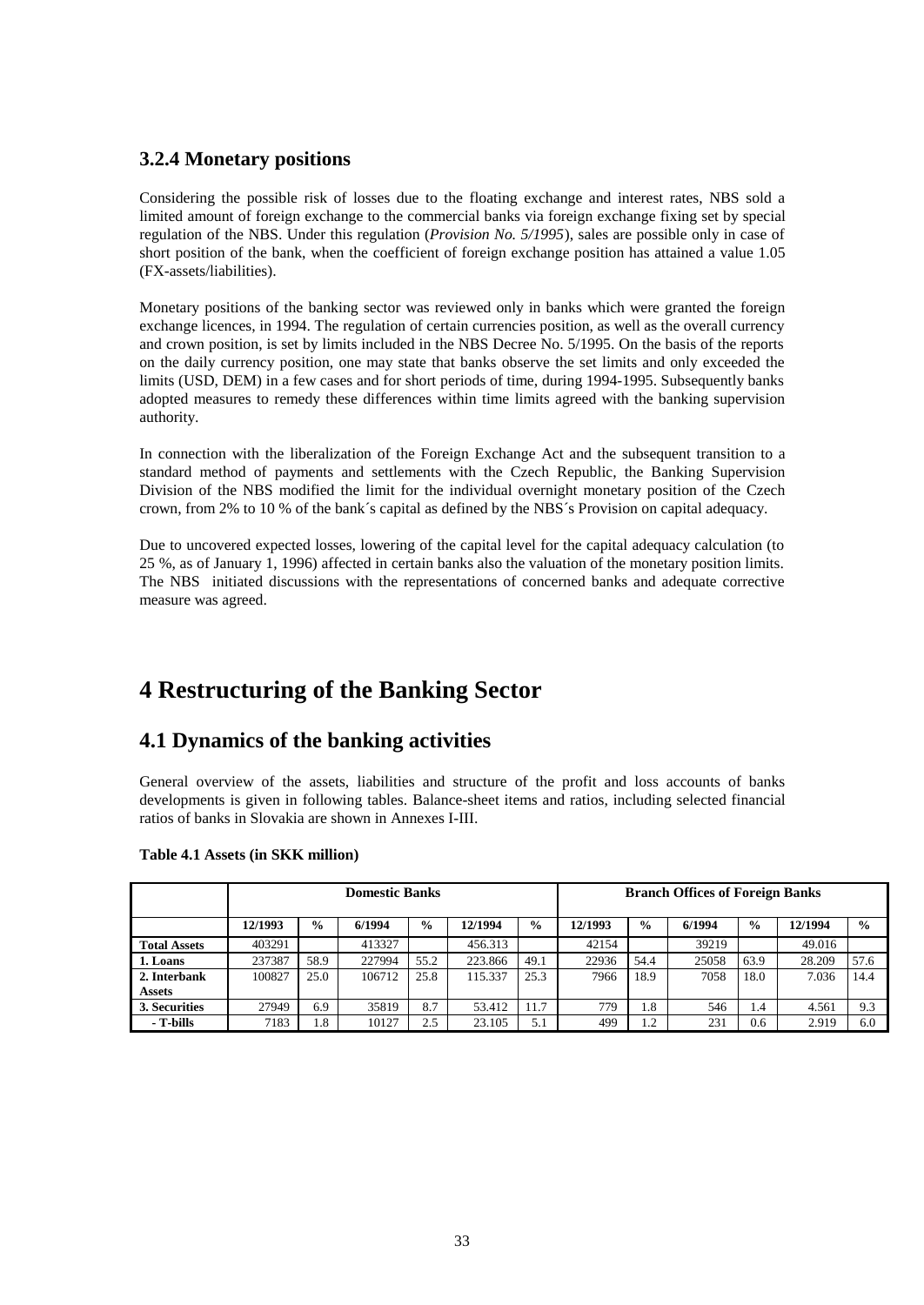#### **Table 4.1 - continued**

|                     |        | <b>Branch Offices of Foreign Banks</b> |         |               |        |               |        |               |         |               |        |               |
|---------------------|--------|----------------------------------------|---------|---------------|--------|---------------|--------|---------------|---------|---------------|--------|---------------|
|                     | 6/1995 | $\frac{6}{9}$                          | 12/1995 | $\frac{0}{0}$ | 6/1996 | $\frac{0}{0}$ | 6/1995 | $\frac{6}{9}$ | 12/1995 | $\frac{6}{9}$ | 6/1996 | $\frac{6}{9}$ |
| <b>Total Assets</b> | 474832 |                                        | 536470  |               | 581183 |               | 54831  |               | 61463   |               | 62373  |               |
| 1. Loans            | 237363 | 50.0                                   | 241638  | 45.0          | 260982 | 44.9          | 27958  | 51.0          | 32528   | 52.9          | 35510  | 56.9          |
| 2. Interbank        | 110010 | 23.2                                   | 117601  | 21.9          | 110443 | 19.0          | 8032   | 14.6          | 11223   | 18.3          | 9934   | 15.9          |
| Assets              |        |                                        |         |               |        |               |        |               |         |               |        |               |
| 3. Securities       | 66486  | 14.0                                   | 90459   | 16.9          | 101283 | 17.4          | 6732   | 12.3          | 6523    | 10.6          | 5115   | 8.2           |
| - T-bills           | 24764  | 5.2                                    | 14800   | 2.8           | 5635   | 2.7           | 4335   | 7.9           | 30      | 0.1           | 130    | 0.2           |

#### *Methodological remarks:*

*1. The balance sheet statement figures represent the whole banking system including the specialized banks. Since their proportion on the whole banking system as measured by total assets is equal only 8.2%, their inclusion does not distort the assets composition considerably. Moreover, the composition of their consolidated balance sheet resembles the one of the whole banking sector.* 

 *2. On the profit and loss account specialized banks are included until the end of 1994, as their*  proportion on total assets was even lower as it is nowadays. In order to take into account the fact that *the extraordinary asset composition of the specialized banks influences the aggregated profitability of the whole banking system, specialized banks were excluded and, accordingly, all income and expenses figures have been adjusted with respect to this fact, since 1995.* 

*3. General issues of a correct presentation of the banking activities are gradual changes in the methodology of the banking statistics, which reflect growing experience and needs of the individual departments of the NBS. Therefore, the structure of individual statements has changed year-by-year. For this reason, tables presenting the banking activities for 1993-1994 were adjusted to the present methodics.* 

|                              |          |               | <b>Domestic Banks</b> |               |          |               |          |               | <b>Branch Offices of Foreign Banks</b> |               |          |               |
|------------------------------|----------|---------------|-----------------------|---------------|----------|---------------|----------|---------------|----------------------------------------|---------------|----------|---------------|
|                              | 12/1993  | $\frac{0}{0}$ | 6/1994                | $\frac{0}{0}$ | 12/1994  | $\frac{0}{0}$ | 12/1993  | $\frac{0}{0}$ | 6/1994                                 | $\frac{0}{0}$ | 12/1994  | $\frac{0}{0}$ |
|                              |          |               |                       |               |          |               |          |               |                                        |               |          |               |
| <b>Total</b>                 | 403291   | 100           | 413327                | 100           | 456313   | 100           | 42154    | 100           | 39219                                  | 100           | 49016    | 100           |
| <b>Liabilities</b>           |          |               |                       |               |          |               |          |               |                                        |               |          |               |
| 1. Interbank                 | 77648    | 19.3          | 77331                 | 18.7          | 81725    | 17.9          | 12680    | 30.1          | 13682                                  | 34.9          | 16098    | 32.8          |
| <b>Liabilities</b>           |          |               |                       |               |          |               |          |               |                                        |               |          |               |
| 2. Deposits                  | 213442   | 52.9          | 209212                | 50.6          | 245116   | 53.7          | 14818    | 35.2          | 13747                                  | 35.1          | 19135    | 39.0          |
| 3. Securities                | 1414     | 0.4           | 1759                  | 0.4           | 2766     | 0.6           | 147      | 0.3           | 210                                    | 0.5           | 1152     | 2.4           |
| 4. Central                   | 39403    | 9.8           | 43211                 | 10.4          | 34702    | 7.6           | 1800     | 4.3           | 558                                    | 1.4           | 64       | 0.1           |
| bank accounts                |          |               |                       |               |          |               |          |               |                                        |               |          |               |
| 5. Equity                    | 43084    | 10.7          | 48635                 | 11.8          | 54078    | 11.9          | 5638     | 13.4          | 7055                                   | 18.0          | 9206     | 18.8          |
|                              |          |               |                       |               |          |               |          |               |                                        |               |          |               |
| <b>Equity</b><br>composition |          |               |                       |               |          |               |          |               |                                        |               |          |               |
| 1. Common                    | 12650    | 29.4          | 13607                 | 28.0          | 16886    | 31.2          | 571      | 10.1          | 742                                    | 10.5          | 787      | 8.5           |
| and Other                    |          |               |                       |               |          |               |          |               |                                        |               |          |               |
| <b>Stock</b>                 |          |               |                       |               |          |               |          |               |                                        |               |          |               |
| 2. Reserves $+$              | 28235    | 65.5          | 31645                 | 65.1          | 34695    | 64.2          | 4959     | 88.0          | 5337                                   | 75.6          | 6870     | 74.6          |
| <b>Reserve Funds</b>         |          |               |                       |               |          |               |          |               |                                        |               |          |               |
| 3. Other Funds               | $\theta$ | 0.0           | $\Omega$              | 0.0           | $\Omega$ | 0.0           | $\Omega$ | 0.0           | $\Omega$                               | 0.0           | $\Omega$ | 0.0           |
| <b>Created from</b>          |          |               |                       |               |          |               |          |               |                                        |               |          |               |
| Profit                       |          |               |                       |               |          |               |          |               |                                        |               |          |               |
| 4. Capital                   | $\theta$ | 0.0           | $\Omega$              | 0.0           | $\Omega$ | 0.0           | $\Omega$ | 0.0           | $\Omega$                               | 0.0           | $\Omega$ | 0.0           |
| <b>Funds</b>                 |          |               |                       |               |          |               |          |               |                                        |               |          |               |
| 5. Retained                  | 2199     | 5.1           | 3383                  | 7.0           | 2497     | 4.6           | 108      | 1.9           | 976                                    | 13.8          | 1549     | 16.8          |
| <b>Earnings</b>              |          |               |                       |               |          |               |          |               |                                        |               |          |               |

#### **Table 4.2 Liabilities (in SKK millions)**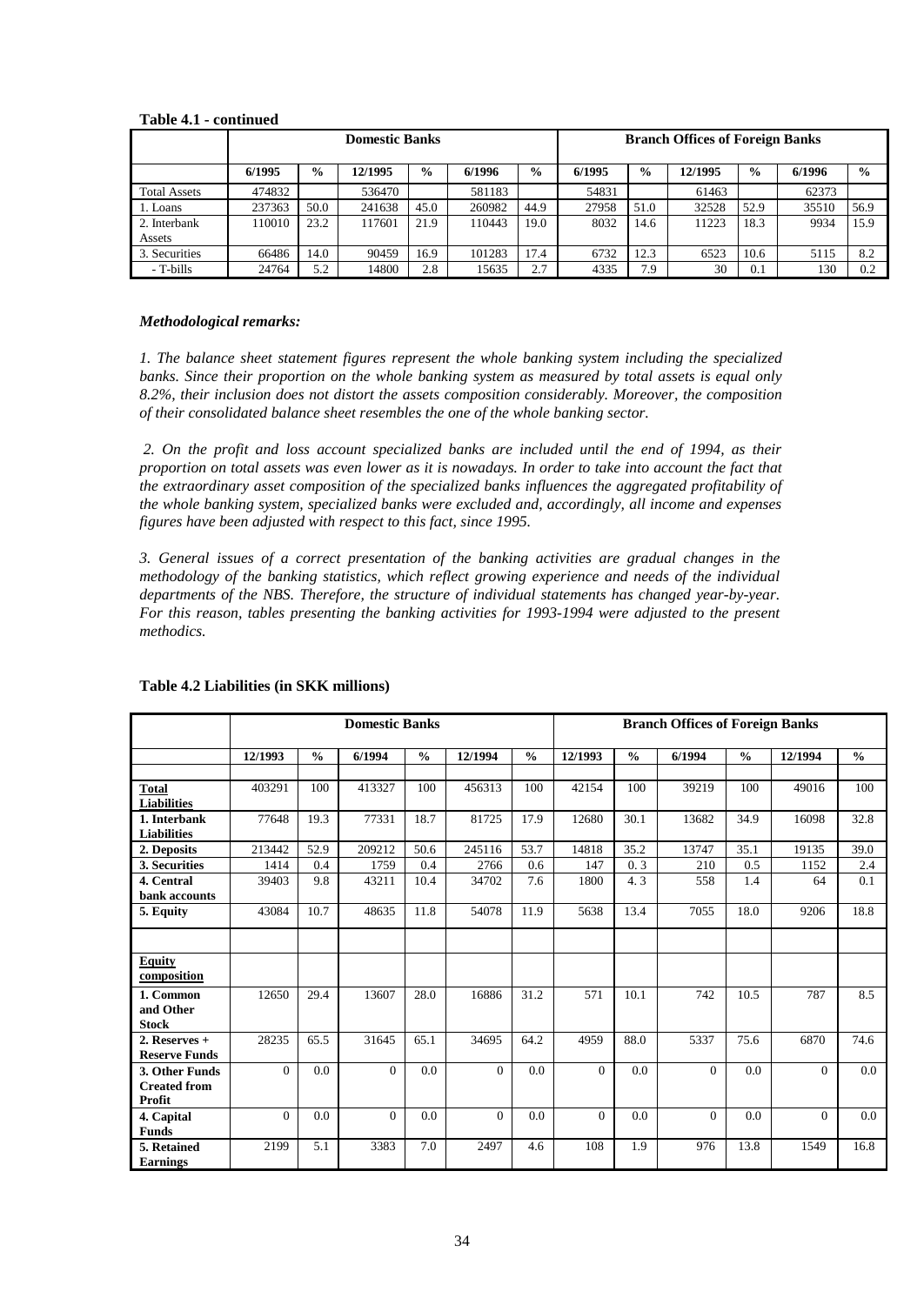### **Table 4.2 - continued**

|                                                 |        |               | <b>Domestic Banks</b> |               |        |               |                |               | <b>Branch Offices of Foreign Banks</b> |               |          |               |
|-------------------------------------------------|--------|---------------|-----------------------|---------------|--------|---------------|----------------|---------------|----------------------------------------|---------------|----------|---------------|
|                                                 | 6/1995 | $\frac{0}{0}$ | 12/1995               | $\frac{0}{0}$ | 6/1996 | $\frac{0}{0}$ | 6/1995         | $\frac{0}{0}$ | 12/1995                                | $\frac{0}{0}$ | 6/1996   | $\frac{0}{0}$ |
|                                                 |        |               |                       |               |        |               |                |               |                                        |               |          |               |
| Total<br><b>Liabilities</b>                     | 474832 | 100           | 536470                |               | 581183 |               | 54831          |               | 61463                                  |               | 62373    |               |
| 1. Interbank<br><b>Liabilities</b>              | 77897  | 16.4          | 89711                 | 16.7          | 94446  | 16.3          | 18013          | 32.9          | 18738                                  | 30.5          | 21561    | 34.6          |
| 2. Deposits                                     | 249598 | 52.6          | 292365                | 54.5          | 300956 | 51.8          | 20381          | 37.2          | 26082                                  | 42.4          | 22357    | 35.8          |
| 3. Securities                                   | 3738   | 0.8           | 5278                  | 1.0           | 10348  | 1.8           | 1677           | 3.1           | 4380                                   | 7.1           | 3797     | 6.1           |
| 4. Central                                      | 32766  | 6.9           | 33441                 | 6.2           | 33197  | 5.7           | $\overline{2}$ | 0.0           | $\Omega$                               | 0.0           | $\Omega$ | 0.0           |
| bank accounts                                   |        |               |                       |               |        |               |                |               |                                        |               |          |               |
| 5. Equity                                       | 55183  | 11.6          | 59479                 | 11.1          | 63225  | 10.9          | 9421           | 17.2          | 7417                                   | 12.1          | 8041     | 12.9          |
|                                                 |        |               |                       |               |        |               |                |               |                                        |               |          |               |
| <b>Equity</b><br>Composition                    |        |               |                       |               |        |               |                |               |                                        |               |          |               |
| 1. Common<br>and Other<br><b>Stock</b>          | 17043  | 30.9          | 20231                 | 34.0          | 21636  | 34.2          | 2761           | 29.3          | 3805                                   | 51.3          | 4905     | 61.0          |
| 2. Reserves +<br><b>Reserve Funds</b>           | 20677  | 37.5          | 21791                 | 36.6          | 22519  | 35.6          | 5660           | 60.1          | 2592                                   | 34.9          | 2594     | 32.3          |
| 3. Other Funds<br><b>Created from</b><br>Profit | 12565  | 22.8          | 12282                 | 20.6          | 13289  | 21.0          | 21             | 0.2           | 25                                     | 0.3           | 22       | 0.3           |
| 4. Capital<br><b>Funds</b>                      | 1512   | 2.7           | 1620                  | 2.7           | 1645   | 2.6           | $\Omega$       | 0.0           | $\Omega$                               | 0.0           | $\Omega$ | 0.0           |
| 5. Retained<br><b>Earnings</b>                  | 3386   | 6.1           | 3555                  | 6.0           | 4136   | 6.5           | 979            | 10.4          | 995                                    | 13.4          | 520      | 6.5           |

# **Table 4.3 Profit and Loss Accounts (in SKK million)**

|                                       |         |               |        |               | <b>Banks in SR (exluding specialized banks)</b> |               |        |               |         |               |        |               |
|---------------------------------------|---------|---------------|--------|---------------|-------------------------------------------------|---------------|--------|---------------|---------|---------------|--------|---------------|
|                                       | 12/1993 | $\frac{0}{0}$ | 6/1994 | $\frac{0}{0}$ | 12/1994                                         | $\frac{0}{0}$ | 6/1995 | $\frac{0}{0}$ | 12/1995 | $\frac{0}{0}$ | 6/1996 | $\frac{0}{0}$ |
| <b>Income</b>                         |         |               |        |               |                                                 |               |        |               |         |               |        |               |
| <b>Interest Income</b>                | 52427   | 72.6          | 24652  | 71.5          | 57653                                           | 72.2          | 27412  | 82.7          | 58307   | 64.3          | 30364  | 75.6          |
| <b>Fees and</b>                       | 2113    | 2.9           | 1302   | 3.8           | 1844                                            | 2.3           | 1191   | 3.6           | 2266    | 2.5           | 1475   | 3.7           |
| <b>Commissions</b>                    |         |               |        |               |                                                 |               |        |               |         |               |        |               |
| <b>Usage of Reserves</b>              | 615     | 0.9           | 197    | 0.6           | 1895                                            | 2.4           | 397    | 1.2           | 9236    | 10.2          | 3028   | 7.5           |
| and Provisions                        |         |               |        |               |                                                 |               |        |               |         |               |        |               |
| <b>Other Income</b>                   | 17041   | 23.6          | 8337   | 24.2          | 18503                                           | 23.2          | 4157   | 12.5          | 20820   | 23.0          | 5295   | 13.2          |
|                                       |         |               |        |               |                                                 |               |        |               |         |               |        |               |
| <b>Total</b>                          | 72196   | 100           | 34488  | 100           | 79895                                           | 100           | 33157  | 100           | 90629   | 100           | 40162  | 100           |
|                                       |         |               |        |               |                                                 |               |        |               |         |               |        |               |
| <b>Expenses</b>                       |         |               |        |               |                                                 |               |        |               |         |               |        |               |
| <b>Interest Expenses</b>              | 33380   | 47.5          | 16080  | 54.5          | 35772                                           | 46.7          | 17816  | 62.1          | 36860   | 42.7          | 21142  | 55.6          |
| Operating<br><b>Expenses</b>          | 6051    | 8.6           | 3294   | 11.2          | 8402                                            | 11.0          | 4708   | 16.4          | 12144   | 14.1          | 6396   | 16.8          |
| <b>Reserves Creation</b><br>and Gross | 13751   | 19.6          | 2956   | 10.0          | 12871                                           | 16.8          | 3547   | 12.4          | 18210   | 21.1          | 6520   | 17.2          |
| Provisioning                          |         |               |        |               |                                                 |               |        |               |         |               |        |               |
| <b>Other Expenses</b>                 | 17085   | 24.3          | 7161   | 24.3          | 19514                                           | 25.5          | 2628   | 9.2           | 19227   | 22.1          | 3959   | 10.4          |
|                                       |         |               |        |               |                                                 |               |        |               |         |               |        |               |
| <b>Total</b>                          | 70267   | 200           | 29491  | 200           | 76559                                           | 200           | 28699  | 100           | 86411   | 100           | 38017  | 100           |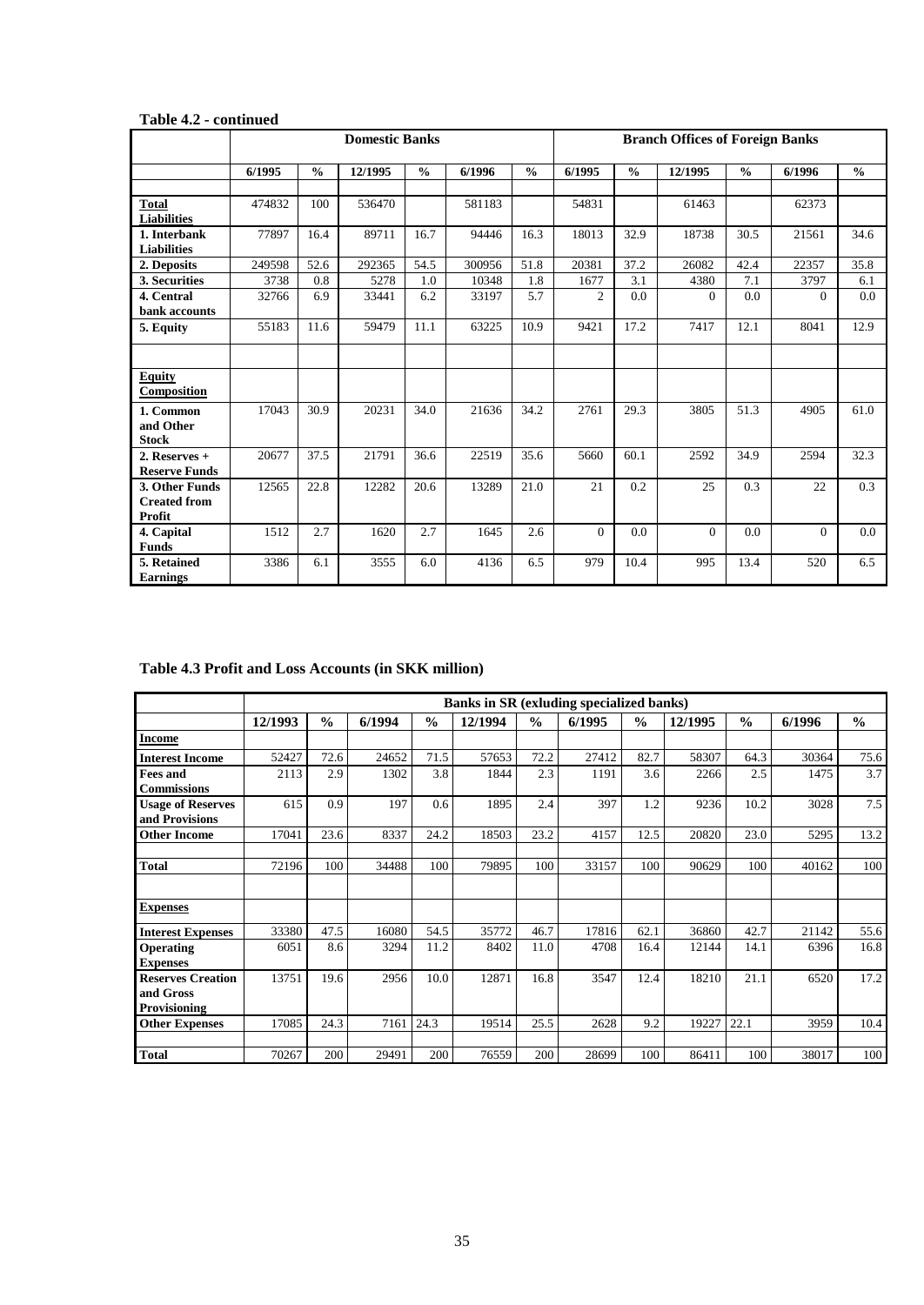#### **Table 4.4 Balance Sheet (in SKK million)**

|                                 | 12/1994 | $\frac{6}{9}$ | 6/1995  | $\frac{6}{6}$ | 12/1995 | $\frac{0}{0}$ | 6/1996 | $\frac{1}{2}$ |
|---------------------------------|---------|---------------|---------|---------------|---------|---------------|--------|---------------|
| <b>Total Assets</b>             | 505.239 |               | 529.663 |               | 599042  |               | 643556 |               |
| Loans                           | 260.738 | 51,6          | 276.458 | 52,2          | 285074  | 47.6          | 307130 | 47,7          |
| <b>Securities</b>               | 57.998  | 11.5          | 73.186  | 13.8          | 97556   | 16.3          | 94492  | 14,7          |
| <b>Inter-bank Market Assets</b> | 122.373 | 24.2          | 118.043 | 22.3          | 128870  | 21.5          | 120376 | 18.7          |
| <b>Equity Capital</b>           | 62.860  | 12,4          | 61523   | 11,6          | 67563   | 11.3          | 62769  | 9,8           |
| <b>Common Stock</b>             | 19.335  | 3.8           | 19.904  | 3,8           | 24036   | 4.0           | 18179  | 2,8           |
| <b>Reserves and Reserve</b>     | 25.218  | 5,0           | 26.337  | 5,0           | 24383   | 4.1           | 23250  | 3,6           |
| Funds                           |         |               |         |               |         |               |        |               |
| <b>Other Funds Created</b>      | 13.981  | 2.8           | 12.586  | 2,4           | 12298   | 2.1           | 13310  | 2,1           |
| <b>From Profit</b>              |         |               |         |               |         |               |        |               |
| Capital Funds                   | 640     | 0.1           | 1.512   | 0.3           | 1.629   | 0.3           | 800    | 0,1           |

#### **Table 4.5 Loans and deposits composition ( in SKK million)**

|                            | 12/1994 | $\frac{0}{0}$ | 6/1995 | $\frac{0}{0}$ | 12/1995 | $\frac{0}{0}$ | 6/1996 | $\frac{0}{0}$ |
|----------------------------|---------|---------------|--------|---------------|---------|---------------|--------|---------------|
|                            |         |               |        |               |         |               |        |               |
| <b>Loan composition</b>    |         |               |        |               |         |               |        |               |
| - short-term               | 95920   | 36.8          | 108770 | 39.3          | 105776  | 37.1          | 117500 | 38.3          |
| - medium term              | 46912   | 18.0          | 52644  | 19.0          | 57589   | 20.2          | 60743  | 19.8          |
| - long-term                | 117906  | 45.2          | 115044 | 41.6          | 121709  | 42.7          | 128887 | 41.9          |
|                            |         |               |        |               |         |               |        |               |
|                            |         |               |        |               |         |               |        |               |
| <b>Deposit composition</b> |         |               |        |               |         |               |        |               |
| - short-term               | 178776  | 73.6          | 177033 | 71.2          | 225968  | 71.9          | 231813 | 69.2          |
| - medium term              | 55714   | 22.9          | 56073  | 22.6          | 67598   | 21.6          | 72628  | 21.7          |
| - long-term                | 8387    | 3.5           | 15431  | 6.2           | 20568   | 6.5           | 304441 | 9.1           |

#### **Table 4.6 Earnings and expenses (in SKK million)**

|                        | As of      | $\frac{0}{0}$ | As of     | $\frac{6}{9}$ |                           | As of      |      | $%$ As of | $\frac{0}{0}$ |
|------------------------|------------|---------------|-----------|---------------|---------------------------|------------|------|-----------|---------------|
|                        | 31.12.1995 |               | 30.6.1996 |               |                           | 31.12.1995 |      | 30.6.1996 |               |
|                        |            |               |           |               |                           |            |      |           |               |
| <b>Total income</b>    | 90629      |               | 40162     |               | <b>Total expenses</b>     | 86411      |      | 38017     |               |
| including              |            |               |           |               | including                 |            |      |           |               |
| <b>Interest income</b> | 58307      | 64,3          | 30364     |               | 75.6 Interest expenses    | 36860      | 42.7 | 21142     | 55,6          |
| <b>Fees and</b>        | 2266       | 2.5           | 1475      |               | <b>Operating expenses</b> | 12144      | 14.1 | 6396      | 16,8          |
| commission             |            |               |           |               |                           |            |      |           |               |
| Reserves usage         | 9236       | 10,2          | 3028      | 7,51          | <b>Reserves creation</b>  | 18210      | 21.1 | 6520      | 17,2          |
| Other income           | 20820      | 23,0          | 5295      | 13.2          | Other expenses            | 19227      | 22.1 | 3959      | 10,4          |

The figures in tables implicate a couple of trends that can be summarized as follows:

• The development of assets composition between 1993 and 1995 was primarily influenced by banks' efforts to maintain some standard level of liquidity. A low starting amount of capital hand in hand with a higher general level of credit risk provided banks with an incentive to change the composition of risk weighted assets. Reckognizing the relatively stable proportion of inter-bank assets (24.4% as of Dec. 93 and 21.5% as of Dec. 95) we realize that the drop in proportion of loans (58.4% as Dec. 93 and 47.6% as Dec. 95) was compensated by a sharp rise of the proportion of securities held by banks (6.4% as of Dec. 93 and 16.3% as Dec. 95). The securities portfolio is dominated by government securities.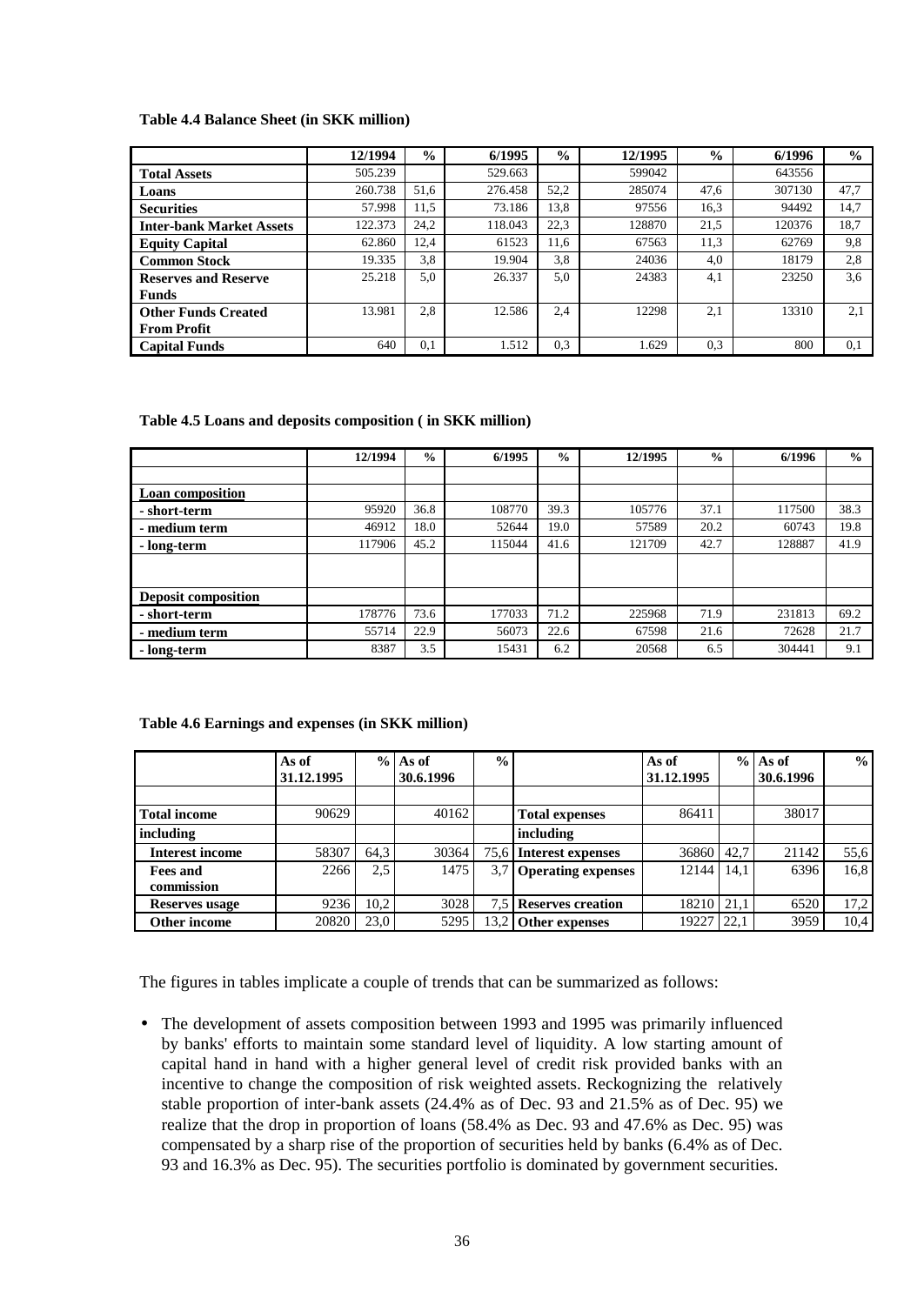- Looking at the development of equity we realize that the proportion of common stock on equity has been growing. Again this growth is compensated by a decline of reserves and reserve funds. These funds are being transformed to provisions. The liquidity increase has been achieved mainly by changes in earning assets composition.
- When looking at the term structure of assets and liabilities we can note that the starting position was not favourable, as short term liabilities exceeded short term assets by SKK 77,881 mil. A gradual decline in this gap mainly caused by an increase in short-term loans and treasury bills on the assets side as well as in time deposits (of which the most important is the growth of deposits with longer maturity) on the liabilities side of the balance can be regarded as an positive fact. The result is that the difference now amounts only SKK 47,155 mil.
- In terms of liquidity development a positive achievement can be recorded with the changes in the liquidity gap. The initial amount SKK 80,180 million of the gap declined to SKK 58,430 million. This decline is even better visible when demonstrated in percentage terms. The proportion of the gap on the total assets lowered from 17.94% to 9.08% today. It is important to stress that while before only 60.77% of the gap was by equity today this ratio reached 107.43%.
- When looking at the composition of income and expenses dominant items are both interest income and interest expenses. Thus the preposition that the net interest margin is the factor influencing the profitability at the most holds steady. Nevertheless, more than 80% of the interest spread is being absorbed by net non-interest expenses with net provisioning as their most important component. Their proportion on the total assets represents 2.72%. This means that net provisioning binds 68% of the operating margin.
- When comparing the development achieved during the first 6 months of 1996 with the previous period we observe some changes in assets composition. The short-term loan expansion was reflected by a halt in the trend of declining proportion of loans on earning assets. At the same time the earning base (earning assets /total assets) declined from 89% to 86.4%.
- The profitability, as well as amounts of income and expenses is steadily being distorted by seasonal factors as visible in quarterly changes in ROA and the amount of profit. With this respect sharpest changes are recorded with other income and other expenses items. On the contrary to the previous development we can assume that net provisioning is loosing its seasonal nature. While in previous years the highest rise in provisions was always recorded in the last quarter what caused the whole year profit to equal to about 150% of its first quarter level, provisioning has a steadier nature, in 1996.

# **4.2 Process of financial restructuring**

# **4.2.1 Needs for restructuring : solving the "bad loans" problem**

The problem of 'bad loans' does not only relate to Slovak banks. It is a common problem in all transition economies. Despite numerous methodological changes in the rules of categorising bank receivables by risk, requirements on the creation of loan loss provisions, differences in the degree of government involvement, the legal framework, and in the approach to the solution of this problem, there are some common aspects of this problem: high-risk loans represent a large share in total bank lending.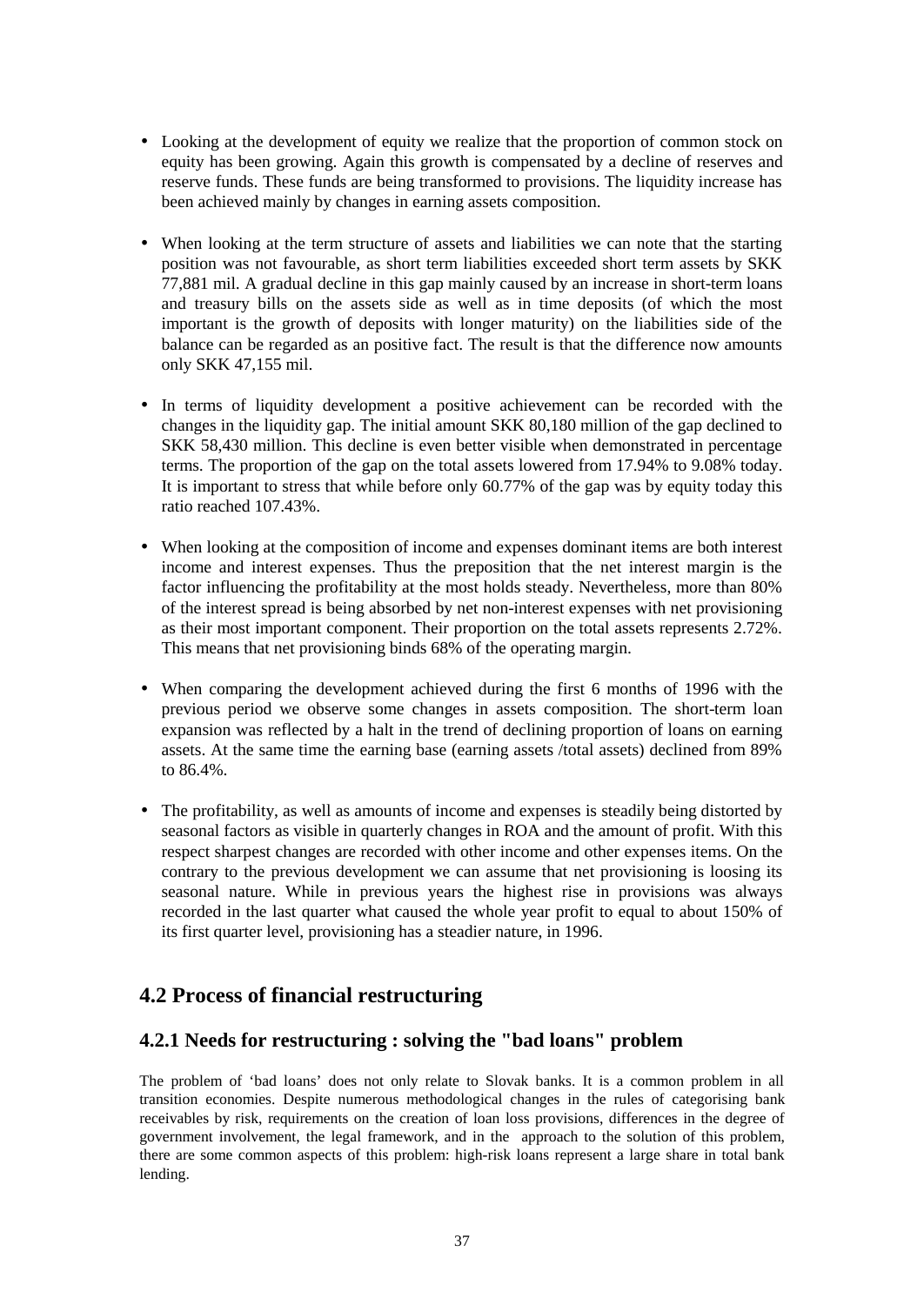*The bad loan problem is known in advanced economies as well: at the turn of the 90ies, the Scandinavian banking system was in crisis; in 1994, Japanese and Italian banks got into trouble. Causes of the problem are associated with the cyclic development of these economies: they have a different base, but a common feature is their dynamism, rapid growth, and methods of solution with extensive government support. Direct and indirect support from the government (direct: capital injections, indirect: bank investment funds and bank insurance funds guaranteed by the government) led to an increase in the government's interest in the three largest Norwegian banks - from 68% to 98%. These banks are prepared to be gradually re-privatised through new issues of shares (state participation is to be reduced in the course of three years, i.e. from 1994 to 1997).* 

The restructuring of the banking sector, which is currently a basic condition for the recovery of financial flows between commercial banks and their economic environment, must take place in two areas. On the one hand, banks must strengthen their internal resources for the coverage of loan losses, on the other hand, it is necessary to establish standard relations in the financial flows of enterprises. These relations are expressed in terms of indicators defined in the previous part. The cleaning up of the banking sector of long-term loss-making entities will lower the risk involved in lending operations. The recovery of the banks' loan portfolios solely by writing off loss-making loans to the detriment of bank reserves represents only a short-term solution which could solve consequences but not causes of the bad loan problem. Thus, the worsening trend in the quality of loan portfolios and the related problem of high interest rates would persist. Therefore, by means of the financial restructuring it is necessary to solve the causes of the generally high rate of credit risk and the frequent failures in interfirm financial flows.

The development of the restructuring process in the Slovak banking sector will be analyzed with special attention paid to following groups of issues:

- methodological approach to restructuring;
- causes of the loan portfolio problem in Slovakia;
- measures adopted and prepared, respectively;
- restructuring programme.

# **4.2.2 Methodological approach to restructuring**

 Generally, there are three possible approaches to the banking sector restructuring: centralised, decentralised, and combined.

**Centralised approach.** The aim of the approach is to clean up the bank's balance sheet of bad loans and to transfer them to a bank restructuring agency (consolidation bank, or a corporation for asset management). A part of these non-performing loans may be restructured in co-operation with enterprises, another part may be written off to the detriment of reserves and provisions.

*Advantages:* clear separation of the banks' recapitalisation from the restructuring of enterprises, improved financial discipline, accelerated privatisation. In addition, this approach may reduce the conflict of interests, because the decisions of commercial banks on new loans would not be influenced by past relations with the company management, but would be based on commercial principles. Restructuring of enterprises by using this method could make a contribution to the effective utilisation of government resources.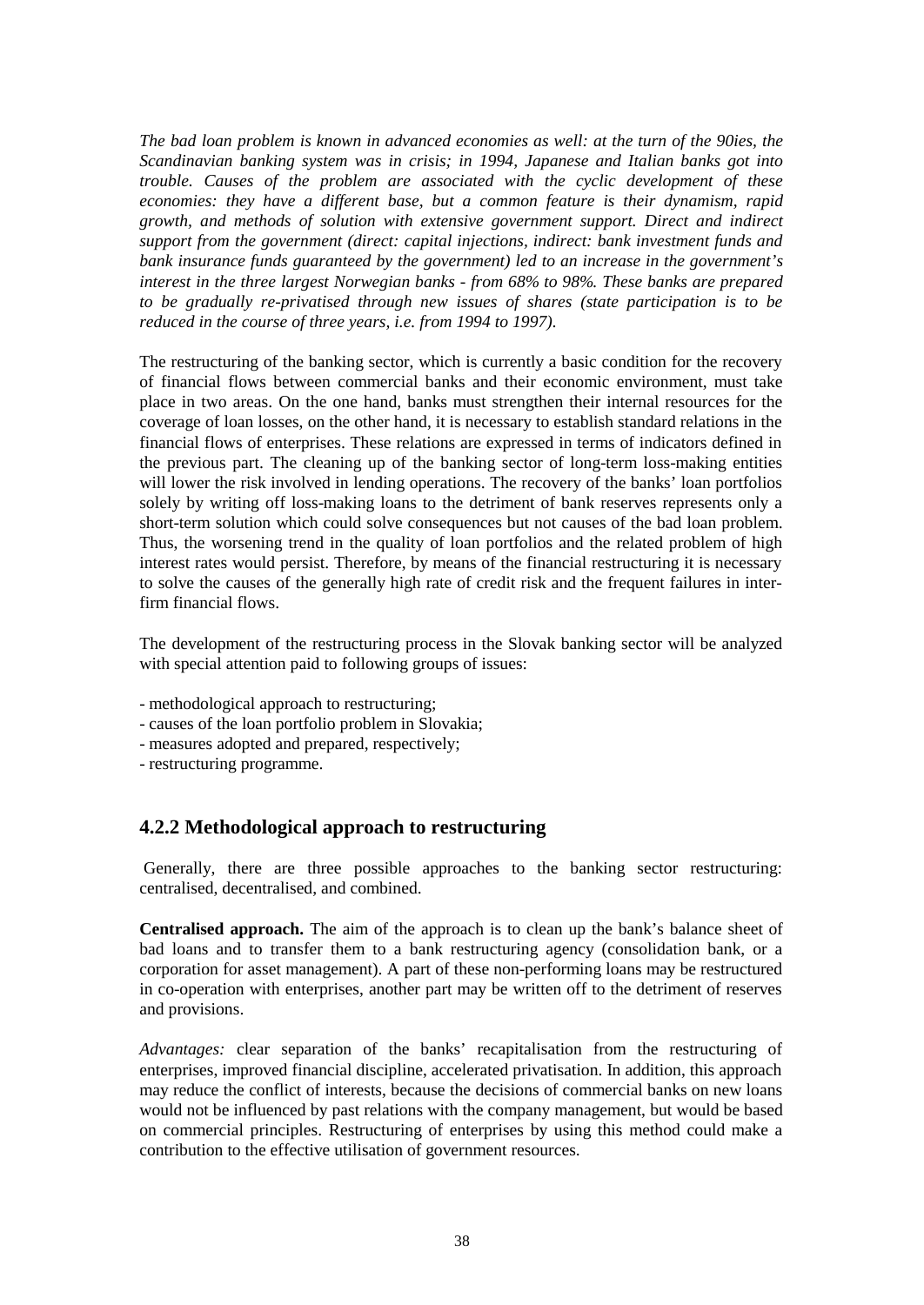*Disadvantages*: strong political pressure (political risk), mainly in case when the mandate of such an institution is not clearly defined. Moreover, relatively high costs of the establishment, requirements in highly qualified staff, etc.

**Decentralised approach.** In this case the responsibility for solution of the bad loan problem is assumed by banks. Banks may be recapitalised by using a combination of retained earnings and debt issuance with the aim of increasing the bank's capital to a level sufficient for restructuring of the bad loans of enterprises or their writing off.

### *Alternatives:*

*\* Contract with the management - in case the bank is not able to recapitalise itself by using its own resources, the government may provide an additional capital injection (in the form of subordinate debt, increase of equity), which will empower it to perform some supervisory function at the bank according to the amount of funds provided.* 

*In practice, it concerns a two-stage contract: the first stage (a six-month contract) is devoted to preparation of the strategy for revitalisation, the stage of implementation follows after the strategy is approved.* 

*\* Participation of the central bank - strengthens its position as guarantor of the restructuring project, in case the bank is evidently 'not able' to meet the defined criteria, the central bank requires the introduction of a rehabilitation programme. In case of failure to comply with the rules, the central bank may impose penalties according to law. The advantage of the participation of the central bank, which is an institution independent from government control, is the elimination of political risk.* 

**Combined approach.** It is regarded as the most advantageous solution. If a suitable financial environment is created, banks are able to recapitalise themselves from their own resources so that a part of bad loans are transferred to the Consolidation Bank. During the process of restructuring, banks work in close co-operation with their clients. The effectiveness of bank restructuring is closely connected with the restructuring of enterprises and the process of privatisation.

On may state that the restructuring process in Slovakia is managed with using the combined approach.

# **4.2.3 Causes of the loan portfolio problem**

The transformation process of the Slovak Republic towards a market oriented economy that is characterised by changes in relative prices, the collapse of former CMEA export markets, sudden tightening of import competition, reduced state subsidies, inappropriate industrial structure with only marginal share of value added products resulted in the large number of enterprises that had become unprofitable and burdened with high volumes of debt. Many enterprises were capable of covering their operating costs, but servicing their debts is inherited volume of "out-of-market long term credits" extended to enterprises between 1967 the late 80-ies. Certain amount of bad loans, especially those given in the recent period, turned classified due to insufficient experience of credit officers and unprudent credit policies of commercial banks. The ratio of Slovak banks'capital to total assets was low (it ranged from 0.84 to 1.22 %) compared with banks in advanced market economies. The capital adequacy ratio which may not fall below 8 % according to the Basle capital adequacy standards, reached an average of 1.72 % in the banking sector. Banks operating on foreign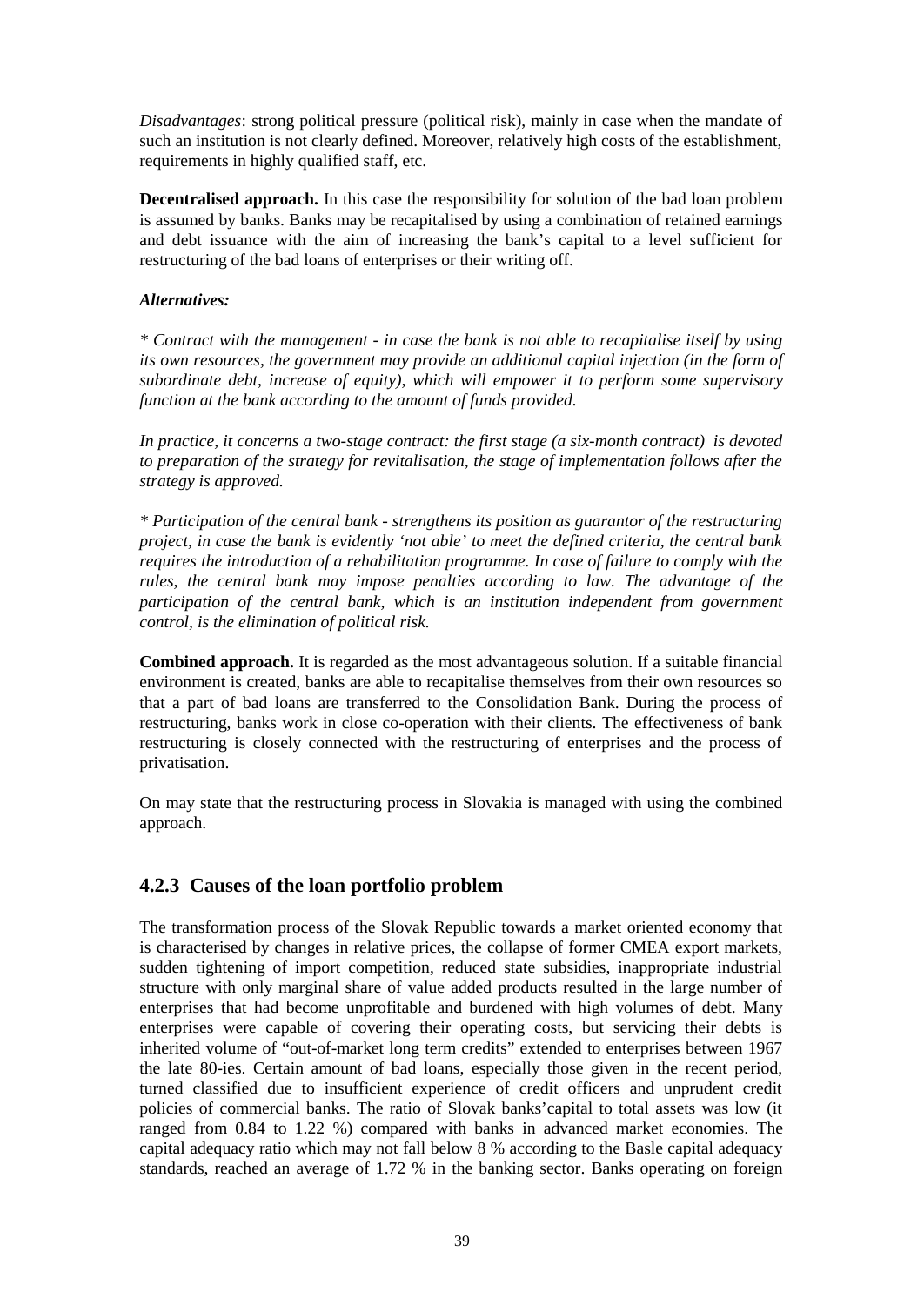markets (ÈSOB and Živnostenská banka) reached a 4 to 5 % ratio of capital to risk-weighted assets, representing an exception.

The reasons of such a development may be divided into several groups:

# *\* The intensive need to rapidly create a banking sector, conform with the needs of a transforming economy*

This intensive need had an objective, and therefore also a program character. Many new business entities have been established in the economy, which the undersized banking sector, undergoing a slow reform at the end of the eighties, was unable to handle. One of the fundamental reasons of today's problems may therefore be seen in a undeveloped banking sector, or its adaptation to needs of centrally managed economy.

### *\* Absence of personnel prerequisites for a rapid expansion of the banking sector*

Qualified staff of already existing banks could not satisfy the needs of newly established banking entities. Additionally, these qualified specialists of the former State Bank of Czechoslovakia and saving banks were confronted with entirely new tasks: this was no longer a simple redistribution of loan resources in accordance with planned goals, but their distribution on a purely commercial basis, with the need to observe criteria of prudent banking procedures, and on the basis of an evaluation of the business plan of an applicant for a loan. Experience required to properly evaluate a business plan was scarce, and many important characteristics that would help create a picture about a client were not available. The majority of clients were newly established business entities, without a corporate history, where an opportunity of examining their property situation, economic results, etc., was absent. This caused considerable difficulties in determining the reliability of a client, as well as feasibility of the purpose of a loan. The business environment was unstable; all determining parameters were in a relatively dynamic motion - prices, currency exchange rate, reliability of customers and suppliers. It took time to gradually acquire necessary experience, and the price of mistakes that have been made now often has a form of large unpaid receivables.

### *\* Necessity to support the process of privatization, the development of small and mediumsized enterprises, and other activities called for by the society, and which were among the priorities of the economic policy pursuing economic transformation*

Banks were under political pressure and pressure from the society. A common denominator of these pressures was criticism, that banks are not flexible enough in supporting business activities.

*\* It was relatively easy to enter the banking sector (this is particularly evident in comparison with the current situation, when entry into this sector for new entities is very complicated, and is subject to very demanding licensing procedures.)*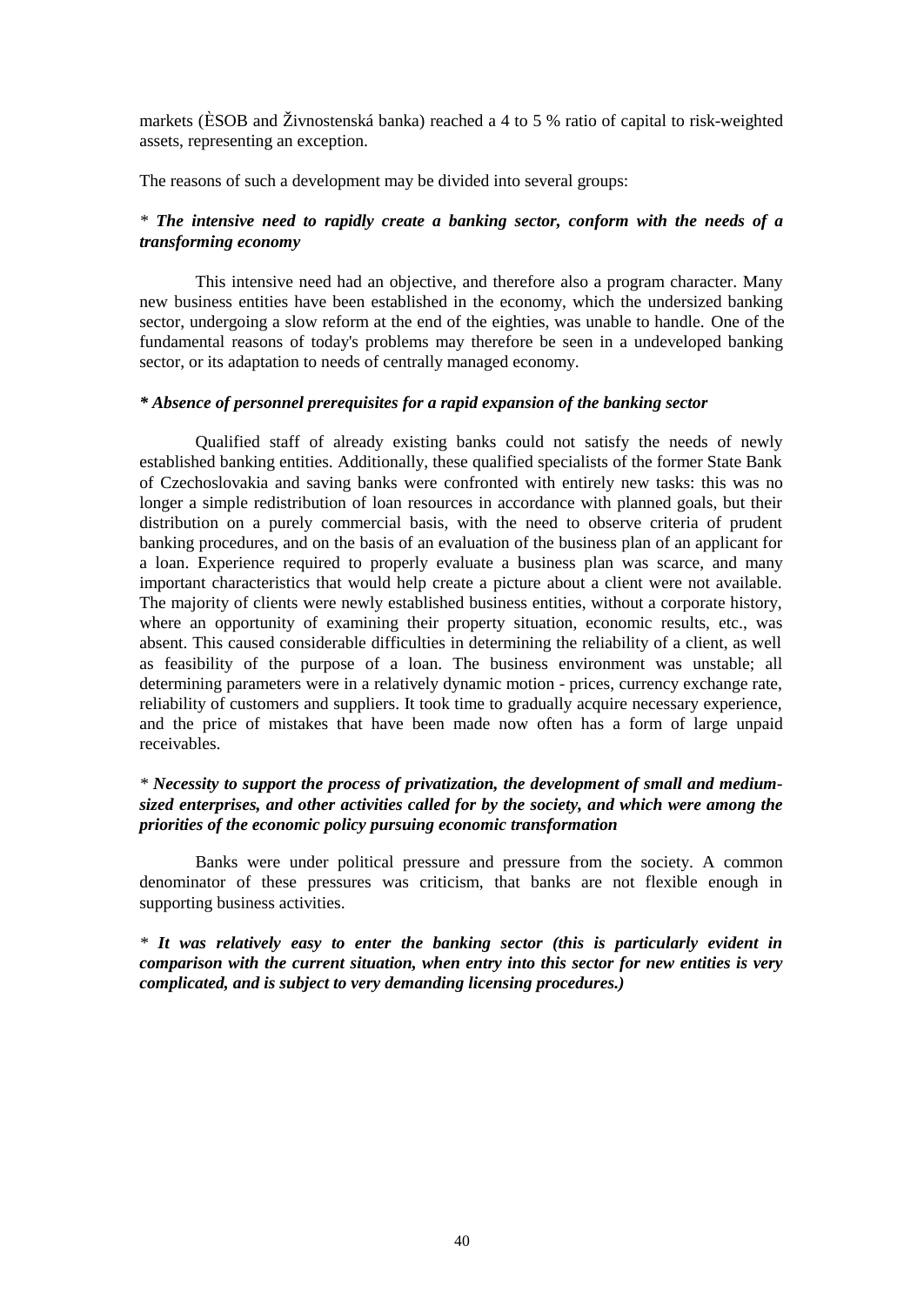It was possible to establish a bank with relatively little basic capital 13, and in the licensing procedures, the ability of the bank's shareholders to ensure a long-term success on the banking market was not sufficiently examined. The economic strength of shareholders, their strategy, and ability to raise the bank's capital in the future remained unexamined, or prerequisites for such examination were missing. In a number of cases the establishment of a bank served a predetermined purpose: to open the way to its founders for acquiring loans. Additionally, assumptions about high yields from capital invested into the banking sector were either exaggerated or unjustified. Hints of success ensued from relatively easy available resources: at the beginning of the nineties, basically all loan resources were at the disposal of two entities - Vseobecna uverova banka (the General Credit Bank), and Slovenska sporitelna (the Slovak Savings Bank). In the new situation, the Slovak Savings Bank (not sufficiently equipped for providing loans) had an opportunity to deposit its resources not just in one bank, as in the past, but allocate them favorably into other, newly established banks. This possibility caused, that already at the beginning of their activity, new banks were capable of achieving relatively high volume and growth rate of loan transactions. At the time when the loans were granted, their quality could not be measured, and therefore the initial period of functioning of each bank was seemingly successful and without problems.

### *\* Complicated implementation of guarantees on provided and non-performing loans*

High importance was attributed to guarantees on loans. This was partly a reaction to the insufficient possibility to reliably evaluate the quality of business plans. In a number of cases, experience with recovering collateral has shown that accepted guarantees on loans were only formal. Guarantees had the form of collateral very difficult to repossess for various reasons. These included formal shortcomings (faults in guarantee contracts, which proved an insurmountable obstacle to implement collateral right), conditioning the execution of a guarantee (collateral) on consent of the debtor; such consent is generally only achieved in court, which extremely prolongs recovery of claims. In many cases, collateral is not marketable at all, or can only be sold with a loss. Increasingly strict audit requirements (as well as criteria set by the central bank) have led to reassessing the real value of guarantees, which resulted in a growth of the volume of uncovered risks. This causes the necessity to create additional reserves and provisions.

An essential factor arises in the whole issue of loan guarantees and their resolute implementation, which, however, is frequently a reason for only a formal role of guarantees in the loan relationship: the existing legal environment and court procedures are creating a situation which is in favor of a debtor and detrimental for a creditor. The positions of debtors and banks are uneven. Banks did not anticipate this development. They trusted the premise that the state, in order to provide for the functioning of society and economy, would create conditions that would defend the interests of creditors.

### *\* In some cases, the lack of experience resulted in unclarified concepts of the bank's development, as well as shortcomings in assets and liabilities management.*

This is one of the reasons why several banks have a high volume of non-performing assets. Among other causes, this is the consequence of extremely rapid expansion at the onset

l

<sup>13</sup> While at present the minimum required capital (initial capital) represents an amount of 500 000 million SKK and, given the NBS Provision from December 1993, the whole amount must be deposited in a monetary forme, the 1990 starting required level represented only 50 000 million CZK (i.e. 1/10 of the present one). However, the starting level was increased and up to the end 1992 it reached 250- 280 million CZK. Then, by the SBCS Provision from 1992 it was augmented to 300 million CZK.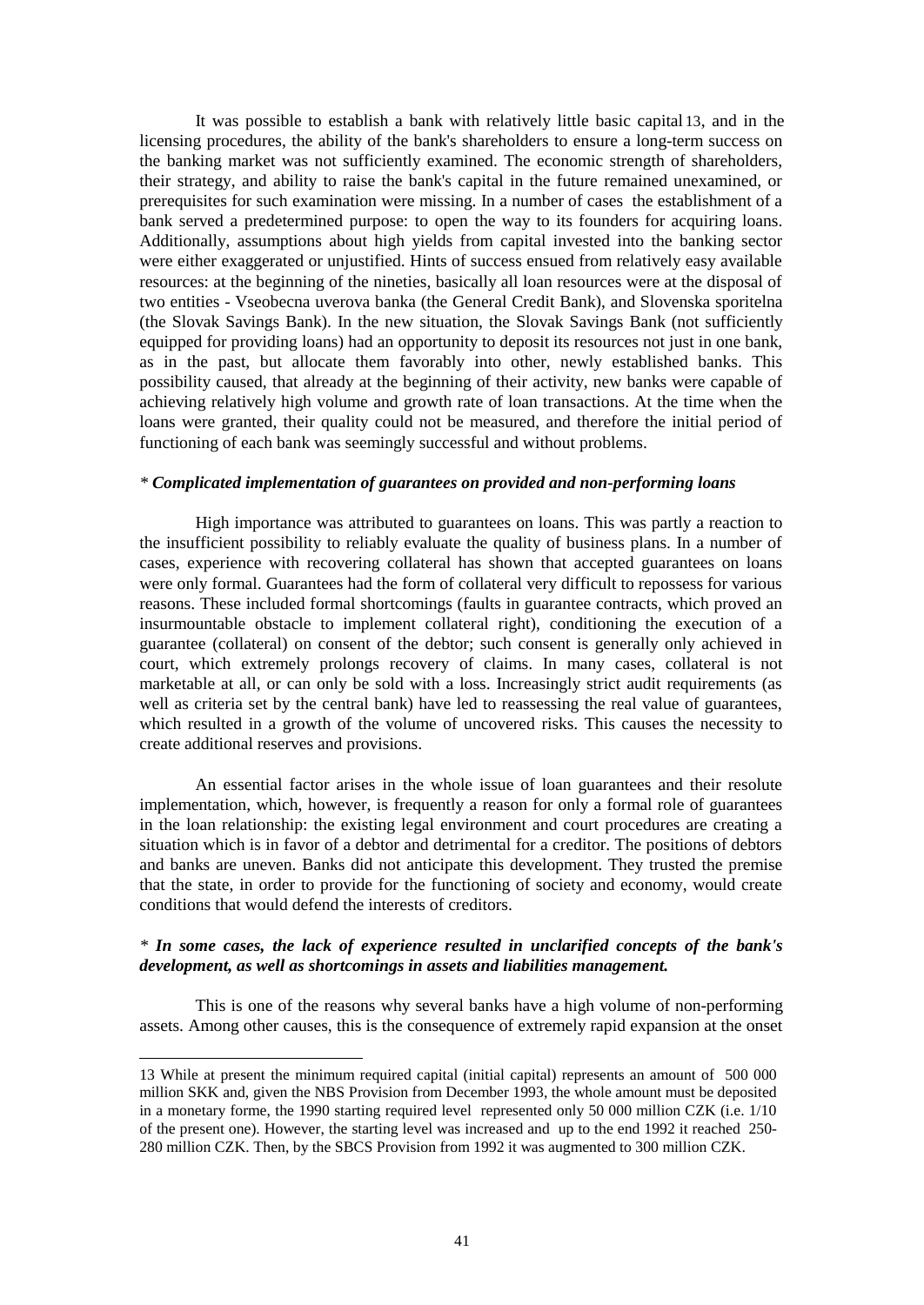of bank's development. A certain role in this was played by the rapid establishment of bank branch offices and affiliations, an extensive banking network was created during a historically short period of time (five years), capable of meeting the needs of clients. A relative decline of demand for new loans, narrowing profit margin, and a generally tougher competition on the banking market caused that in a number of cases, the ratio of expenditures and revenues is becoming tense. This situation will require the reduction of a number of expenditure items, in order to compensate for declining bank revenue from financial operations.

*\* Insufficient experience with trading on the capital market caused that banks, trading on their own behalf and into their own portfolio, purchased shares at times when their prices culminated. This caused losses, which further aggravated the negative consequences of bad loan transactions.* 

# **4.2.4 Measures adopted in the period 1990 - 1994**

### • *General "Debt Forgiveness" of Enterprises*

The first attempt to undertake the problem dates back to times of the former Czecho-Slovak federation. In order to assess the financial strength of enterprises, all of them were broken down by three categories:

- 1. viable enterprises with the sufficient capability of servicing their indebtedness,
- 2. potentially viable enterprises with positive operating cash-flow but heavily burdened, with debt that is not being repaid,
- 3. loss making enterprises.

The government had put aside approximately 15 billion crowns to solve the problem. One part of these funds (11 bil.) were mainly dedicated to the potentially viable companies. The National Property Fund swapped its bonds for credits of viable enterprises with commercial banks. The remainder of funds (4 bil.) had been utilised for the capital strengthening of banks.

These measures, however, did not result in an expected effect. The primary and secondary inter-company indebtedness hat not dropped substantially. One of the main weaknesses of this project was that it was not prepared as a systemic conceptual project but as the one-step event. Mistakes also occurred when having assigned the enterprises into respective categories. Such a solution did not resolved the crucial problem of the insufficiency of long term financial sources that would finance new feasible project, especially those for the conversion of the armament production.

### • *Establishment of the Consolidation Bank*

This bank, as a special purpose bank developed its sole activity in the field of the administering of the indebtedness of the former military production oriented enterprises that are currently being restructured under the program of conversion. Another part of bad loans are the loans for the "perpetuating stock and inventory"( "TOZ" in the Slovak abbreviation). It is expected that a proportion of these loans shall be repaid in the future. These loans were restructured and current portion that is being repaid amounts to two thirds of their nominal value.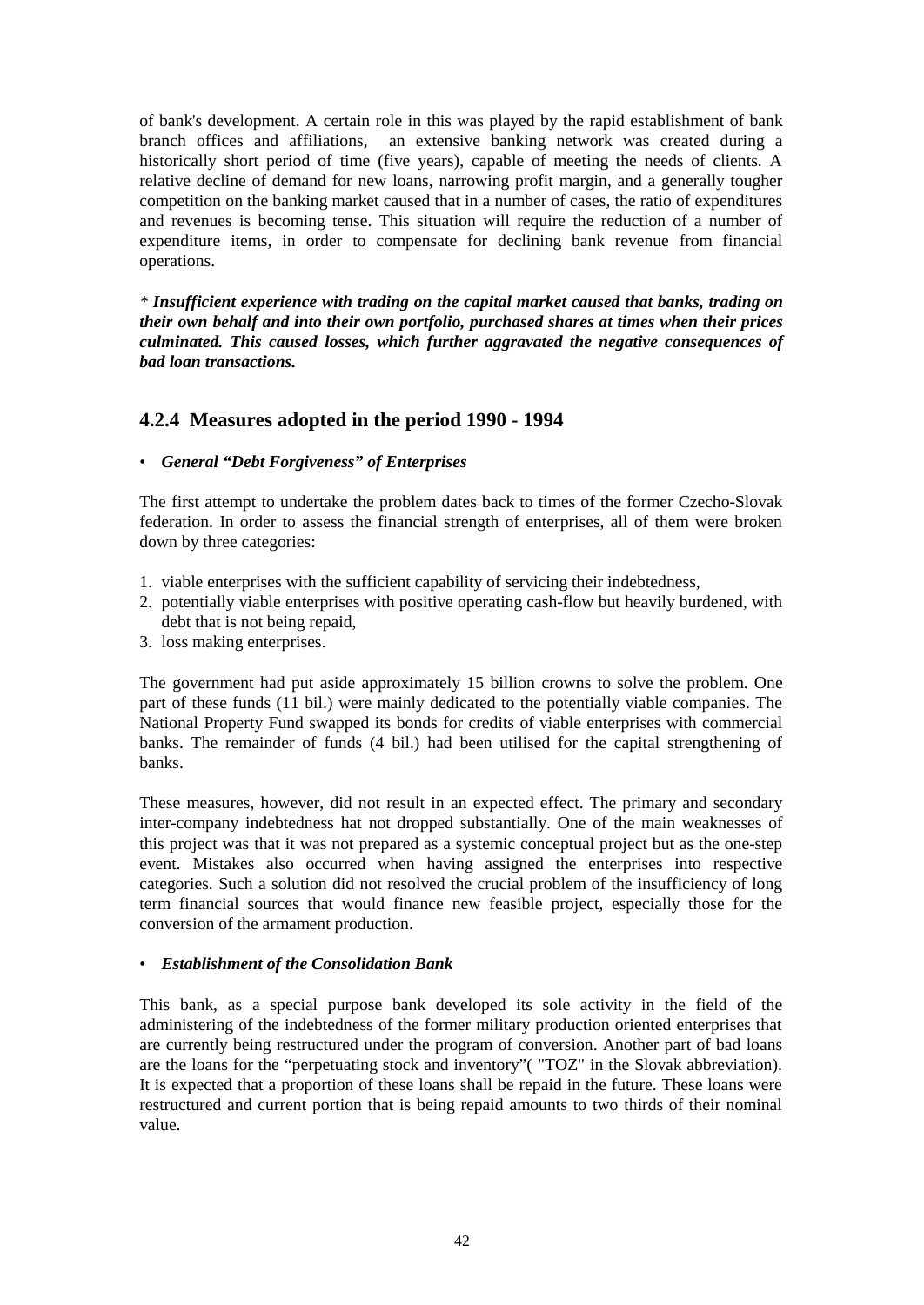In March 1991, some CZK 110 billion worth of outstanding TOZ credits - permanently revolving working capital credits (TOZ) - were transferred to the Consolidation Bank, which was specially established for this purpose. In return, the banks received CZK 50 billion in government bonds, CZK 12 billion worth of loans for the increase of their capital base, and the remaining amount for the writing off of these loans. This transaction solved only the problem of the TOZ credits; that of other non-performing loans remained unsolved.

The NBS, in close collaboration with the government, has been systematically dealing with the problem of bad debt since its establishment. New regulations of the NBS on capital adequacy, liquidity, credit exposure and foreign exchange position were introduced, effective since January 31, 1994. This issue has often been discussed with the representatives of various international financial institutions, such as the International Monetary Fund and the World bank.

In September 1993, the international consulting company McKinsey prepared an analysis of the scope of bad debts in the four selected commercial banks. This study was financial by EC PHARE. Results of the analyse, in which the figures provided by the NBS, auditors and commercial banks were assessed proved necessity to introduce new measures to prevent further deterioration of the credit portfolios. On the basis of the results, the NBS in a close collaboration with the Ministry of Finance and the Government will decide on the scenario on the revitalisation of the banking system within the context of enterprise restructuring.

# • *The clean up of the CSOB´s Balance-sheet*

On December 29, 1993, the Slovak Collect Company ( *Slovenská inkasná spoloènos•*) was established by the Ministry of Finance of the Slovak Republic. Claims of the export companies were transferred to the SCC in the amount of SKK 10,7 billion. The claims are financed by the CSOB redistributing loan with the State gaurantees. Agreement of the loan repayment is being in the process.

# **4.2.5 Restructuring programme**

The process of restructuring is to be divided into several stages which could be characterized as follows.

*\* Preparatory stage.* Introduction of the new rules of classifying bank receivables and offbalance sheet liabilities by the risk involved and the creation of resources for risk coverage (NBS Decree No. 3, March 1995). The goal is to improve the existing conditions, create adequate resources for risk coverage, improved the quality of risk analysis and risk management. The basic criteria for the grouping of receivables and off-balance sheet liabilities into one of the five categories (1.standard; 2.special mention claims; 3.substandard; 4.doubtful; 5.loss) are the assessment of the client's financial position (financial credibility, e.g. level of liquidity, economic performance, reserves, profitability, capital adequacy), and the financial discipline in accordance with the terms and conditions stipulated in the credit agreement (application of the borrowed funds for a predetermined purpose, repayment accounting to the agreed schedule).

*\* Creation of resources for loss coverage.* After the categorisation of receivables, provisions are created for loan loss coverage in the amount of 5%, 20%, 50%, 100% of the nominal value of the loan in the groups No. 2,3,4 and No. 5. In calculation, we take into account the value of collateral (guarantees, right of lien). The guarantee is excluded, if the guarantor is in a bad financial situation, if the guarantee is doubtful, or the collateral is illiquid. The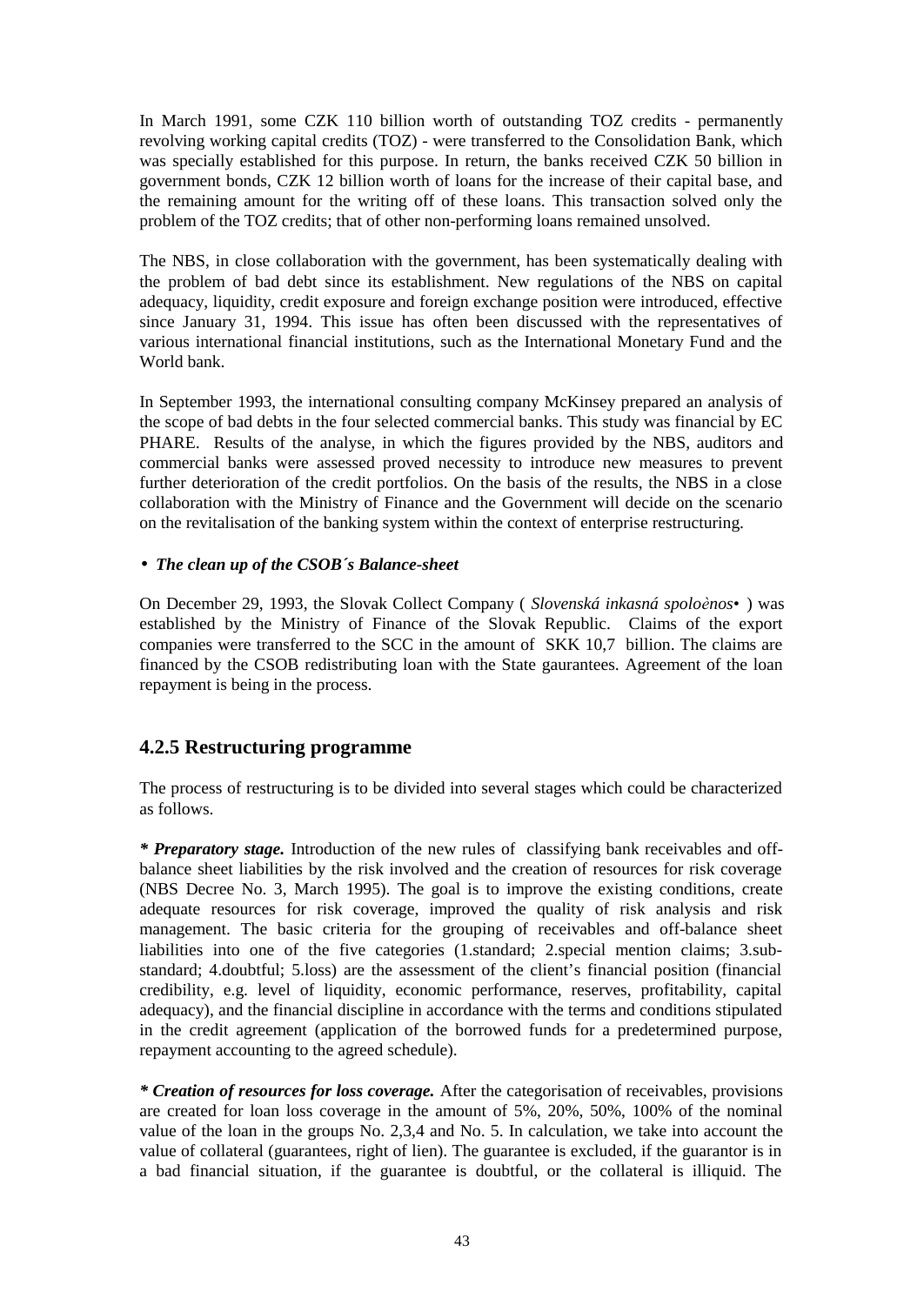assessment of the real value of the collateral remains a problem (methodology of assessment, unstable market).

The process of creating resources for loss coverage and restructuring is spread over a period of three years. The burden of and the responsibility for the process of restructuring is concentrated in the banks concerned. In this stage, the preparation of restructuring projects is of great importance.

The banks in connection with this provision of the NBS were obliged to submit the internal by-law to the banking supervision within three months from the day when the provision had become effective {up to 30 June 1995}. A newly established bank will submit such by-law within three months from its establishment.

Although above mentioned main legal and regulatory framework has been prepared (with application of the EU standards), it is necessary to identify some problems in this area.

- 1. Provision No.3/1995 on categorization of the claims against risk and the creation of reserving funds for the risks coverage facilitated to give an actual picture and size of the banks loans portfolio - loans in the amount of SKK 125 billion are considered classified (substandard, doubtful, loss) and their repayment is in question. According the banks quantification SKK 90 billion are loss claims. These strong new rules have been implemented in the period when the government had declared to participate in banks rehabilitation by the preparation and implementation of the Act on reserves and provisions creation for calculating income tax base. The main idea of a so long time expected Act is following: the reserve funds and provisions against clasified claims (principal) - their creation will not be part of the income tax base. Because the Act has not passed through Slovak Parliament yet , the problems continue and in some cases the capital adequacy ratios falled down in 1995 (e.g. in VUB - 4.78%).
- 2. The banks have an obligation to include unpaid interest into their earnings which are not actual (fictive profit - its taxation deteriorates the banks' economic position). The volume of unpaid interest is slightly higher than 1/3 of the clasified claims.
- 3. The Bankruptcy and Settlement Act does not work well the procedure is connected with time and expensive consuming. On the one hand the obligation to participate in negociation (pre-phase period) is considered the main obstacle, on the other hand the bankruptcy is not used in practice (only 150 bankruptcies have been declared, one only was finished).

|                                | 30.6.1995      |               | 31.12.1995     |               | 30.6.1996      |               |  |
|--------------------------------|----------------|---------------|----------------|---------------|----------------|---------------|--|
|                                | <b>SKK mil</b> | $\frac{6}{9}$ | <b>SKK</b> mil | $\frac{6}{6}$ | <b>SKK mil</b> | $\frac{6}{9}$ |  |
| a) standard                    | 160.305        | 59,14         | 129.827        | 45,06         | 145.117        | 47,25         |  |
| b) special mention             | 10.208         | 3,77          | 37.844         | 13,13         | 40.959         | 13,34         |  |
| c) substandard                 | 22.601         | 8.34          | 22.140         | 7.68          | 19.904         | 6,48          |  |
| d) doubtful and litigious      | 13.628         | 5,03          | 12.574         | 4,36          | 9.282          | 3,02          |  |
| e) loss                        | 64.308         | 23,72         | 85.756         | 29,77         | 91.868         | 29,91         |  |
| Total classified $(c + d + e)$ | 100.537        | 37.09         | 120.470        | 41,81         | 121.054        | 39,41         |  |
| Total $(a + b + c + d + e)$    | 271.050        | 100,00        | 288.141        | 100,00        | 307.130        | 100,00        |  |

**Table 4.7 Claims classification**

The new methodology influence on the claims classification: 81,2 %.

*Although the creation of classified claims provision did in fact begun in 1993, the substantial rise in its volume was observed in 1995, when NBS's Provision no. 3/1995 came into force.*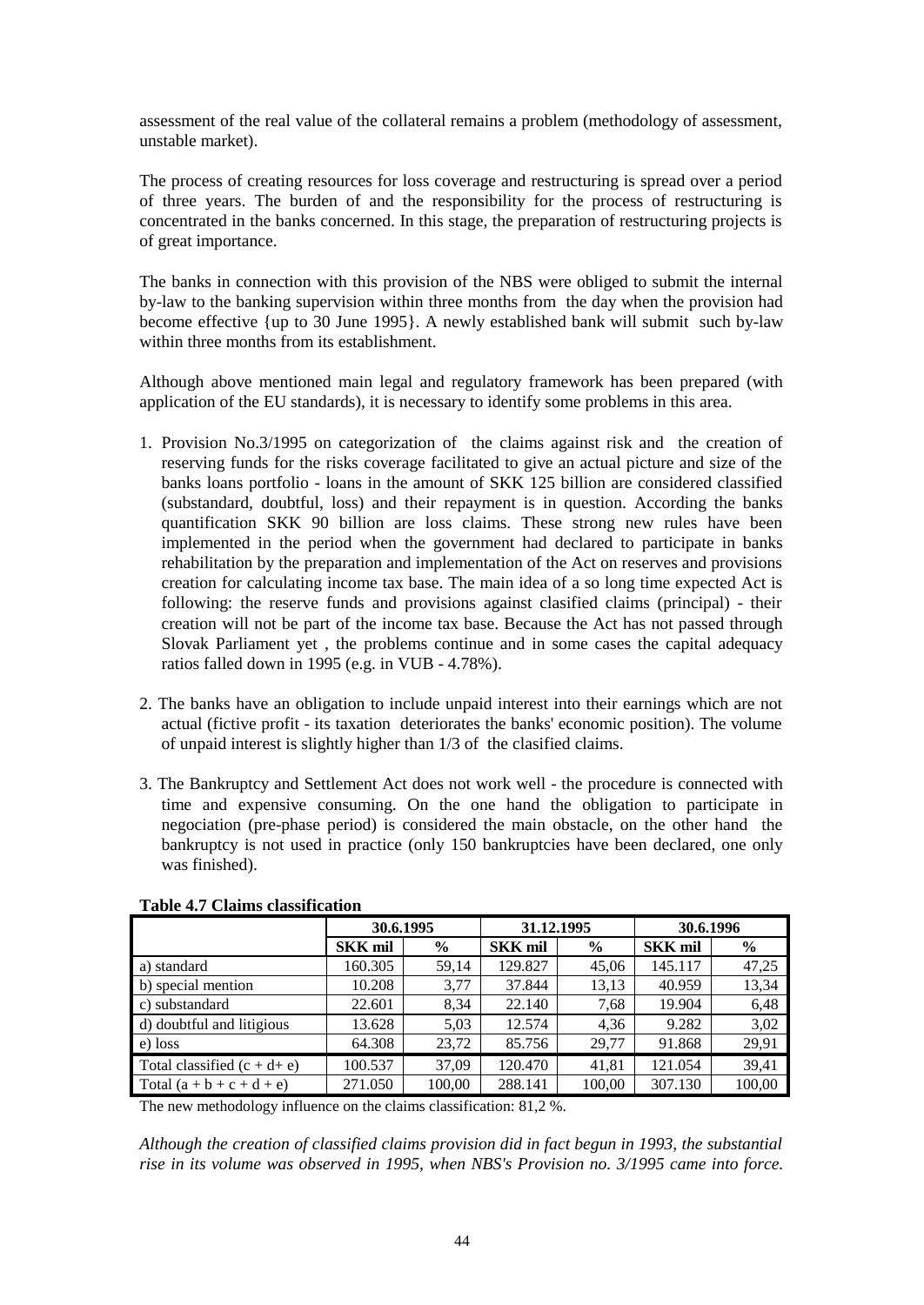*Until then the creation of provision according to Tenets of ŠBÈS was not mandatory, but only recommended. Therefore during that period banks did mainly create reserves for covering losses, including loan losses. As for the taxation, these reserves were recognised as legitimate costs, while provisions are not tax-deductible yet. The finance ministry is working on amending the Act on Reserves and provision, which should include also their taxdeductibility. The overall numbers are included in the Table 4.2.8.* 

|          | 1993     | Tuote no cleanon and abe of emodified chains providedly (in plain minimum)<br>1994 | 1995    |
|----------|----------|------------------------------------------------------------------------------------|---------|
| Creation | 2451,3   | 6343.4                                                                             | 20445.6 |
| Use      | $_{0.0}$ | 265,4                                                                              | 6002.4  |

**Table 4.8 Creation and use of classified claims provisions (in SKK million)** 

*\* Restructuring projects.* Based on a loan portfolio analysis according to the new rules of loan classification, the actual level of loan loss provisions, the evaluation of the client's financial position and capital strength, the banks make proposals in their projects for methods and possibilities of their own revitalisation (cleaning up of loan portfolios, recapitalisation).

In preparing the banks´restructuring projects special attention must be paid to measures within the bank (elaboration of demanding criteria for assessment of the credibility of clients) and, on the basis of an analysis, to judgements of the clients' ability to repay their financial obligations. An important step is evaluation of the 'credit history' of the client, i.e. amount and nature of liabilities to banks, debt repayments - compliance with the schedule of repayments, frequency of changes in the schedule, etc. Intrabank measures must focus on the re-valuation of expenses, including overheads, investment plans, and the placement of financial resources (reduction of investment risk), ways and possibilities of additional increase in share capital, utilisation of the profit, distribution of dividends, etc.

After the projects are prepared by the banks, they will be approved by the National Bank of Slovakia and carried out. In case the compliance with prudential regulations (capital for the calculation of capital adequacy) is threatened, exemptions may be given in justified cases.

 $*$  \* \* \* \* \*

It follows from the above that a significant aspect of the restructuring process in the banking sector is the relation 'bank - client (debtor)'. Eventually, the success of the whole process will depend on the restructuring of the enterprise sector - 'chronic' debtors (state-owned companies, some of them already privatised within the small or large-scale privatisation). The problem of insolvency is growing at a fast rate (estimate: Sk 180 billion) and its non-solution or stagnation in solution is reflected in an increase in the banks' bad loan portfolios and a reduction of resources for the provision of new loans.

On the other hand, the significance of restructuring for bank clients may be summarised as follows:

\* The improvement of the quality of loan portfolios and the restructuring of banks will create conditions for the employment of financial resources in new effective lending operations. The bank as an entrepreneurial entity - intermediator, on the basis of its policy of asset/liability management, risk analysis, may meet the standard criteria (performance indicators, ratios, creation of reserves and provisions, etc.) and fulfil tasks required by customers (collecting deposits, providing loans and a wide range of banking and consulting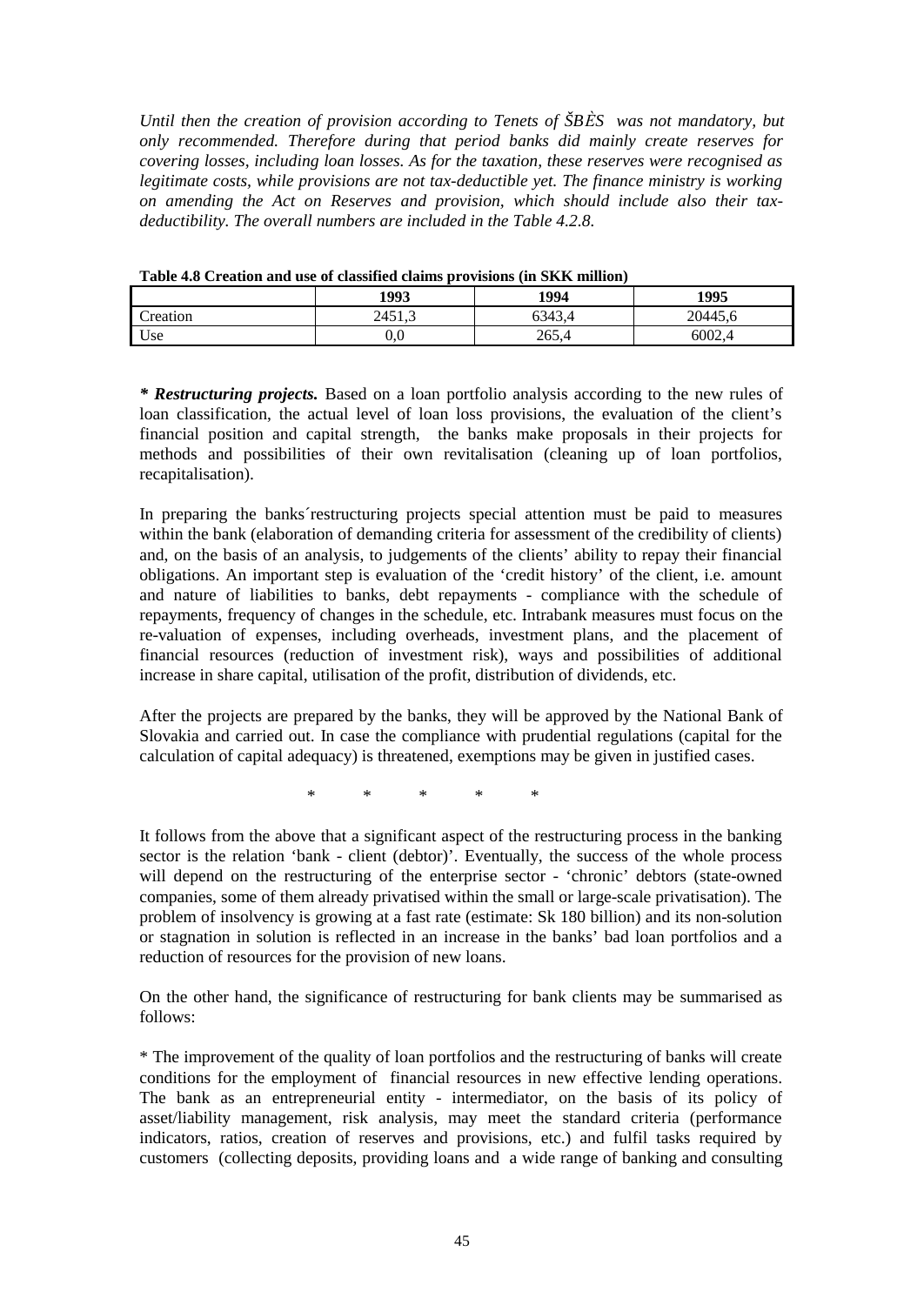services, which contribute significantly to the quality of the relation between the bank and the client).

\* The extension of the process of restructuring to bank clients will make a significant contribution to the improvement of co-operation between the bank and its clients, the strengthening of its position in the process of revitalisation programmes (e.g. changes in the schedule of repayments, proposals for the inclusion of individual clients in categories according to their abilities to meet liabilities, or to make proposals for bankruptcy proceedings, which also contributes to the reduction of credit risk).

\* The effective allocation of financial resources, based on the agreed rules, may contribute to the recovery of financial flows within the whole economy, which will have a favourable influence on the position of the banking system, mainly from the point of view of creditworthiness.

### **Summary: present state of restructuring**

Since the process of the financial restructuring of the Slovak banking sector was iniciated, following measures and relevant activities have been (and are to be) introduced into practice:

- \* Rules of assessing bank receivables and off-balance sheet liabilities according to the risk involved and the creation of resources for risk coverage (March 1995);
- \* Evaluation of the actual situation in accordance with the new rules (March 1995 - September 1995);
- \* Elaboration of restructuring projects by banks, included in the process (September 1995 to November 1996);
- \* Evaluation of the projects by the banking supervision authority (in process);
- \* Preparation of related legal regulations.

The process started in 1994-1995 has not been completed; it is stagnating, which may postpone the beginning of the process and prolong the estimated time necessary for the recovery of banks with unfavourable consequences on the financing of promising projects in the future.

# **Conclusions**

# **1. Commercial Banking**

While during the first years of the transformation process within the CSFR Slovak banking system developed rather slowly, it begun to expand with a high dynamics after the establishment of the National Bank of Slovakia and the split of the former common State, since 1993. The present number of 33 commercial banks (of which 9 branch offices of foreign banks) operating in Slovakia might be considered as satisfying for ensuring the required banking services in the country. Banks in Slovakia have been established prevailingly as universal institutions, however, there are also banks with closely specialized functions (as consolidation bank, guarantee bank and building savings banks).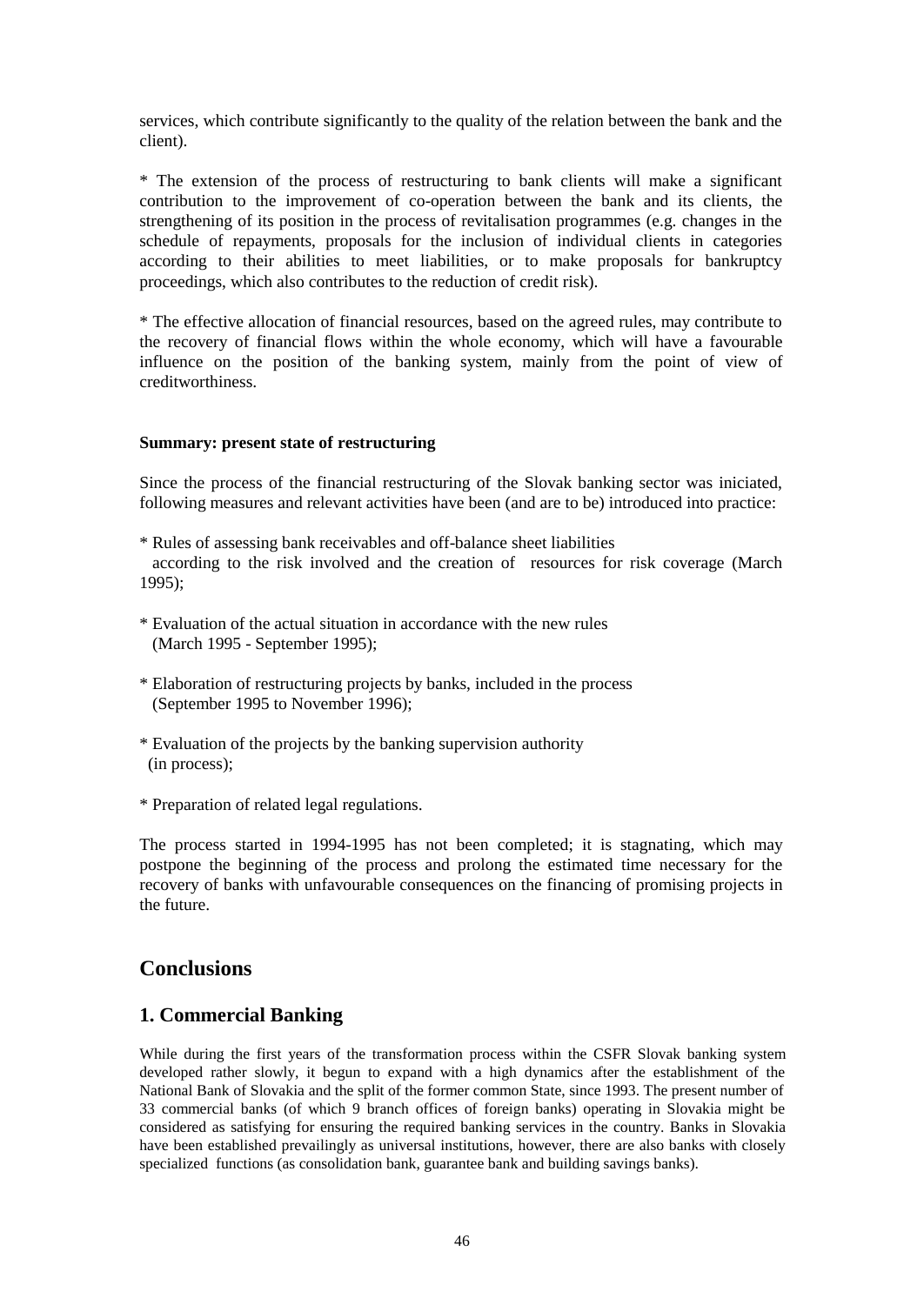Despite, the financial power of Slovak banks remains concentrated within a close circle of the largest banks, which took over the powers of the former State banks and, at present, as joint-stock-companies with a large State participation they are being in the process of transformation.

The banking legal framework includes the whole main banking law necessary for favorable and safe development of the banking sector. Among other, there are also legally covered such areas as mortgages banking or protection of deposits. However, introduction of a large amount of new banking laws into practice is often slower then would be desirable.

It is to be stressed that forming of the legal framework as well as general establishment of the commercial banking into practice is being put into life with a fruitful assistance of numerous international institutions and the special aid of the EU PHARE Program.

# **2. Monetary Policy of the National Bank of Slovakia**

The National Bank of Slovakia (NBS) is established as an independent institution, which performs all standard functions of the central bank. The banking supervision is institutionally merged within the NBS as well. Despite14, the NBS is being very successful in performing its disinflationary monetary policy strategy: within the period 1993-1996 the rate of inflation in Slovakia gradually decreased and by estimates it will reach around 6 % at the end 1996, as compared with the 23,2 % level in 1993.

The control of the inflation represents the internal part of the main - currency stability goal of the NBS. The external one is defined by maintaining the fixed exchange rate of the Slovak crown toward a currency basket, consisting of DEM and USD in the ratio 60:40.

Performing of the final disinflationary target of the NBS´s monetary policy is operated through the intermediate target of money supply growth measured by broad money aggregate M2. However, monetary targeting of the NBS, inspired by long successful experience of the German Bundesbank, does not bring in Slovak conditions any convincing results. Apart from unstable developing economic environment, which is being reflected in large differences between predicted and actual values of economic growth (in terms of the GDP growth) as well as from short a methodically changing time series necessary for applying the monetary targeting practice, there is a systemic limitation given by simultaneous adoption of the fixed exchange rate regime. Although, in conditions of a limited convertibility (after the liberalization of the current account as well) of the currency the controversy between these "twinning-targets" has been in a large extent damped, the issue of a primarily external influence on the monetary development in Slovakia arose during the past years as well. It was reflected in a dynamic inflow of foreign exchange resources into the Slovak banking sector which put strong pressure on the money supply growth in the economy. Followingly, the intermediate target of the money supply growth has been overfulfiled all over the period.

Resulting from growing liquidity of the banking sector, banks expanded rapidly their lending activities toward the personal and enterprise sectors. This tendency is clearly being observed since 1995, despite limitations given for large banks and with elimination of the credit limits it persists in 1996. Despite, the NBS up to the summer 1996 did not adopted any measures to slow down the money supply growth. Since the inflation decreased continuously, the central bank decided to continue in maintaining a policy supporting the economic growth, although for the NBS it became more and more costly, due to growing amounts of the own bills issued in order to sterilize the excessive liquidity of the banks.

Finally, as the current account deteriorates continuously since the beginning of 1996 (due to huge growth in imports and a substantial slow down in the export dynamics), in July-August 1996 the NBS adopted a packet of measures devoted to stop ( or to slow down) the excessive money stock growth and to get the banking liquidity, and eventually the lending activities, under stronger control. Measures

l

<sup>14</sup> See for example: BRUNI, F.: Central Bank Independence in the European Union. Paper presented on the Conference Toward More Effective Monetary Policy. Bank of Japan, October 26-27, 1995. By means of analytical comparisons of the central banking in the EU members countries, the author argues that central banks relieved of the banking supervision are more sucessfull in their anti-inflationary policies.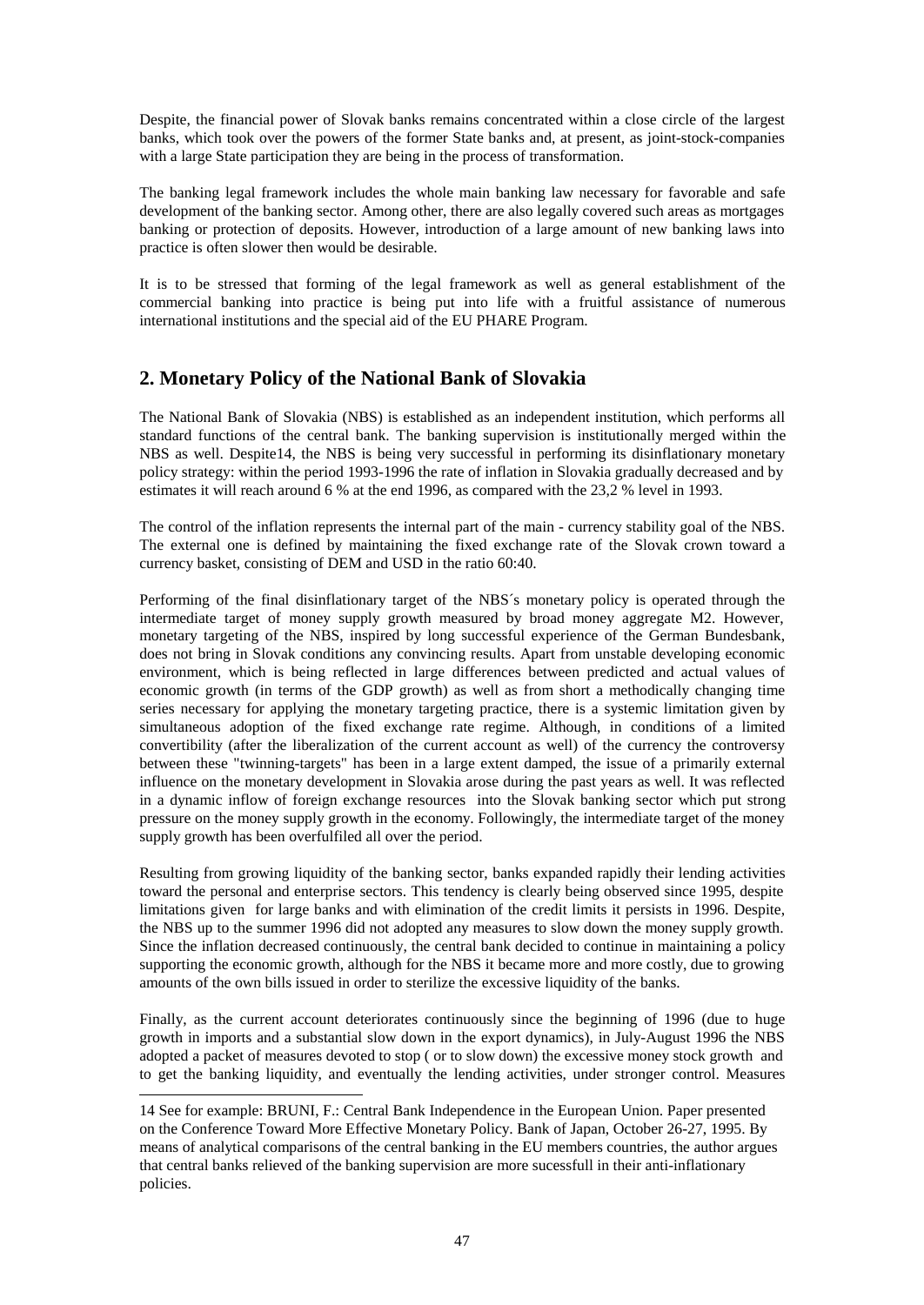adopted concern domestic lending sources (increase in the required minimum reserve ratio) as well as foreign credits (foreign exchange position for monetary purposes).

However, the main issue of the Slovak monetary targeting controversy remains in the fixed exchange rate regime - although in an enlarged fluctuation band of +/-5 %. And, it is obvious that from the midterm point of view, maintaining of the given exchange rate regime (or the external aspects of the currency stability in general) will play more important role in the monetary policy of the NBS then unconvincing results of the monetary targeting. Nevertheless, regular monitoring of the money stock growth (defined by M2 or another monetary aggregate) could serve - as in developed countries - as an indicator of the money stock development in the economy.

# **3. Prudential regulation of banking activities**

As concerns the prudential regulation of banking activities the banking supervision of the NBS has at disposal a sufficient packet of instruments enabling an effective control. During 1994-1995 the NBS passed a serie of provisions, which made the rules for prudential behavior of the banks substantially stronger as compared with the past. Tightening concerns as the licensing requirements, as the ratios of capital adequacy, large credit exposure, liquidity and foreign exchange position. However, even the setting up of the prudential regulation parameters is being orientated towards reaching the international standards, they were set gradually and with differences regarding especially the group of the transforming banks, during the period.

 From the point of view of a necessity of solving the famous "bad debts" problem, crucial is the Provision No. 3/1995 *"On rules of evaluating banks¢ claims and off-balance sheet liabilities according to the risk contained therein and of reserving funds in order to provide against those risks"* . Identifying of five bank claims categories by the criterion of credit risk would serve as an important instrument (or step, respectively) in the process of the financial restructuring of the Slovak banking sector.

When valuing the effectiveness of the NBS´s banking supervision one may state that due to strengthening the rules of prudential regulation a favorable trends are observed in all concerned areas. On the other hand, however, selection of partial problems in banking activities obtained more distinct character, which, eventually might be considered as a positive accompanying feature of the restructuring process in the Slovak banking sector.

# **4. Banking sector restructuring**

The transformation and restructuring of the banking sector is aimed at achieving internationally acceptable parameters of banking business, which can be characterised by the following attributes: capital adequacy, low credit risk, adequate collateral, reserves and provisions for the credit. In final consequences, the aim of transformation and restructuring is to establish a sound, effective, competitive and creditworthy banking system.

At present one of the most important role in commercial banking is the correct risk valuation and the adequate creation of the recourses against risk. On the other hand it is not a simple nor unambiguous task to determine the weights of the individual factors which 'caused' the problems in the Slovak Banks (especially large domestic banks). The efforts to report on the actual state of loan portfolios led to the setting of new rules of categorising the banks' receivable and off-balance sheet liabilities by the risk involved and the creation of loss provisions. These rules lay increased demand on the harmonisation of legal regulations: laws on reserves, income tax, accounting, bankruptcy, settlement out of court, commercial code, etc.) and on the active participation of the government, banks, and enterprises in the preparation and implementation of restructuring projects.

Concerning the restructuring process it necessary to emphasize again:

• the realization of the 3 years restructuring programme suggested by the NBS is already delayed for 2 years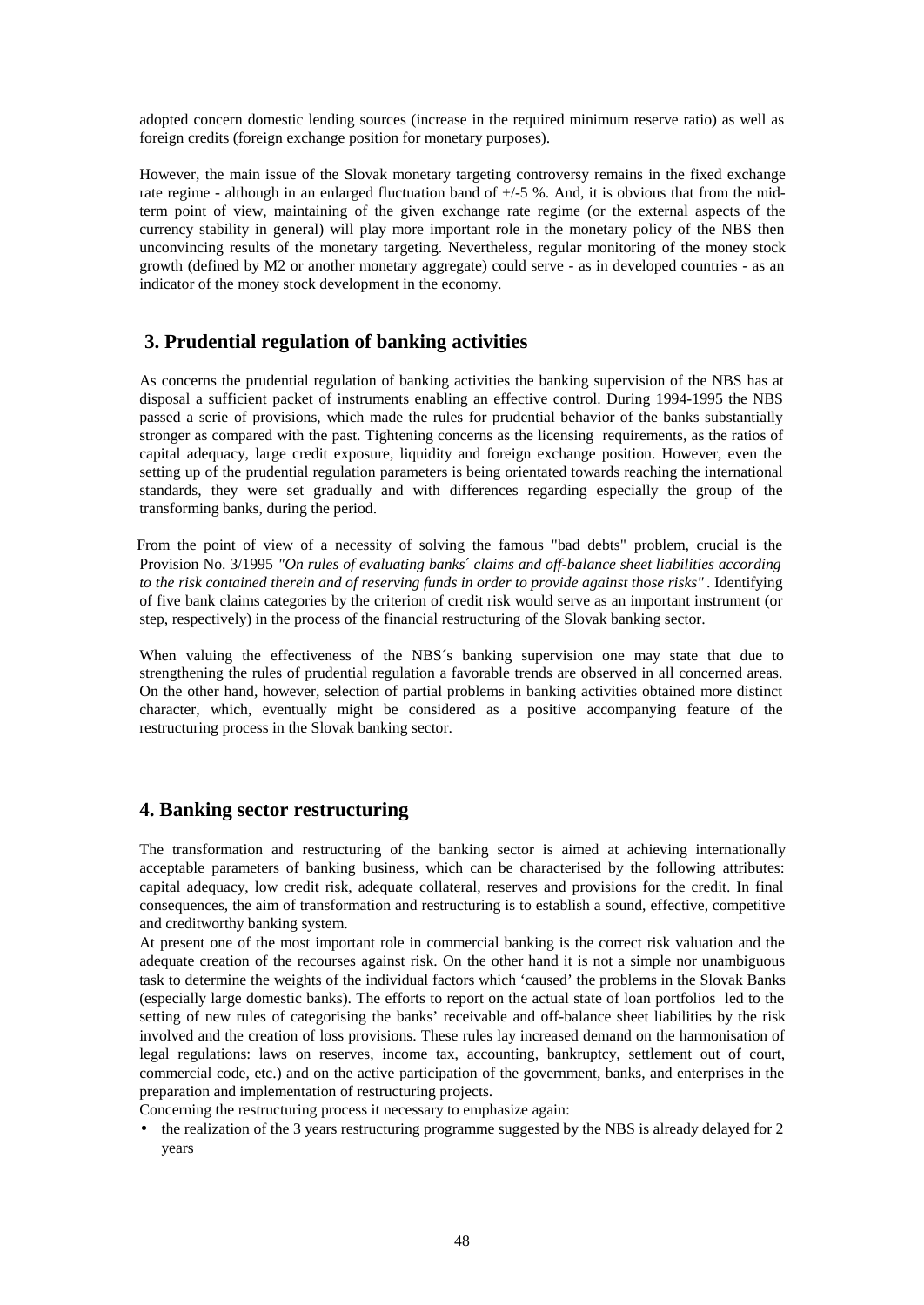- in connection with Banking Act, amendments (§ 44a) the Ministry of Finance and the NBS are obliged to work out the legal regulation (prescription) in which the main aspects of restructuring projects will be determined (draft is worked out)
- it is not decided yet the State participation concerning the forms, size and conditions
- the related legal regulations have not passed through the Slovak Parliament yet.

### **SUPPLEMENT**

### **General Economic Overview**

During the three and half years of the national independence, economic development in Slovakia has changed its growth dynamics from the transformation recession of 1993, towards revival followed by high rates of economic growth, during 1994-1995. Stabilization of the macro-economic environment progressed rapidly, as inflation decreased continuously and the external stability of the Slovak currency has been reinforced by growing foreign exchange reserves of the National Bank of Slovakia (NBS). Some disturbing features in the macro-economic stability emerged in the 1-st half of 1996 in the external sector, due to changes in export-import dynamics development, resulting from domestic economic growth and decrease of demand abroad. An overview of the main macro-economic indicators development is given in the following table.

| <b>Indicator</b>                                         | 1990   | 1991    | 1992    | 1993    | 1994   | 1995   | 1996** |
|----------------------------------------------------------|--------|---------|---------|---------|--------|--------|--------|
| GDP (%, constant prices 1993)                            | $-2.5$ | $-14.6$ | $-6.5$  | $-3.7$  | 4.9    | 7.4    | 7.1    |
| <b>Industrial production</b><br>$(\%$ , constant prices) | $-4.8$ | $-26.8$ | $-13.7$ | $-13.5$ | 6.4    | 8.4    | 3.4    |
| $CPI$ (%, annual average)                                | 10.4   | 61.2    | 10.0    | 23.2    | 13.4   | 9.9    | 6.2    |
| deficit<br>budget<br>Government<br>$(\%GDP)^*$           |        |         | $-2.6$  | $-7.3$  | $-1.2$ | $-1.6$ | $-2.2$ |
| deficit<br><b>Fiscal</b><br>(sufficit)<br>(%<br>GDP)     |        |         |         | 7.1     | 2.6    | (0.5)  | (2.0)  |
| Balance of trade and services<br>(USD million)           |        |         |         | $-619$  | 762    | 570    | $-828$ |
| Unemployment rate                                        | 1.5    | 11.8    | 10.4    | 14.4    | 14.8   | 13.8   | 12.4   |

**Main macro-economic indicators in Slovakia in 1990-1996** 

*\* Cleared from the clearing balance with the Czech Republic; \*\* Half-year data.* 

Rise of the independent State called for certain adjustment period in the economy. Therefore, the economic recession deepened and GDP decreased by 3.7 %, in 1993. The economic development in this year was affected by various, both, economic and extra-economic factors, such as a smaller domestic market and costly process of constituting the State infrastructure.

Introduction of a new tax system (VAT base) and other reforms, as a new system of health and pension insurance, together with effects of devaluation expectations after the break of the monetary union with the Czech Republic (as of February 8) and of the devaluation of the Slovak currency by 10 % (July 10), affected acceleration of inflation dynamics, but the annual average rate of inflation (CPI measure) remained at a relatively low level of 23.2 %, in 1993.

 Due to extraordinary conditions of the year, the Government budget deficit reached 7.3 % of GDP. Unsatisfactory development was also in the external sector, where namely a huge slow down in trading with the Czech Republic contributed to a deficit of the balance of trade and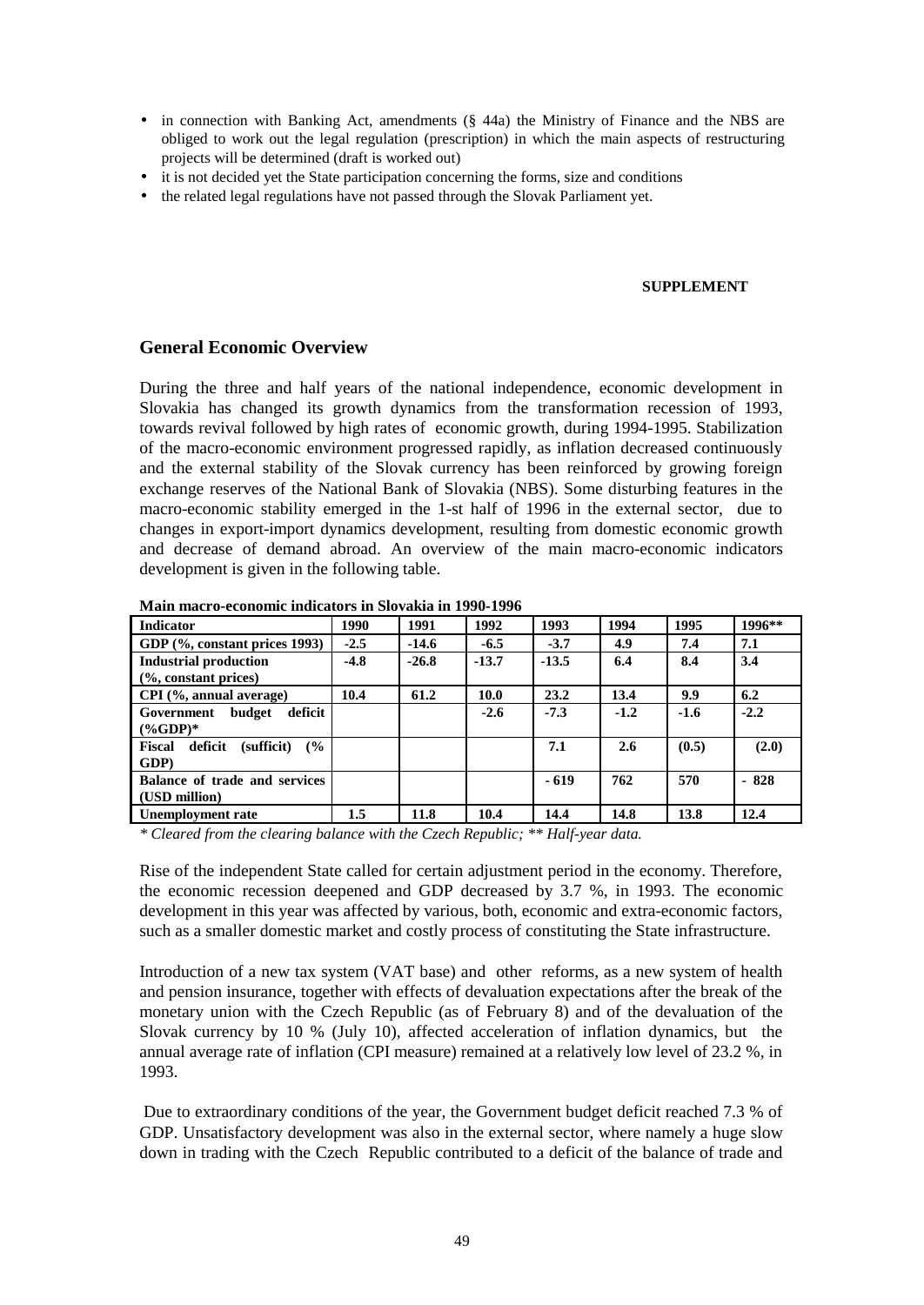services in the amount of 619 mil. USD. The deficit of the current account was 559 mil. USD.

The economic revival began in 1994. The GDP growth reached 4.9 %, average inflation rate was cut almost by a half to 13.4 %, Government budget deficit slowed down to 1.2 % GDP. The leading sector of economic growth was foreign trade, as the exports performance was favorable affected by growing external demand, as well as by effects of the Slovak crown devaluation. On the other hand, imports were slowed down by the 10 % import surcharge, imposed in March 1994. As a result, the balance of foreign trade and services reached a surplus of 762 mil. USD, and the current account a surplus of 712 mil. USD.

In 1995, economic revival accelerated with a 7.4 % growth in GDP. The average annual rate of inflation reached 9.9 %, Government spending resulted in a budget deficit of 1.6 % of GDP. The balance of foreign trade and services generated a surplus of 570.2 mil. USD and the current account a surplus of 649.5 mil. USD.

An important feature of the 1995´s development was revival of consumer and investment demand in the domestic economy. However, the dynamics of gross fixed capital formation was not restored, and the economic growth was due primarily to the utilization of free capacity in production. Despite the internal revival, the driving force of economic growth remained in the export sector.

Another picture of economic development gives rise in the first half of 1996. While the dynamics of GDP growth remained at the level of around 7 % (7.1 % for the 1-st half 1996) and the yearly rate of inflation decreased to 6.2 % in June (5.2 % in September), serious imbalances occurred in the foreign trade sector. Rapid acceleration of the domestic consumer as well as investment demand dynamics has caused a huge increase in imports. Simultaneously, export dynamics slowed down due to worsening of international trade conditions and withdrawing the effects of devaluation from spring 1993. As a result, deficit of the trade and services balance reached around USD 1 billion, in August.

Observing the last three-year economic development in Slovakia, one may state that due to appropriate economic (or budgetary, respectively) and monetary policy, the macro-economic environment has been stabilized and by this way, favorable conditions for economic growth were created. However, the economic performance still increased by an extensive way of joining free productive capacity and, without significant requirements in additional labor force. This is well illustrated by the fact that in spite of a rapid economic growth, unemployment has remained over the whole period at a relatively high level, and the rate of unemployment has decreased only slowly, from 14.4 % in 1993, to 13.8 % in 1995. Some increase in the demand dynamics for labor has been observed in the 1-st half 1996, resulting ine a decrease of the unemployment rate to 12.4 %.

On the other hand, as a result of a backward in the technological recovery, the competitiveness of the Slovak exports slowed down, affected by lower dynamics of the business cycle abroad. In other words, the main issue of the present Slovak foreign trade development, which could be dangerous for maintaining of the macro-economic stability in the future, is closely related with the weakness of the domestic industrial structure. It is obvious that searching for increasing the foreign trade performance by intermediate of an export supporting devaluation strategy is not acceptable once again, while technological recovery by the way of supporting technological imports and restraining consumer imports should be required.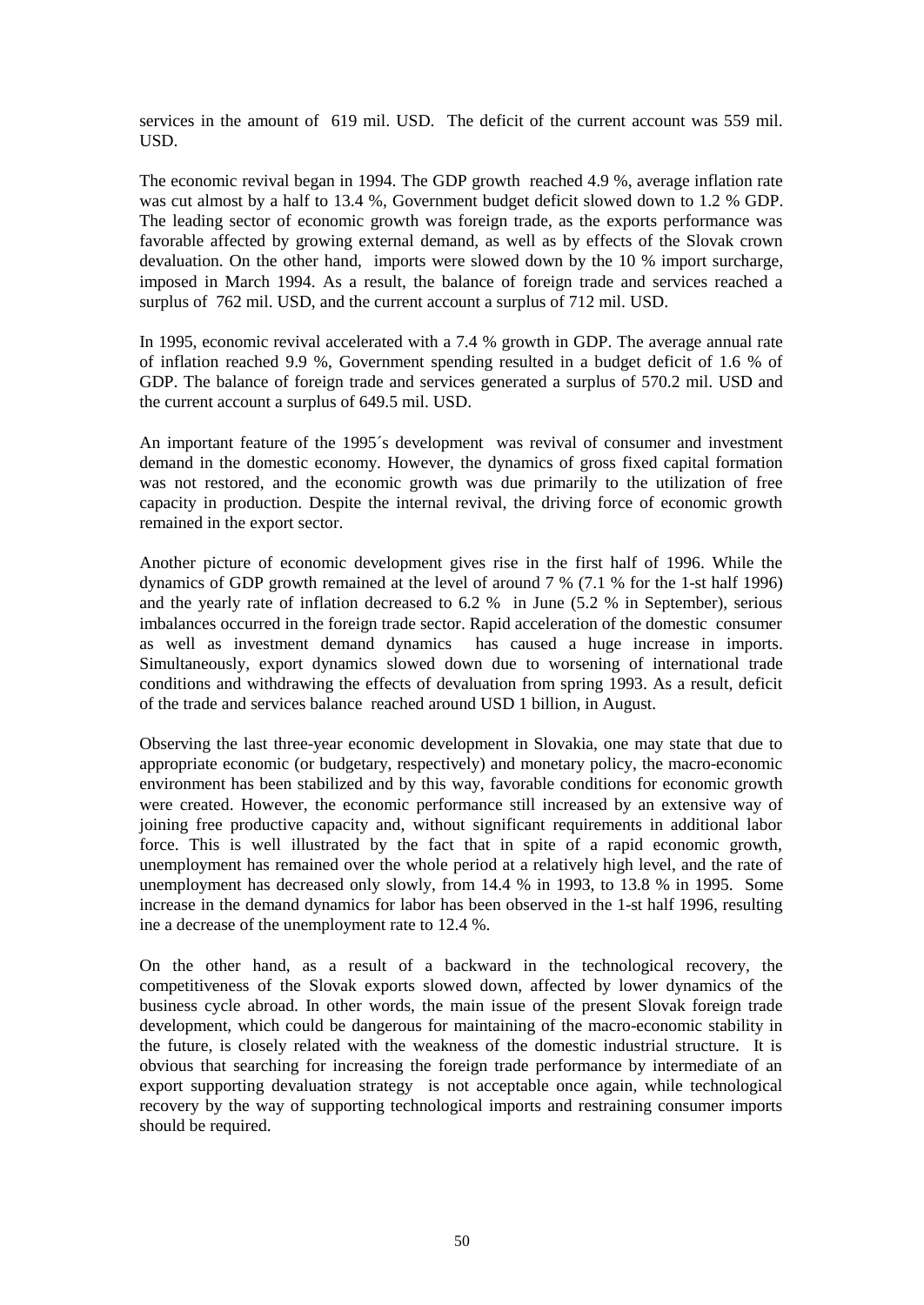An alternative source of new technologies which could moderate the import requirements in an important extent, are foreign direct investments (FDI). The FDI inflow to Slovakia remains at an unsatisfying level, although its dynamics has accelerated since second half 1995. The amount of foreign capital invested in the Slovak economy reached around USD 1400 million, in the 1-st half 1996.However, prevailing part of the FDI went to the trade and banking sector, whereby follows that it is hardly to speak about an inflow of strategic investments for economic restructuring.

Nevertheless, strengthening of the willingness to the recovery necessitates improvements in the management structures of the enterprise sector, which is conditioned by closing the privatization process.

Main data on the private sector in the Slovak economy are as follows: in 1995, 64.9 % of the GDP and 64.6 % of the total annual volume of industrial production, were generated by the private sector (including co-operatives), which employed 56.5 % of the total labor force. The share of profit based organizations in private ownership (partial or whole) in the total number represented 96.4 %.

In 1995, new important legislations in the field of regulating the privatization process were enacted. The most important of this laws was the amendment to the Large Privatization Act (No. 190/1995 Z.z. and Act No. 92/1991 Zb. on the transfer of State property to other persons) which closed the ongoing discussion about legal aspects of privatization in favor of standard methods. The second wave of the voucher privatization in Slovakia was replaced by the so-called bond method.15 The amendment increased the powers of the NPF, and considerably accelerated the process of privatization in the form of direct sale, as well as public tender and sale of shares on the capital market. Subsequent to this legislation, a law was passed to secure the interests of the Government in the privatization of strategically important State enterprises and corporations. This law (NC SR No. 192/1995 Z..z.) defined which companies could only be privatized with government approval.

l

<sup>15</sup> According to this, each individual registered in the second wave of the voucher privatization is entitled to a bond issued by the National Property Fund (NPF) at a par value of SKK 10 000, with maturity at 31 December 2000, which may be used for specified purposes. Shortening of the maturity date to 31 December 1997 was made for pensioners by an amendment to the Act (from October 1996). Trading in the bonds started in August 1996. High supply has been faced with a low demand in the firsts weeks, extending of purchases is expected with the announced entry of some large banks in the bonds trading.